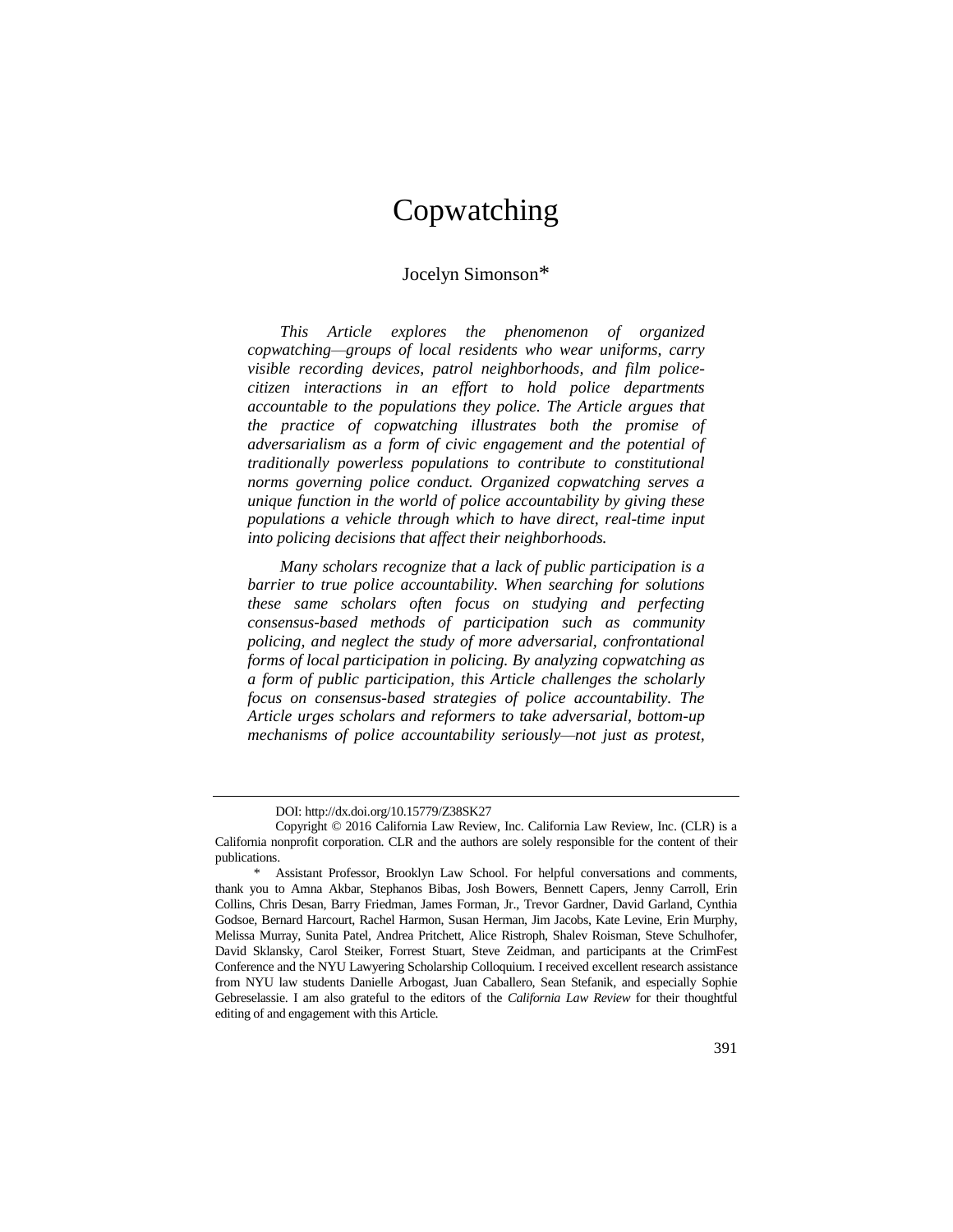*but as true participation. Doing so requires respecting observation and contestation as legitimate civic gestures worthy of protection.*

*This Valentine's Day: Love Your Community, Watch the Cops.*<sup>1</sup>

#### **INTRODUCTION**

Since mid-2014, events in Ferguson, Staten Island, Baltimore, and around the country have brought to the nation's attention the racial and spatial differences in how people interact with the criminal justice system, especially with respect to policing.<sup>2</sup> One cause of these differences is the gap between criminal justice involvement and democratic opportunity: residents of neighborhoods with large concentrations of poor people of color have the most frequent contact with, but the least input into, local policing policies and practices.<sup>3</sup> A wide range of commentators—including President Obama—have

<sup>1.</sup> Valentine's Day E-Card from CopwatchNYC.org (Feb. 2014) (on file with author).

<sup>2</sup>*. See, e.g.*, David A. Graham, *Systemic Racism or Isolated Abuses? Americans Disagree*, ATLANTIC (May 7, 2015), http://www.theatlantic.com/politics/archive/2015/05/systemic-racism-orisolated-abuse-americans-disagree/392570 [https://perma.cc/U2K6-32Q7] (describing a change in how white Americans view policing between December 2014 and April 2015).

<sup>3</sup>*. See* Stephanos Bibas, *Transparency and Participation in Criminal Procedure*, 81 N.Y.U. L. REV. 911, 915–18 (2006); Alexandra Natapoff, *Deregulating Guilt: The Information Culture of the Criminal System*, 30 CARDOZO L. REV. 965, 983–85 (2008).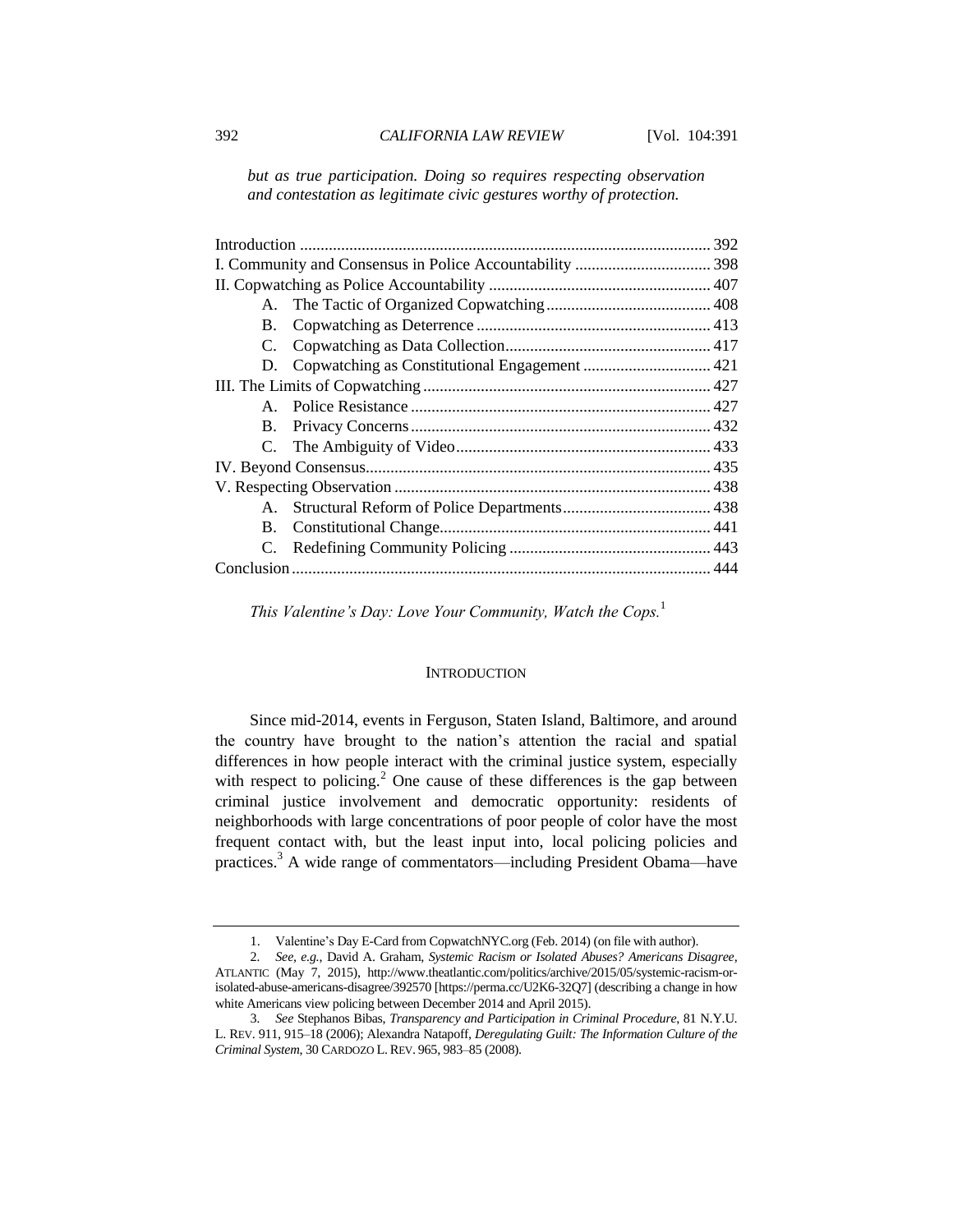increasingly argued that expanding public participation in policing may help mitigate the "simmering distrust"<sup>4</sup> between police and communities.

<span id="page-2-1"></span>This proposition has long preoccupied criminal justice scholars as well. For decades, the dominant scholarly approach to increasing local participation in policing has been to seek out collaboration and consensus between local residents and police officers, most often through the set of practices known as "community policing."<sup>5</sup> One central goal of community policing is for communities and police departments to work together to decrease animosity and increase legitimacy.<sup>6</sup> The leading scholarly approach thus encourages deliberation and consensus building between communities and the police, while leaving direct, adversarial mechanisms of accountability, such as disciplinary hearings, to the State. The result is that adversarial forms of community participation are largely written out of the picture.

<span id="page-2-2"></span>In this Article, I challenge the wisdom of this focus on consensus in public participation by exploring the phenomenon of organized copwatching groups of local residents who wear uniforms, carry visible recording devices, patrol neighborhoods, and film police-citizen interactions in an effort to hold police departments accountable to the populations they police. Rather than seek consensus with police officers, copwatching groups take an adversarial stance toward the police: they point their cameras at officers, ask them questions about the officers' practices and policies, and critique those practices and policies on social media and in court. Organized copwatching is not a new phenomenon.<sup>7</sup> But the practice is on the rise, particularly among poor

<span id="page-2-0"></span><sup>4.</sup> This is President Obama's phrase. *See* President Barack Obama, Remarks by the President After Meeting with Elected Officials, Community and Faith Leaders, and Law Enforcement Officials on How Communities and Law Enforcement Can Work Together to Build Trust and Strengthen Neighborhoods Across the Country (Dec. 1, 2014), http://www.whitehouse.gov/the-pressoffice/2014/12/01/remarks-president-after-meeting-elected-officials-community-and-faith-le [http://perma.cc/4G5T-CYF7].

<sup>5</sup>*. See, e.g.*, Jeffrey Fagan, *Legitimacy and Criminal Justice*, 6 OHIO ST. J. CRIM. L. 123, 125 (2008); James Forman, Jr., *Community Policing and Youth as Assets*, 95 J. CRIM. L. & CRIMINOLOGY 1, 2–8 (2004); Tracey L. Meares, *Praying for Community Policing*, 90 CALIF. L. REV. 1593, 1626–31 (2002); Michael C. Dorf & Charles F. Sabel, *A Constitution of Democratic Experimentalism,* 98 COLUM. L. REV. 267, 327–32 (1998).

<sup>6</sup>*. See generally* DAVID ALAN SKLANSKY, DEMOCRACY AND THE POLICE 86–97 (2008) (describing this rising preoccupation with participation and legitimacy with respect to policing); *see also infra* Part I. For example, Yale Law School Professor Tracey Meares, a member of the President's Task Force on 21st Century Policing, has argued that police departments should not only listen to communities but should also help *create* communities. *See* Tracey L. Meares, *The Good Cop: Knowing the Difference Between Lawful or Effective Policing and Rightful Policing—And Why It Matters*, 54 WM. & MARY L. REV. 1865, 1885 (2013) ("Policing should ... play a role in the production of self-identity that helps to 'construct and sustain our "we-feeling"—our very felt sense of "common publicness."'" (citing IAN LOADER & NEIL WALKER, CIVILIZING SECURITY 154 (2007)).

<sup>7.</sup> Indeed, organized copwatching has been a tactic of social movements since at least the 1960s. *See infra* notes [77](#page-17-0)[–78](#page-18-0) and accompanying text. Moreover, as the availability and use of smartphones has spread, individuals can and do spontaneously record police officers in public—an informal, unorganized form of copwatching—with increasing frequency. *See* Seth F. Kreimer,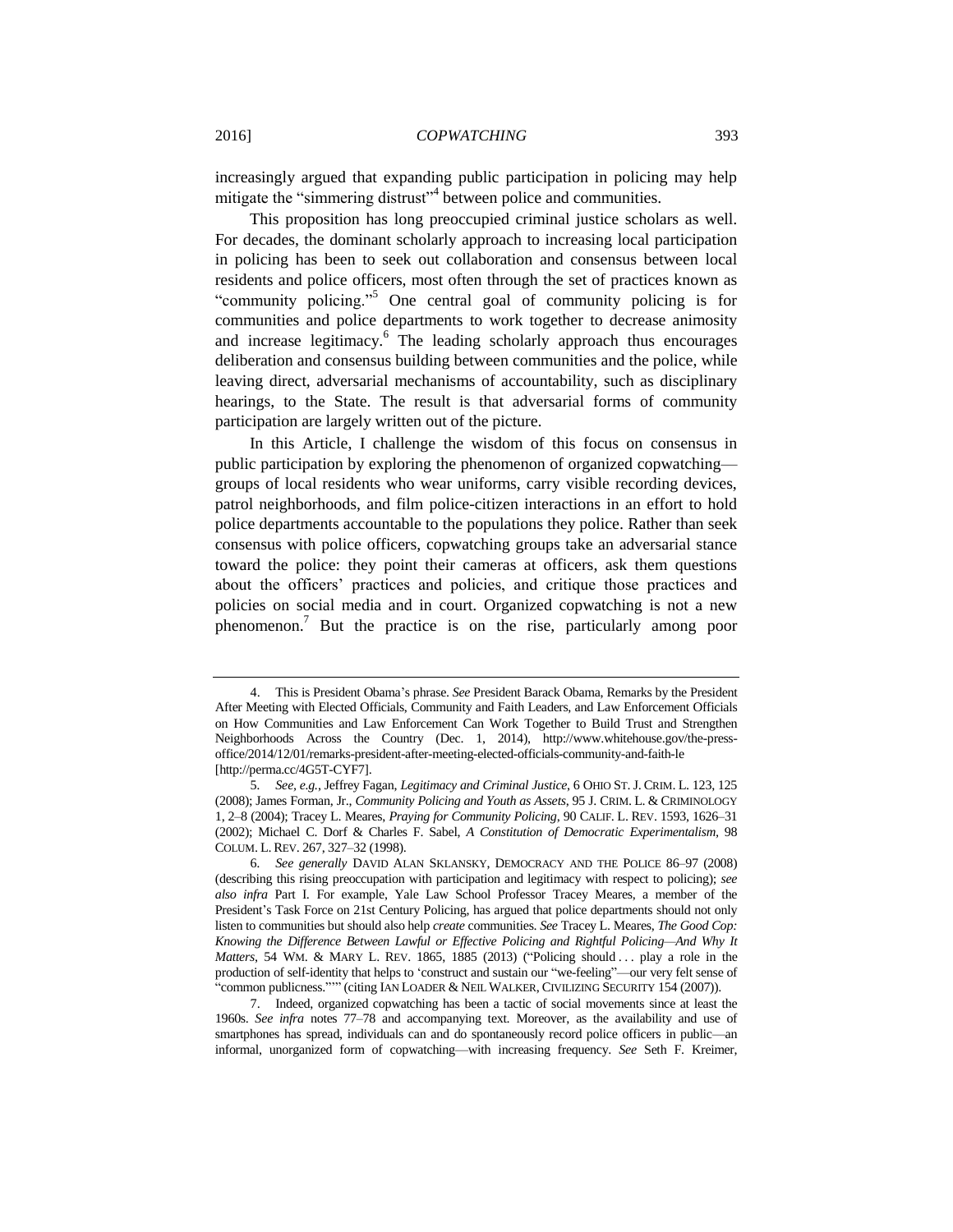<span id="page-3-2"></span><span id="page-3-0"></span>populations of color seeking police accountability in their neighborhoods.<sup>8</sup> This is especially true after the rise of the #BlackLivesMatter movement<sup>9</sup>: the fall of 2014 saw the founding of new organized copwatching patrols in Ferguson, Chicago, and New York City.<sup>10</sup> More followed in early 2015 in Cleveland, Baltimore, Boston, and Charleston.<sup>11</sup> Legal scholars, however, have not asked whether and how copwatching should relate to larger analyses of community participation in criminal justice.<sup>12</sup>

<span id="page-3-3"></span><span id="page-3-1"></span>This Article brings organized copwatching into the scholarly conversation around police accountability, and presents a critique of the prevailing notion of community participation in policing that privileges consensus over conflict. Two central claims stem from this critique.

My primary claim is that scholars and reformers should recognize that promoting public participation in criminal justice must include facilitating the ability of civilians to observe, record, and contest police practices and constitutional norms. To seek only collaboration, at the expense of dissent, is to miss out on an important piece of the puzzle that is popular police accountability. In making this argument, I draw on the concept in democratic theory of agonism—an adversarial but respectful stance toward institutions in

10*. See, e.g.*, Associated Press, *Ferguson Residents Get Body Cameras to Record Police*, U.S. NEWS & WORLD REP. (Sept. 22, 2014), http://www.usnews.com/news/articles/2014/09/22/fergusonresidents-get-body-cameras-to-record-police [https://perma.cc/Z5NK-PQBR]; Ben Kochman, *Watchdog Groups Training Citizens to Join Copwatch Movement by Catching Rogue Police in Action*, N.Y. DAILY NEWS (Oct. 1, 2014), http://www.nydailynews.com/new-york/bronx/city-watchdoggroups-training-citizens-film-rogue-cops-article-1.1960031.

*Pervasive Image Capture and the First Amendment: Memory, Discourse, and the Right to Record, 159* U. PA. L. REV. 335, 339–51 (2011).

<sup>8.</sup> Organized copwatching groups have proliferated over the last two decades, cropping up throughout the United States. *See infra* Part II.A.

<sup>9</sup>*. See* Elizabeth Day, #*BlackLivesMatter: The Birth of a New Civil Rights Movement*, GUARDIAN (July 19, 2015), http://www.theguardian.com/world/2015/jul/19/blacklivesmatter-birthcivil-rights-movement [https://perma.cc/L347-BVBV] (describing the growth of the #BlackLivesMatter movement into a major political force).

<sup>11.</sup> Owen Boss, *'Copwatch' Event Aims to Inform Citizens of Rights*, BOS. HERALD (May 29, 2015), http://www.bostonherald.com/news\_opinion/local\_coverage/2015/05/copwatch\_event\_aims \_to\_inform\_citizens\_of\_rights [https://perma.cc/5BXA-3W9Z] (announcing Copwatch training); *Support*, WECOPWATCH.ORG (describing groups in North Charleston, Cleveland, and Baltimore) [https://perma.cc/XJ7M-2YGG]; *see also* Poh Si Teng & Ben Laffin, *Copwatch vs. Cops: After Freddie Gray*, N.Y. TIMES (Aug. 2, 2015), http://www.nytimes.com/2015/08/02/us/copwatch-vs-copsafter-freddie-gray.html ("Copwatch in the last year has started to grow and take on new forms.") (see video accompanying article).

<sup>12.</sup> Although some First Amendment scholars have analyzed the right to film the police, legal scholars have not explored how copwatching fits into larger discussions about police accountability and community inclusion. For scholarship about the First Amendment right to film the police, see, for example, Kreimer, *supra* note [7,](#page-2-0) at 339–51; Howard M. Wasserman, *Orwell's Vision: Video and the Future of Civil Rights Enforcement*, 68 MD. L. REV. 600, 649 (2009); *cf*. Glenn Harlan Reynolds & John A. Steakley, *A Due Process Right to Record the Police*, 89 WASH. U. L. REV. 1203, 1207 (2012) (arguing for due process protection for citizens' right to record police).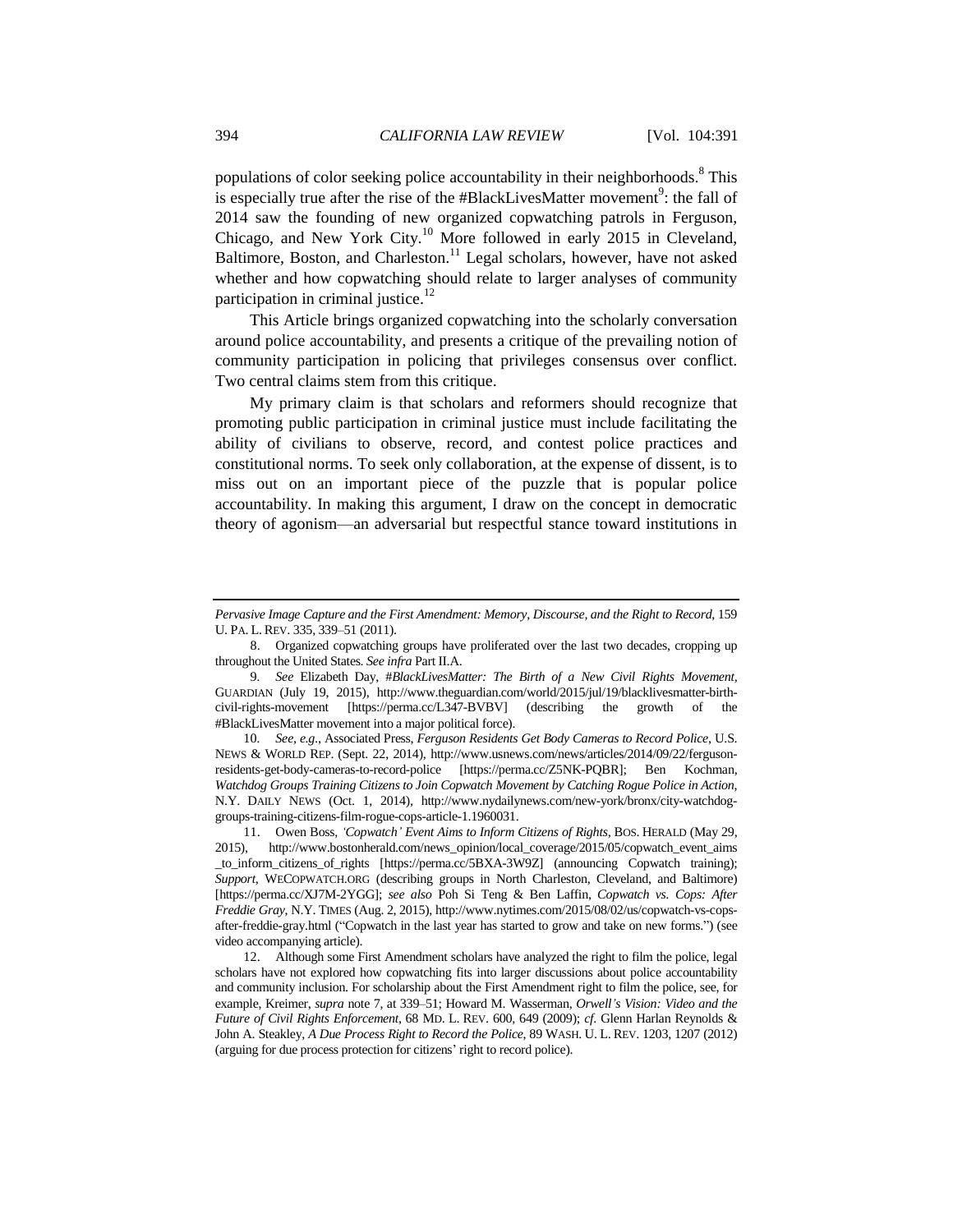<span id="page-4-3"></span>power<sup>13</sup>—as a way to locate the normative good that comes from looking beyond consensus when seeking public participation in criminal justice from less powerful populations.

<span id="page-4-4"></span><span id="page-4-2"></span><span id="page-4-1"></span>Second, I claim that organized copwatching demonstrates the potential of politically powerless populations to contribute to *constitutional* norms governing police conduct. While some scholars present individual constitutional rights as separate from,  $14$  or even in conflict with,  $15$  community interests in safety and public order, organized copwatchers call these presumptions into question through rigorous engagement with Fourth Amendment principles.<sup>16</sup> Organized copwatchers articulate the communal interests at stake in the constitutional regulation of the police.<sup>17</sup> Professor Jerome Skolnick, in his seminal study of American police officers, noted that "[a]s invokers of the criminal law, the police frequently act in practice as its chief interpreter."<sup>18</sup> Copwatchers aim to shift this calculus by infusing their own views of what is "reasonable" or fair into everyday interactions with police officers in their neighborhoods. If Fourth Amendment reasonableness is an "immense Rorschach blot" with officers and judges as its analysts, <sup>19</sup> then copwatchers provide an alternative interpretation from the point of view of the citizen interacting with the officer.

16. Although scholars are correct to highlight the shortcomings of the Fourth Amendment in holding police accountable for individual instances of wrongdoing, my claim here is that they are too quick to turn away from on-the-ground popular engagement with the Fourth Amendment by disempowered populations as itself a form of lay participation in criminal justice. For critiques of the efficacy of the Fourth Amendment, see generally I. Bennett Capers, *The Fourth Problem*, 49 TULSA L. REV. 431, 431 (2013) (reviewing STEPHEN J. SCHULHOFER, MORE ESSENTIAL THAN EVER: THE FOURTH AMENDMENT IN THE TWENTY-FIRST CENTURY (2012) and TRACEY MACLIN, THE SUPREME COURT AND THE FOURTH AMENDMENT'S EXCLUSIONARY RULE (2013)) ("These days, to say there is a problem with the Fourth Amendment, the 'most litigated constitutional provision in the nation's courts,' is to pretty much restate the obvious." (internal citation omitted)); William J. Stuntz, *The Political Constitution of Criminal Justice*, 119 HARV. L. REV. 781, 833 (2006) ("The law of policing might work reasonably well—better than the current system—without *any* constitutional regulation.").

<span id="page-4-0"></span><sup>13</sup>*. See generally* CHANTAL MOUFFE, AGONISTICS: THINKING THE WORLD POLITICALLY 1– 19 (2013).

<sup>14</sup>*. See, e.g.*, Forman, Jr.*, supra* not[e 5,](#page-2-1) at 15–16 (arguing that community policing holds more promise for improving policing practices than does Fourth Amendment enforcement through courts); Rachel A. Harmon, *The Problem of Policing*, 110 MICH. L. REV. 761, 768–81 (2012) (describing the limits of the Constitution in regulating police conduct).

<sup>15</sup>*. See, e.g.*, TRACEY L. MEARES & DAN M. KAHAN, *When Rights Are Wrong: The Paradox of Unwanted Rights*, *in* URGENT TIMES: POLICING AND RIGHTS IN INNER-CITY COMMUNITIES 3, 4–5 (Joshua Cohen & Joel Rogers eds., 1999) (arguing that there is a conflict between democratic rule and individual rights with respect to the policing of minority communities); William J. Stuntz, *The Uneasy Relationship Between Criminal Procedure and Criminal Justice*, 107 YALE L.J. 1, 52–74 (1997).

<sup>17.</sup> This articulation is itself a form of demosprudence, members of social movements engaging with constitutional principles. *See* Lani Guinier & Gerald Torres, *Changing the Wind: Notes Toward a Demosprudence of Law and Social Movements*, 123 YALE L.J. 2740, 2757–68 (2014).

<sup>18.</sup> JEROME H. SKOLNICK, JUSTICE WITHOUT TRIAL: LAW ENFORCEMENT IN DEMOCRATIC SOCIETY 14 (1966).

<sup>19.</sup> Anthony G. Amsterdam, *Perspectives On The Fourth Amendment*, 58 MINN. L. REV. 349, 393–94 (1974).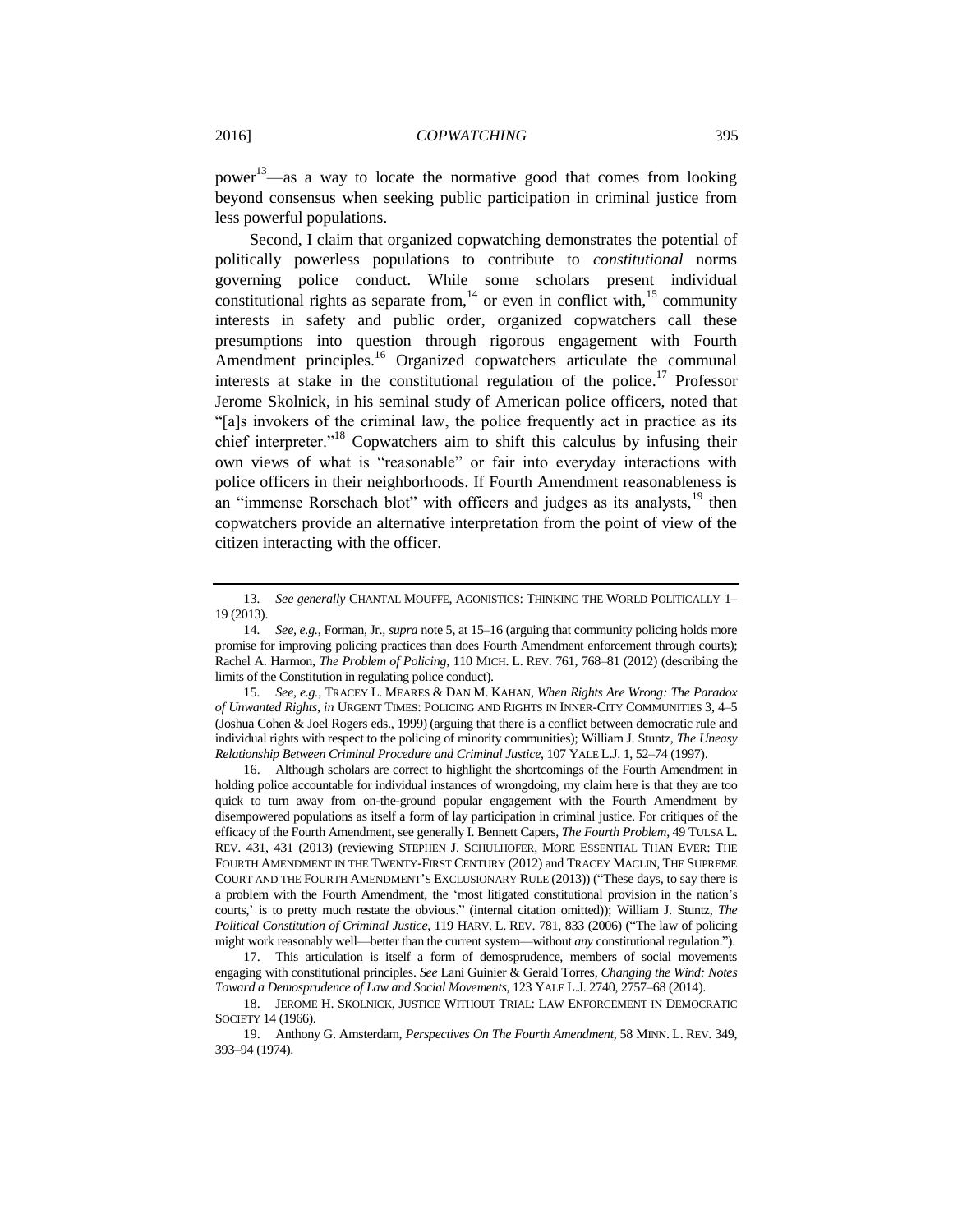<span id="page-5-1"></span>The existence of organized copwatching thus challenges the wellentrenched scholarly dichotomy between community participation in policing and state-driven accountability of police officers. There are ways other than copwatching to document police behavior—for example, by requiring officers to wear lapel or body cameras, a practice hailed of late by scholars, politicians, and activists alike.<sup>20</sup> But organized copwatching is different in kind than police-worn cameras because it combines public participation and accountability in one practice. Local residents become the subjects, rather than the objects, of policing: civilians set the terms of engagement by deciding when and where to record, which recordings to save, who can have access to the footage, and how to frame the narratives surrounding the release of any recordings.<sup>21</sup> Traditionally powerless populations are able to have direct input into discretionary policing decisions and constitutional norms in the context of a criminal justice system that largely excludes those populations from learning about its inner workings.

<span id="page-5-2"></span><span id="page-5-0"></span>My claim is not that copwatching is an easy fix to the longstanding problem of police accountability to populations living in areas with a high police presence. To the contrary, organized copwatching groups do not "represent" any larger public other than themselves, $^{22}$  and their presence may at times exacerbate existing tensions between police officers and neighborhood residents.<sup>23</sup> But at a time when the nation is refocusing on the longstanding disconnect between the police and the populations they police, it is more important than ever to make sure that we know what we mean when we speak

<sup>20</sup>*. See generally* Clare Sestanovich, *Our Body-Cams, Ourselves*, MARSHALL PROJECT (Feb. 10, 2015), https://www.themarshallproject.org/2015/02/10/our-body-cams-ourselves [http://perma.cc/PS9F-TP4X] (describing "broad (and rare) consensus . . . in support of [body-cameras by] advocates, legislators, and even many officers themselves"); Howard M. Wasserman, *Moral Panics and Body Cameras*, 92 WASH. U. L. REV. 831, 832–33 (2015) (describing the widespread support for police-worn body cameras expressed in 2014 by scholars, public officials, journalists, activists, and police departments). Since mid-2014, at least thirteen states have considered legislation mandating police to wear body cameras, and President Obama has proposed a three-year, \$263 million investment in body cameras. *See* Reid Wilson, *Police Accountability Measures Flood State Legislatures After Ferguson, Staten Island*, WASH. POST (Feb. 4, 2015), http://www.washingtonpost.com/blogs/govbeat/wp/2015/02/04/police-accountability-measures-floodstate-legislatures-after-ferguson-staten-island/ [http://perma.cc/XY95-PPD9]. However, most major American cities still do not have body cameras on their officers. *See* Dana Liebelson & Nick Wing, *Most Major Cities Still Don't Have Body Cameras for Cops*, HUFFINGTON POST (Aug. 13, 2015), http://www.huffingtonpost.com/entry/police-body-cameras\_55cbaac7e4b0f1cbf1e740f9?kv [https://perma.cc/9LWE-XPGV].

<sup>21.</sup> For an extended comparison of police-worn body cameras and civilian recordings of officers, see Jocelyn Simonson, *Beyond Body Cameras: Defending a Robust Right to Record the Police*, 104 GEO. L.J. (forthcoming 2016) (manuscript at 5–9).

<sup>22</sup>*. Cf.* LAURA I. APPLEMAN, DEFENDING THE JURY: CRIME, COMMUNITY AND THE CONSTITUTION 70–91 (2015) (discussing the difficulties with defining community in relation to criminal justice); Robert Weisberg, *Restorative Justice and the Danger of "Community*,*"* 2003 UTAH L. REV. 343.

<sup>23.</sup> I discuss this and other potential pitfalls of the practice in Parts III & IV, *infra.*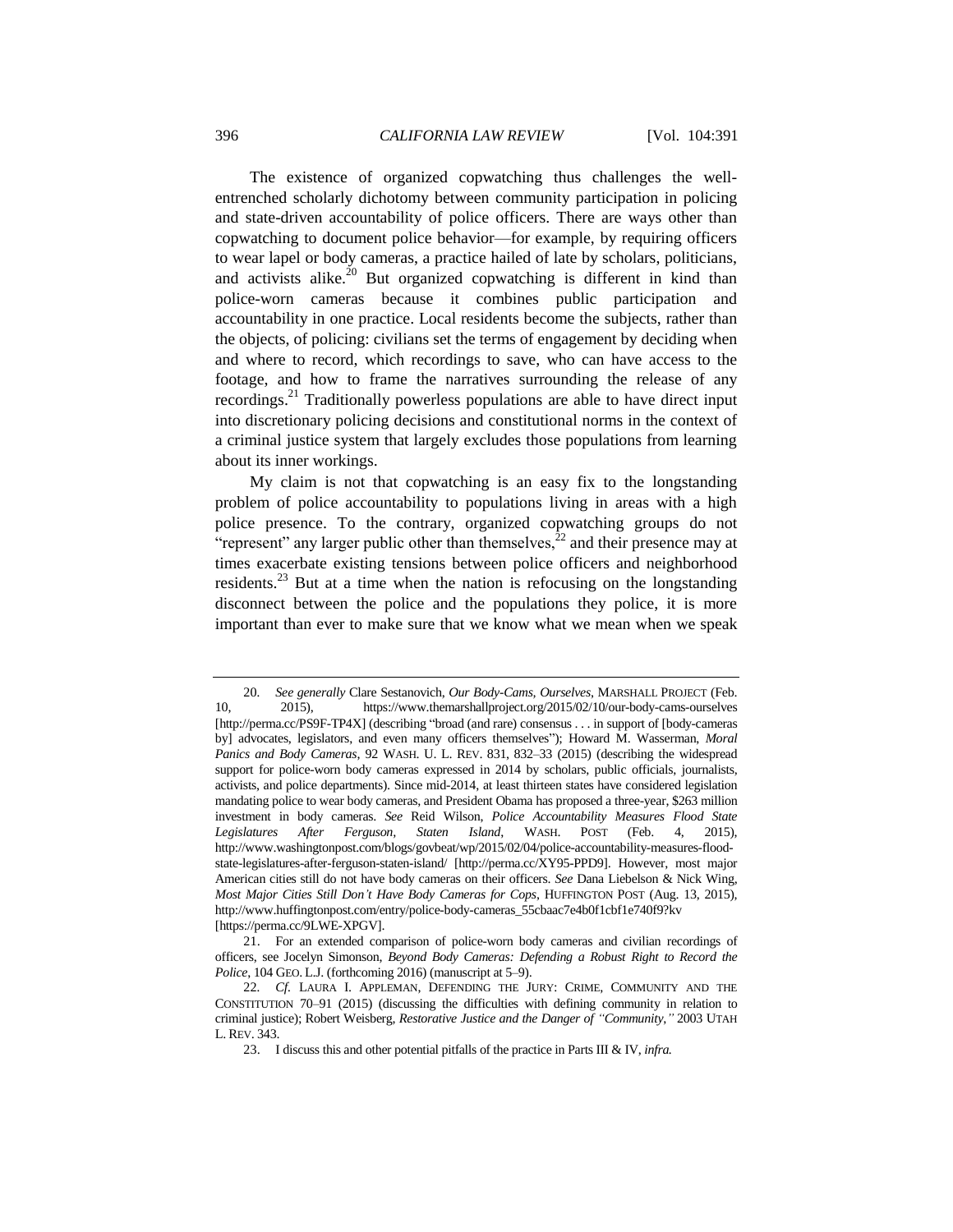of participation, civic engagement, and repairing fractured relationships between communities and the police.

<span id="page-6-0"></span>This Article is the second in a series in which I present a conception of public participation in criminal justice that includes observation and contestation alongside traditional notions of participation through deliberation.<sup>24</sup> The phenomenon of organized copwatching demonstrates that the meaningful *observation* of the criminal justice system cannot be separated from the ability of disempowered populations to provide meaningful *input into* the workings of that system. This insight has consequences for criminal justice more broadly: if we truly want to make our criminal justice system democratically accountable, we must accept feedback not just through formal state-structured mechanisms but also through means of feedback and accountability that are designed by the people.

The Article proceeds as follows. Part I describes the current scholarly focus on consensus in addressing the elusive nature of police accountability to traditionally disempowered populations, especially African Americans and Latinos. In Part II, I detail the practice of organized copwatching and its rise over the last two decades. Using the results of interviews that I conducted with representatives of eighteen copwatching organizations from around the United States, I analyze the practice of organized copwatching as a form of police accountability. In particular, I describe the ways in which copwatching deters police misconduct, contributes to the collection of public information about policing, and gives residents of policed neighborhoods input into defining the contours of Fourth Amendment reasonableness.

Part III takes on the serious challenge of police resistance to copwatching and recognizes the limits of copwatching as a tactic of police accountability. Part IV then uses the practice of organized copwatching to challenge the consensus-based focus of scholars interested in public participation in criminal justice. Part V then examines the normative commitments that flow from a recognition of the ways in which copwatching functions as a form of police accountability. For municipalities and police departments, this means promoting a climate of respect for local groups that engage in the practice of copwatching and its related activities. For the Department of Justice, local and federal policing taskforces, and actors involved in structural reform litigation, this means pushing for requirements that police departments train officers regarding the First Amendment right to observe and record, including *why* respect for such observation is important. Scholars and policy makers must recognize that participation and cooperation do not always go hand in hand,

<sup>24</sup>*. See* Jocelyn Simonson, *The Criminal Court Audience in a Post-Trial World*, 127 HARV. L. REV. 2173, 2175 (2014). In the first Article, I argued that the power of observation by audience members in criminal courtrooms can play an important role in promoting the accountability of public actors—especially judges and district attorneys—in the criminal justice system. *Id.* at 2177–200.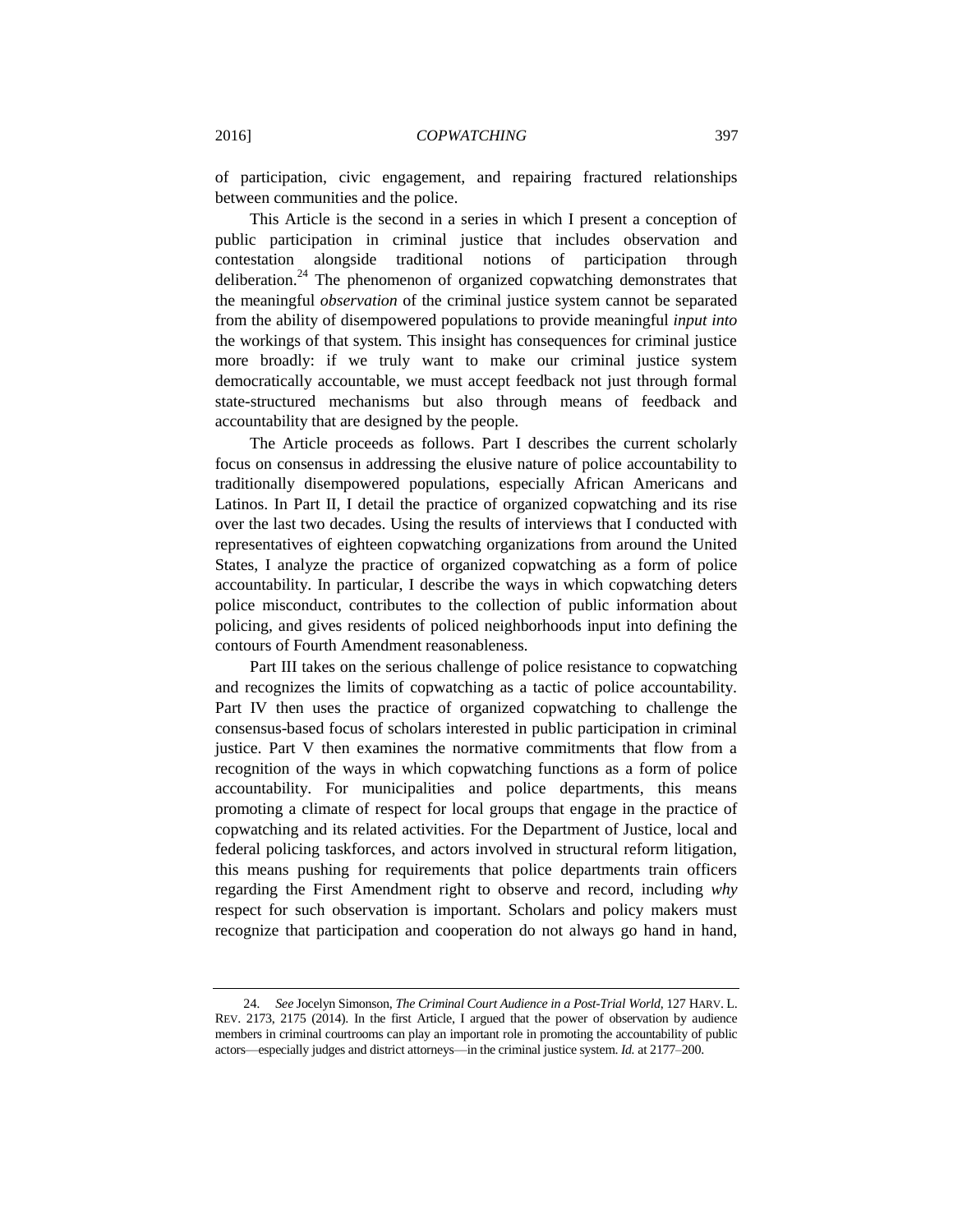and that some forms of adversarial participation are worthy of our respect and protection.

<span id="page-7-4"></span><span id="page-7-3"></span><span id="page-7-2"></span><span id="page-7-1"></span><span id="page-7-0"></span>I.

#### COMMUNITY AND CONSENSUS IN POLICE ACCOUNTABILITY

Police departments tend to be unpopular among the residents of areas in which the bulk of police stops, frisks, and arrests take place: neighborhoods with large concentrations of poor people, especially poor people of color.<sup>25</sup> These residents feel that police officers are simultaneously underprotecting and overpolicing their neighborhoods.<sup>26</sup> In particular, the vast majority of African Americans consider violence against civilians by police officers to be a serious problem.<sup>27</sup> This distrust between people living in neighborhoods with a large police presence and the police departments in those neighborhoods is a problem for democratic accountability, <sup>28</sup> legitimacy, <sup>29</sup> and fairness.<sup>30</sup> Moreover, this distance between the police and "communities"<sup>31</sup> is a symptom

27*. See New Survey on Americans' Views on Law Enforcement, Violence, and Race*, NORC, U. CHI. (Aug. 5, 2015), http://www.norc.org/NewsEventsPublications/PressReleases/Pages/newsurvey-on-americans-views-on-law-enforcement-violence-and-race.aspx [https://perma.cc/32BB-MVH6] (finding that three-quarters of black respondents consider violence against civilians by police officers to be an extremely or very serious problem).

<sup>25</sup>*. See, e.g.*, Report of Jeffrey Fagan, Floyd v. City of New York, 959 F. Supp. 2d 668, 677 (S.D.N.Y. 2013) (No. 08 Civ. 1034), at \*3 [hereinafter Fagan Report] (finding that in New York City stops and frisks are concentrated in areas with a high percentage of Black and Hispanic residents). *See generally* Robert J. Sampson & Dawn Jeglum Bartusch, *Legal Cynicism and (Subcultural?) Tolerance of Deviance: The Neighborhood Context of Racial Differences*, 32 LAW & SOC'Y REV. 777 (1998) (finding that dissatisfaction with police is highest in disadvantaged neighborhoods and among minority populations); Anthony C. Thompson, *Stopping the Usual Suspects: Race and the Fourth Amendment*, 74 N.Y.U. L. REV. 956, 1009 (1999) ("[T]he history of antagonistic relations between the police and individuals of color has fostered general uneasiness among people of color about contact with police officers.").

<sup>26</sup>*. See* TOM R. TYLER & YUEN J. HUO, TRUST IN THE LAW: ENCOURAGING PUBLIC COOPERATION WITH THE POLICE AND COURTS 162–64 (2002); Ronald Weitzer, *Race and Policing in Different Ecological Contexts*, *in* RACE, ETHNICITY, AND POLICING: NEW AND ESSENTIAL READINGS 118, 121 (Stephen K. Rice & Michael D. White eds., 2010) (describing this combination of "*depolicing and harsh policing*").

<sup>28</sup>*. See* TRACI BURCH, TRADING DEMOCRACY FOR JUSTICE: CRIMINAL CONVICTIONS AND THE DECLINE OF NEIGHBORHOOD POLITICAL PARTICIPATION 75–104 (2013) (describing how residents of "high-imprisonment" neighborhood lack political power and democratic accountability). *See generally* Barry Friedman & Maria Ponomarenko, *Democratic Policing*, 90 N.Y.U. L. REV. 1827 (2015) (stressing the importance of governing police discretion through processes of democratic accountability).

<sup>29</sup>*. See* Tom R. Tyler et al., *Street Stops and Police Legitimacy: Teachable Moments in Young Urban Men's Socialization*, 11 J. EMPIRICAL LEGAL STUD. 751, 751–55, 771 (2014) (collecting studies that demonstrate the loss of legitimacy of police officers in the eyes of young men of color).

<sup>30</sup>*. See* Alexandra Natapoff, *Misdemeanors*, 85 S. CAL. L. REV. 1313, 1331–37 (2012) (describing the phenomenon of misdemeanor arrests without adequate evidence in "high-volume, lowscrutiny" situations such as those found in zero-tolerance policing and routine urban street control).

<sup>31.</sup> I put the word community in quotations because it is a notoriously vague concept; people mean different things when they use it. *See* STEVE HERBERT, CITIZENS, COPS, AND POWER: RECOGNIZING THE LIMITS OF COMMUNITY 55, 72–89 (2006) (describing how police departments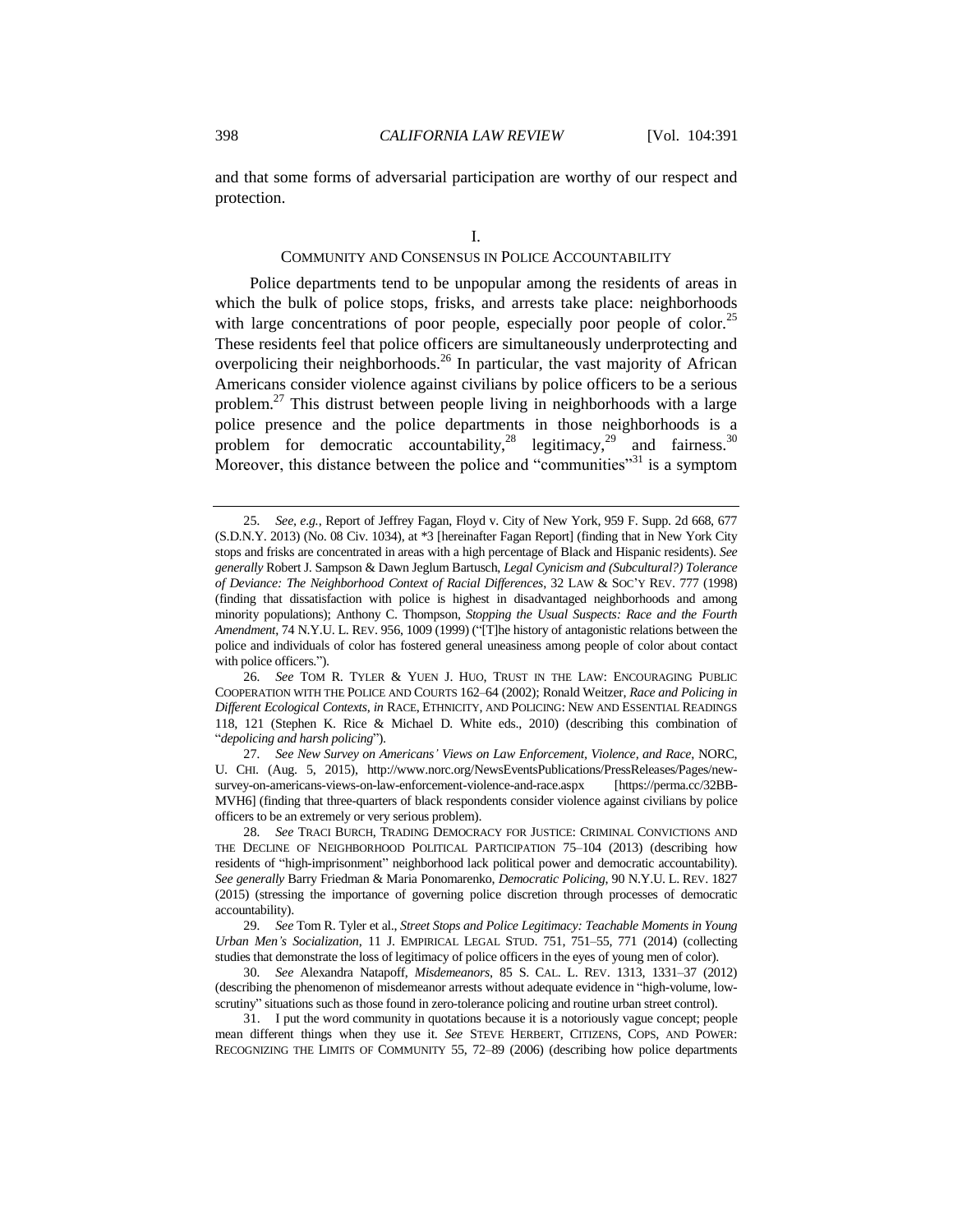<span id="page-8-0"></span>of the larger decline in political power of neighborhoods in which arrests and prosecutions are concentrated.<sup>32</sup>

How, then, should we approach this ever-widening gap between police departments and the poor, minority populations that they police? Scholars and policy makers concerned with this phenomenon tend to focus on creating consensus-based mechanisms of inclusion for disempowered populations. Although these mechanisms differ substantially, they all center on police departments seeking ongoing input from and deliberation with residents and other stakeholders. As I detail below, this includes both "community policing" at the neighborhood level and efforts to bring the approach of new governance, specifically "democratic experimentalism," to the structural reform of entire police departments. These approaches recognize the limits of traditional political and legal channels to hold police accountable to local communities. At the same time, they represent a turn away from the focus on regulating constitutional violations against individual officers.

<span id="page-8-1"></span>Indeed, these consensus-based strategies may be based, in part, on a sense that two traditionally adversarial dimensions of accountability—civilian review<sup>33</sup> and Fourth Amendment enforcement—have failed to hold police

define "community" in different terms than residents of policed neighborhoods); Albert W. Alschuler & Stephen J. Schulhofer, *Antiquated Procedures or Bedrock Rights?: A Response to Professors Meares and Kahan,* 1998 U. CHI. LEGAL F. 215, 216–17 (critiquing the amorphous concept of community in the context of policing); Regina Austin, *"The Black Community," Its Lawbreakers, and a Politics of Identification*, 65 S. CAL. L. REV. 1769, 1770–74 (1992) (describing different conceptions of "community" among African Americans with respect to criminal justice); Mary I. Coombs, *The Constricted Meaning of "Community" in Community Policing*, 72 ST. JOHN'S L. REV. 1367, 1372 (1998) (noting that, in the context of community policing models, "[t]he communities that suffer from under[]enforcement and over[]enforcement aren't exactly the same community, even when they can each be described as 'minority communities'"); Weisberg, *supra* note [22,](#page-5-0) at 347 (critiquing the concept of community in the rise of restorative justice). But because it is the word that many scholars and even more policy makers use, I use it here as a proxy for the idea of people who reside in a particular neighborhood and have a common stake in the policing of that neighborhood.

<sup>32</sup>*. See* STEPHANOS BIBAS, THE MACHINERY OF CRIMINAL JUSTICE 34 (2012) ("Residents of high-crime neighborhoods have some personal concerns and knowledge [of the criminal justice system], but may be politically powerless and poor."); BURCH, *supra* note [28,](#page-7-0) at 75–104 (describing lack of political power of poor populations of color from which the majority of prison populations come); AMY E. LERMAN & VESLA M. WEAVER, ARRESTING CITIZENSHIP: THE DEMOCRATIC CONSEQUENCES OF AMERICAN CRIME CONTROL 199–231 (2014) (describing alienation and withdrawal from political life of individuals who had contact with the criminal justice system via stops, arrests, or confinement); WILLIAM J. STUNTZ, THE COLLAPSE OF AMERICAN CRIMINAL JUSTICE 63–120, 216–18 (2011) (describing a historical trajectory in which democratic participation dies out for African American communities affected by both crime and the criminal justice system); Dorothy E. Roberts, *The Social and Moral Cost of Mass Incarceration in African American Communities*, 56 STAN. L. REV. 1271, 1291–98 (2004) (describing how mass incarceration in African American communities erodes those communities' ability to cultivate political power and affect the system).

<sup>33</sup>*. See generally* SAMUEL WALKER, THE NEW WORLD OF POLICE ACCOUNTABILITY 144 (2005) ("To date, however, there is no evidence that civilian review boards are effective in achieving their stated goals."); Stephen Clarke, *Arrested Oversight: A Comparative Analysis and Case Study of How Civilian Oversight of the Police Should Function and How it Fails*, 43 COLUM. J.L. & SOC.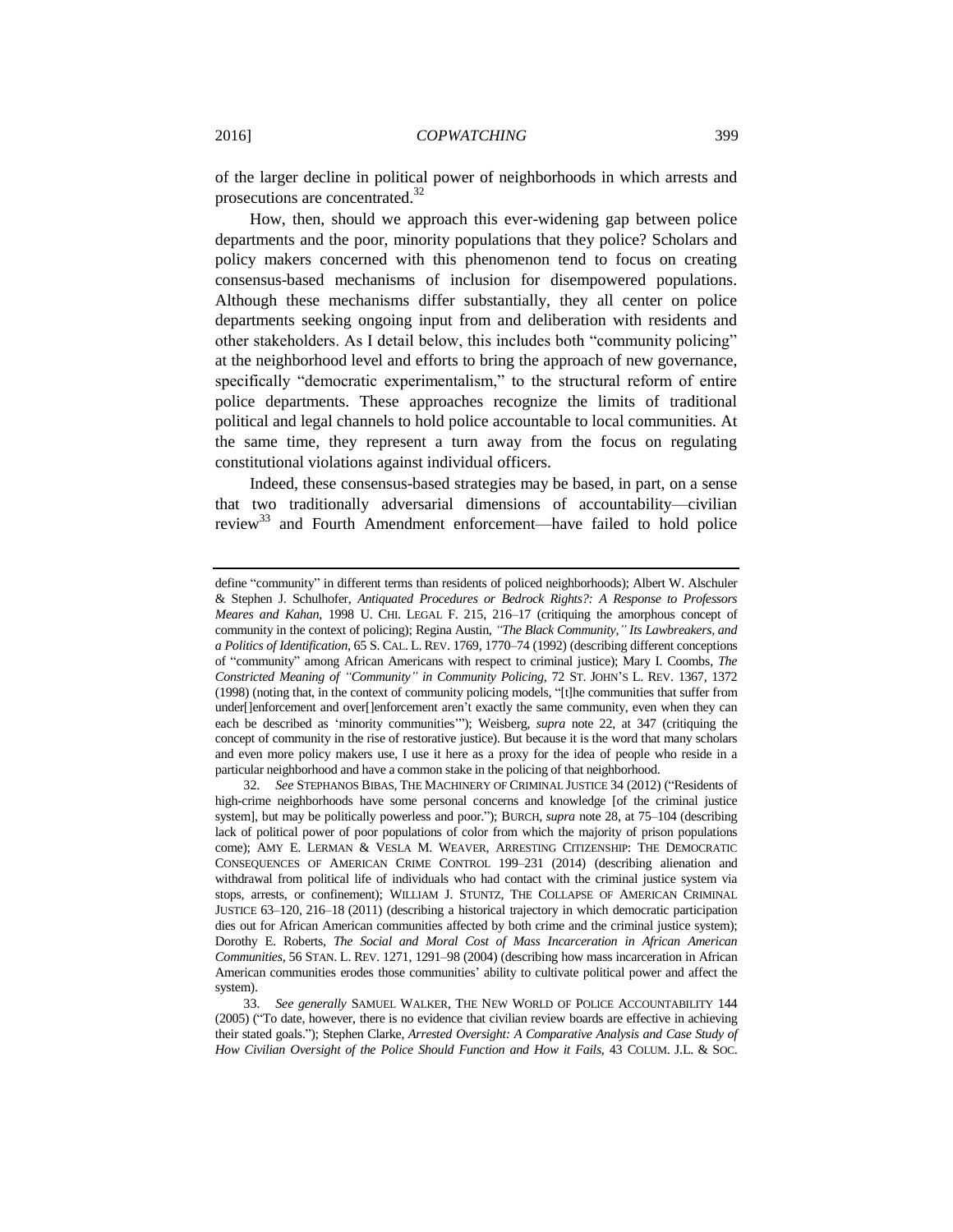<span id="page-9-3"></span><span id="page-9-2"></span>accountable to local residents. The Fourth Amendment's enforcement mechanisms are notoriously weak, both in their ability to deter misconduct and in their ability to hold officers accountable for misconduct.<sup>34</sup> This stems, in part, from the Fourth Amendment's vague standards of "reasonableness," which leave courts room to interpret those standards in favor of police officers<sup>35</sup> and give officers a monopoly over the narratives that shape courts' interpretations.<sup>36</sup> Moreover, as courts currently interpret the Fourth Amendment, much police behavior is discretionary and occurs outside the bounds of the Amendment's restrictions.<sup>37</sup> In particular, police officers can detain or arrest someone with probable cause for any criminal infraction, no matter how minor.<sup>38</sup> The Fourth Amendment, in other words, has seemingly nothing to say about how police departments decide what types of arrests to make and in which neighborhoods to make them.<sup>39</sup> This issue is of particular concern for many poor people of color in areas that engage in ordermaintenance policing and other place-based initiatives.<sup>40</sup> It is in the context of these limits of the Fourth Amendment that community policing, democratic experimentalism, and other consensus-based initiatives have come to the forefront of police accountability scholarship and policy making.

35*. See* David N. Dorfman, *Proving the Lie: Litigating Police Credibility*, 26 AM. J. CRIM. L. 455, 472–73 (1999) (describing a "grey zone of morality" that police inhabit and judges accept when litigating Fourth Amendment claims); *see also infra* notes 156–67 and accompanying text.

36*. See* SKOLNICK, *supra* not[e 18,](#page-4-0) at 12; *see also infra* note[s 129](#page-26-0)[–133](#page-26-1) and accompanying text.

37*. See* Harmon, *supra* not[e 14,](#page-4-1) at 768–81; Meares, *supra* not[e 6,](#page-2-2) at 1869; *see also infra* notes 186–87 and accompanying text.

38*. See, e.g.*, Atwater v. City of Lago Vista, 532 U.S. 318, 354 (2001); Whren v. United States, 517 U.S. 806, 809 (1996).

<span id="page-9-1"></span><span id="page-9-0"></span>PROBS. 1, 2–12 (2009); Hector Soto, *The Failure of Civilian Oversight*, GOTHAM GAZETTE (Oct. 9, 2007), http://www.gothamgazette.com/index.php/open-government/3683-the-failure-of-civilianoversight [https://perma.cc/9RCH-4U29].

<sup>34</sup>*. See generally* Oren Bar-Gill & Barry Friedman, *Taking Warrants Seriously*, 106 NW. U. L. REV. 1609, 1618–36 (2012) (documenting the "illusory deterrence" of traditional sanctions for Fourth Amendment misconduct); Justin F. Marceau, *The Fourth Amendment at a Three-Way Stop*, 62 ALA. L. REV. 687, 689 (2011) ("[T]he substantively living protections of the Fourth Amendment are being procedurally killed—it is a death by a thousand procedural cuts.").

<sup>39</sup>*. See* Susan A. Bandes, *The Challenges of "Quality of Life" Policing for the Fourth Amendment*, *in* THE CONSTITUTION AND THE FUTURE OF CRIMINAL JUSTICE IN AMERICA 45, 45 (John T. Parry & L. Song Richardson eds., 2013); Josh Bowers, *Probable Cause, Constitutional Reasonableness, and the Unrecognized Point of a "Pointless Indignity*,*"* 66 STAN. L. REV. 987, 992– 95 (2014); Nirej S. Sekhon, *Redistributive Policing*, 101 J. CRIM. L. & CRIMINOLOGY 1171, 1179–81 (2012).

<sup>40</sup>*. See* BERNARD E. HARCOURT, ILLUSION OF ORDER: THE FALSE PROMISE OF BROKEN WINDOWS POLICING 90–121 (2001) (describing effects of order-maintenance policing on populations in which arrests take place); Bandes, *supra* not[e 39,](#page-9-0) at 46–48 (describing how quality-of-life policing affects entire neighborhoods but is not subject to Fourth Amendment scrutiny); Josh Bowers & Paul H. Robinson, *Perceptions of Fairness and Justice: The Shared Aims and Occasional Conflicts of Legitimacy and Moral Credibility*, 47 WAKE FOREST L. REV. 211, 229–31 (2012) (describing how residents of high crime areas may not think as highly of order-maintenance policing as the general public); Devon W. Carbado, *(E)Racing The Fourth Amendment*, 100 MICH. L. REV. 946, 952 (2002) (describing psychological effects on African Americans of their subjection to constant police scrutiny).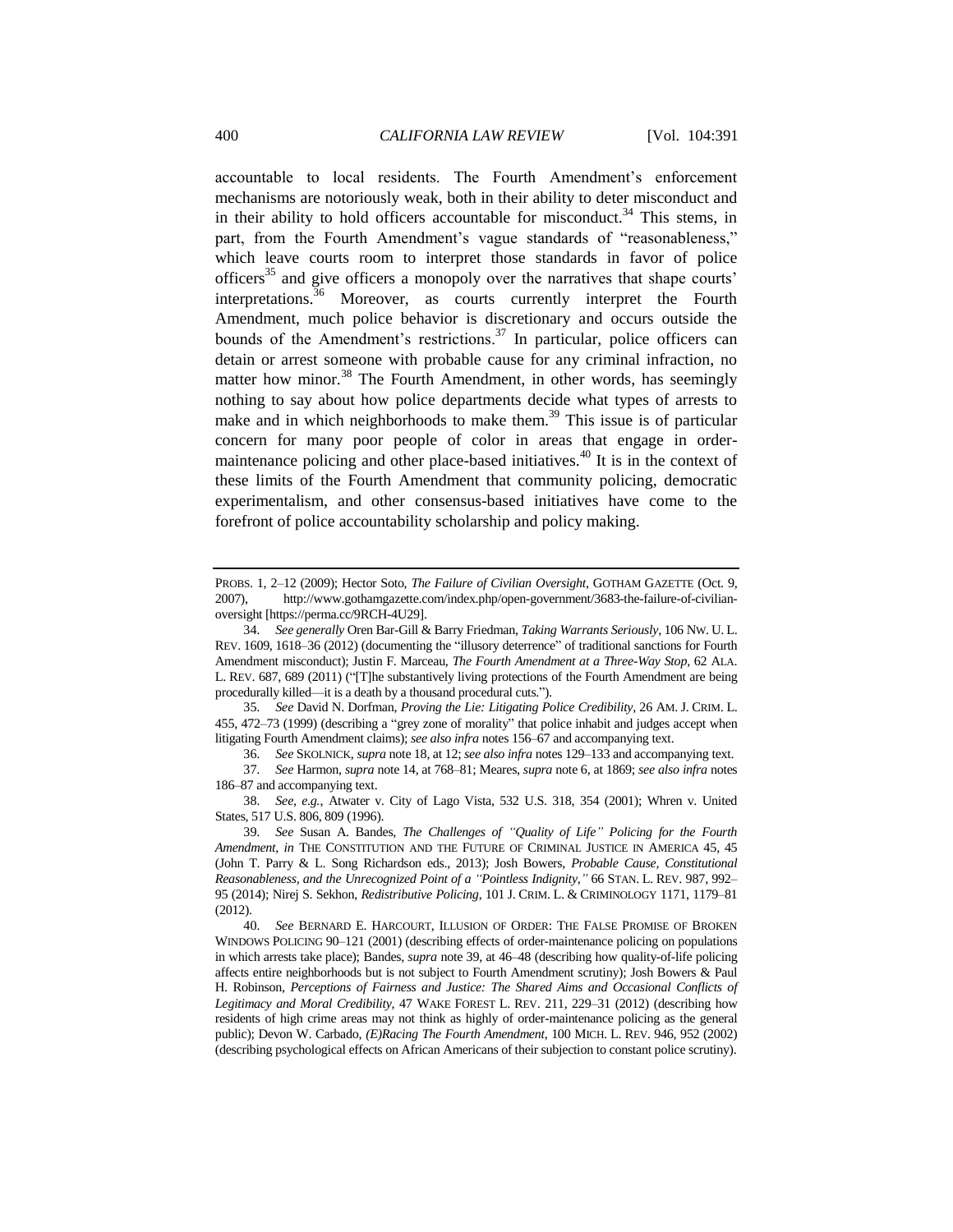<span id="page-10-0"></span>It is difficult to overstate the influence of the concept of community policing. In the United States it has been the most widely acclaimed and heavily funded policing strategy over the last three decades.<sup>41</sup> In the months following events in Ferguson and Staten Island in 2014, community policing was the go-to concept for politicians and reformers. Responding to the grand jury decision in Ferguson in December 2014, for example, President Obama explicitly vowed to use the resources of the federal government to "strengthen community policing."<sup>42</sup> The President then created a Task Force whose mission was to "identify the best means to provide an effective partnership between law enforcement and local communities."<sup>43</sup> The Task Force's eventual recommendations included a panoply of consensus-based strategies to improve police-community relationships, including "collaborat[ion] with community members to develop policies and strategies."<sup>44</sup>

<span id="page-10-2"></span><span id="page-10-1"></span>Although community policing is a vague term,<sup>45</sup> it often refers to efforts to include local residents in regular collaborative meetings to solicit input on policing priorities.<sup>46</sup> Community policing initiatives vary in how they try to

<sup>41</sup>*. See generally* Forman, Jr., *supra* not[e 5,](#page-2-1) at 1; Debra Livingston, *Police Discretion and the Quality of Life in Public Places: Courts, Communities, and the New Policing*, 97 COLUM. L. REV. 551, 575 (1997); Meares, *supra* not[e 5,](#page-2-1) at 1600; Wesley G. Skogan & Jeffrey A. Roth, *Introduction* to COMMUNITY POLICING: CAN IT WORK? xvii, xvii (Wesley G. Skogan ed., 2004) ("Community policing is the most important development in policing in the past quarter century.").

<sup>42</sup>*. See* David Hudson, *Building Trust Between Communities and Local Police*, WHITEHOUSE.GOV (Dec. 1, 2014), http://www.whitehouse.gov/blog/2014/12/01/building-trustbetween-communities-and-local-police [http://perma.cc/3YR3-JZ48].

<sup>43.</sup> Establishment of the President's Task Force on 21st Century Policing, Exec. Order No. 13684, 79 Fed. Reg. 76,865, 76,865 (Dec. 18, 2014).

<sup>44</sup>*. See* PRESIDENT'S TASK FORCE ON 21ST CENTURY POLICING, FINAL REPORT OF THE PRESIDENT'S TASK FORCE ON 21ST CENTURY POLICING 20 (May 2015), http://www.cops.usdoj.gov/pdf/taskforce/taskforce\_finalreport.pdf [https://perma.cc/8W26-QN5R]. Nowhere in the one-hundred-page report does the Task Force mention civilian filming of police or recommend that police departments respect civilian filming. *See id.*

<sup>45</sup>*. Cf.* OFFICE OF CMTY. ORIENTED POLICING SERVS., U.S. DEP'T OF JUSTICE, COMMUNITY POLICING DEFINED 3 (2014), http://www.cops.usdoj.gov/pdf/vets-to-cops/e030917193-CP-Defined.pdf [http://perma.cc/WER2-GMR9] The Department of Justice gives the following definition of the term: "[A] philosophy that promotes organizational strategies that support the systematic use of partnerships and problem-solving techniques to proactively address the immediate conditions that give rise to public safety issues such as crime, social disorder, and fear of crime." *Id*. "Community policing" can refer to a variety of different approaches to policing. *See generally* SKLANSKY, *supra*  not[e 6,](#page-2-2) at 82 (describing community policing as a "unifying rhetoric," "notorious for meaning different things to different people"); Michael D. Reisig, *Community and Problem-Oriented Policing*, 39 CRIME & JUST. 1, 2–40 (2010) (describing the evolution of community policing over three decades). Police officials have also used the term "community policing" to refer to order-maintenance policing and other policies of mass misdemeanor arrests, but many of those policies do not seek out community-police partnerships. *See* HARCOURT,*supra* not[e 40,](#page-9-1) at 47.

<sup>46</sup>*. See, e.g.*, ARCHON FUNG, EMPOWERED PARTICIPATION: REINVENTING URBAN DEMOCRACY 56–68 (2004) (laying out the ideal of participatory deliberation in community policing using Chicago as a model); Dorf & Sabel, *supra* note [5,](#page-2-1) at 327–32 (describing the promise of community policing efforts in Chicago in the mid-1990s to include residents in formulating policing strategies at "beat meetings"); Matthew J. Parlow, *The Great Recession and Its Implications for Community Policing*, 28 GA. ST. U. L. REV. 1191, 1195 (2012) (defining community policing as "a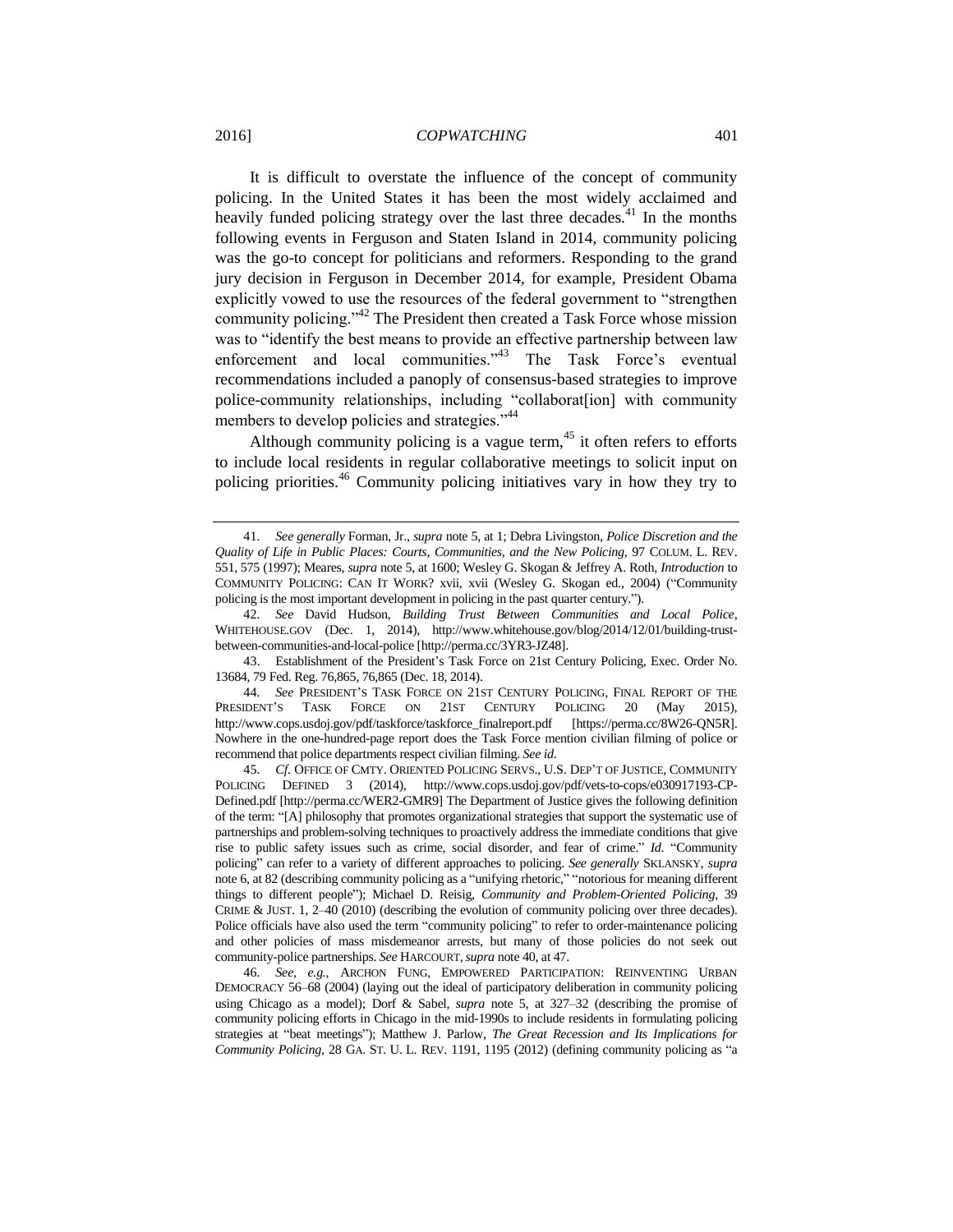include "community" members in police work. These initiatives can include education through community meetings, placing community representatives on advisory councils, and enlisting the help of residents in crime detection and prevention.<sup>47</sup>

<span id="page-11-1"></span><span id="page-11-0"></span>Scholars who promote community policing often focus on the benefits of deliberative and collaborative decision making. They argue that having a voice in a deliberative process both improves substantive outcomes and increases residents' satisfaction with the policing priorities that emerge from the deliberation.<sup>48</sup> This satisfaction, in turn, promotes legitimacy and makes residents more likely to work with police officers in identifying and fighting crime.<sup>49</sup> Over the last several decades, community policing has led to a number of successes in improving police-community relationships and perhaps in reducing crime as well.<sup>50</sup> Although I do not recount these successes here, it is clear that in addition to reducing crime in some places, many community policing initiatives have changed essential aspects of how police officers view some neighborhood's residents and vice versa.

<span id="page-11-2"></span>But there are limits to the community policing approach. For instance, some scholars have highlighted the tendency of community policing efforts to exclude the most marginalized and disadvantaged people in their meetings and interactions with "stakeholders."<sup>51</sup> This is of particular concern because these

48*. See, e.g.*, Archon Fung, *Accountable Autonomy: Toward Empowered Deliberation in Chicago Schools and Policing*, 29 POL. & SOC'Y 73, 73–80 (2001) (discussing how community policing in Chicago exemplifies "Empowered Deliberative Democracy"); Erik Luna, *Race, Crime, and Institutional Design*, 66 LAW & CONTEMP. PROBS. 183, 204–08 (2003) (citing JÜRGEN HABERMAS, BETWEEN FACTS AND NORMS: CONTRIBUTIONS TO A DISCOURSE THEORY OF LAW AND DEMOCRACY (William Rehg trans., 1996)) (discussing how police departments can use the ideas of deliberative democracy and procedural justice to increase citizen participation).

49*. See* TYLER & HUO, *supra* not[e 26,](#page-7-1) at 198–203.

50*. See* Reisig, *supra* note [45,](#page-10-1) at 23–43 (collecting studies showing that "the weight of the evidence suggests that community and problem-solving policing tactics can reduce crime, albeit modestly, and improve citizens' perceptions of neighborhood conditions").

51*. See, e.g*, HERBERT, *supra* note [31,](#page-7-2) at 55–59 (describing how in Seattle's community policing program, the same three to five people "represented" the "community" in community meetings); Forman, Jr., *supra* not[e 5,](#page-2-1) at 14–16, 19–21 (describing and collecting studies of the uneven inclusion of populations with little political power in community policing, especially poor people of color, and describing how youth have, for the most part, been left out of community policing efforts); Skogan, *supra* note [47,](#page-11-0) at 73 (describing how attendance at beat meetings in Chicago represents "a strong middle-class bias" and "do[es]a better job at representing already established stakeholders in the

theoretical and practical approach to policing that focuses on crime prevention, order maintenance, and partnership with the community to achieve these goals").

<sup>47</sup>*. See generally* JAMES FOREMAN [sic], JR., FIVE POLICE DEPARTMENTS BUILDING TRUST AND COLLABORATION: INNOVATIONS IN POLICING CLINIC, YALE LAW SCHOOL (2013), http://www.bjaexecutivesessiononpoliceleadership.org/pdfs/006FivePDCaseStudiesExecSum.pdf [http://perma.cc/Q59C-NGBZ] [hereinafter YALE INNOVATIONS IN POLICING REPORT] (describing specific examples of each of these approaches); Wesley G. Skogan, *Representing the Community in Community Policing*, *in* COMMUNITY POLICING: Can It Work?, *supra* note [41,](#page-10-0) at 57 (describing four forms of community involvement in community policing: education, assistance, coproduction of safety, and representation on advisory boards).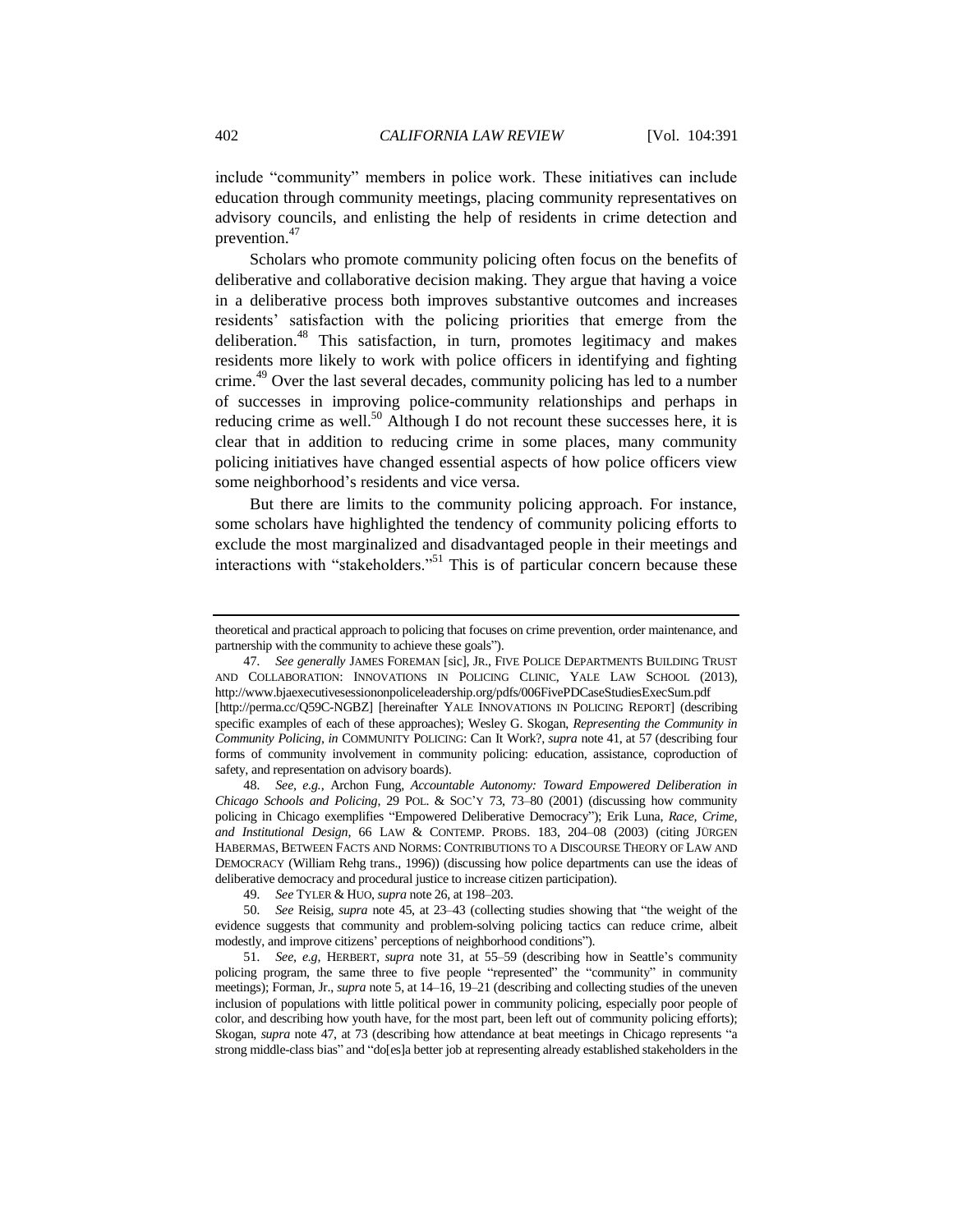<span id="page-12-1"></span>marginalized populations are often also those with the most frequent interactions with police officers on a day-to-day basis.<sup>52</sup> Other scholars have raised the worry that community policing may co-opt community concerns rather than represent them; police may be "buying peace" rather than earning it.<sup>53</sup> And despite its name, community policing efforts remain in the control of the police, driven by the police department's terms, schedule, and outlook.<sup>54</sup> Scholars and reformers who recognize these problems have largely responded by doubling down on the central tenets of community policing by trying to create more opportunities for public input into policing practices<sup>55</sup> and

53*. Cf.* Skogan, *supra* note [47,](#page-11-0) at 57 ("One reason—perhaps the major one—cities adopt community policing is to solve their legitimacy problems and buy peace in poor and disenfranchised neighborhoods."). For discussions of co-optation, see also HERBERT, *supra* not[e 31,](#page-7-2) at 72–73 (finding that police constitute their own view of community and "recognize some and not other forms of input as legitimate"); Alschuler & Schulhofer, *supra* note [31,](#page-7-2) at 217 ("Far from serving the needs of the disadvantaged, the concept of community can, in the wrong hands, become another weapon for perpetuating the disempowerment and discrimination that continue to haunt urban America."); Bowers & Robinson, *supra* not[e 40,](#page-9-1) at 246 ("[T]he legitimacy project for its part does not actually demand that procedures be fair, only that they appear to be."); Stephen D. Mastrofski & Jack R. Greene, *Community Policing and the Rule of Law*, *in* POLICE INNOVATION AND CONTROL OF THE POLICE: PROBLEMS OF LAW, ORDER, AND COMMUNITY 80, 92–93 (David Weisburd & Craig Uchida eds., 1993) (discussing "the challenge of stimulating actual community voice rather than achieving cooptation"); M. Alexander Pearl, *Of "Texans" and "Custers": Maximizing Welfare and Efficiency Through Informal Norms*, 19 ROGER WILLIAMS U. L. REV. 32, 47–48 (2014) (arguing that community policing imposes norms on the community that are "fundamentally external and foreign to the community," even if they are "executed by various members of the community").

54*. See* SKLANSKY, *supra* note [6,](#page-2-2) at 83 ("The theme is community *partnership*, not community *control*: with minor exceptions, community policing programs are implemented unilaterally by the police.").

55*. See, e.g.*, BIBAS, *supra* note [32,](#page-8-0) at 144–56 (proposing greater transparency and participation in policing through community policing strategies that include both physical meetings and electronic sources of information and feedback); Richard A. Bierschbach & Stephanos Bibas, *Notice-and-Comment Sentencing*, 97 MINN. L. REV. 1, 37–53 (2012); Erik Luna, *Transparent Policing*, 85 IOWA L. REV. 1107, 1168–70 (2000). In 2013, for example, Mayor Rahm Emanuel revamped the Chicago Alternative Policing Strategy (CAPS) community policing program in Chicago based on contentions that CAPS had become too far removed from the community. *See* Natalie Moore, *Chicago Revamps Community Policing Program*, WBEZ CHI. (Jan. 8, 2013), http://blogs.luc.edu/mediaclips/files/2013/01/The-BEZ\_Chicago-revamps-community-policing-

program\_01.08.13.pdf [https://perma.cc/932G-GCV4]. These changes, however, have led to echoes of old criticisms from community members. One local community organization, for instance, released a report criticizing CAPS as "the superficial involvement of select community members in providing police with legitimacy." *See* WE CHARGE GENOCIDE, COUNTER-CAPS REPORT: THE COMMUNITY ENGAGEMENT ARM OF THE POLICE STATE 3 (Oct. 2015), http://wechargegenocide.org/wpcontent/uploads/2015/10/CAPSreport-final.pdf [https://perma.cc/7RTQ-4PSQ].

<span id="page-12-0"></span>community than [it] do[es] at integrating marginalized groups with fewer mechanisms for voicing their concerns").

<sup>52</sup>*. See* Forman, Jr., *supra* note [5,](#page-2-1) at 16–17 (describing how police are mobilized at higher rates in communities of color and therefore interact with minority youth more frequently than with white youth); Fagan Report, *supra* note [25](#page-7-3) (finding higher rates of stops and frisks among police precincts in New York City with larger percentages of Black and Hispanic residents); *cf.* Amna Akbar, *National Security's Broken Windows*, 62 UCLA L. REV. 834, 838–39 (2015) (arguing that "community policing brings new law enforcement scrutiny to an already marginalized community").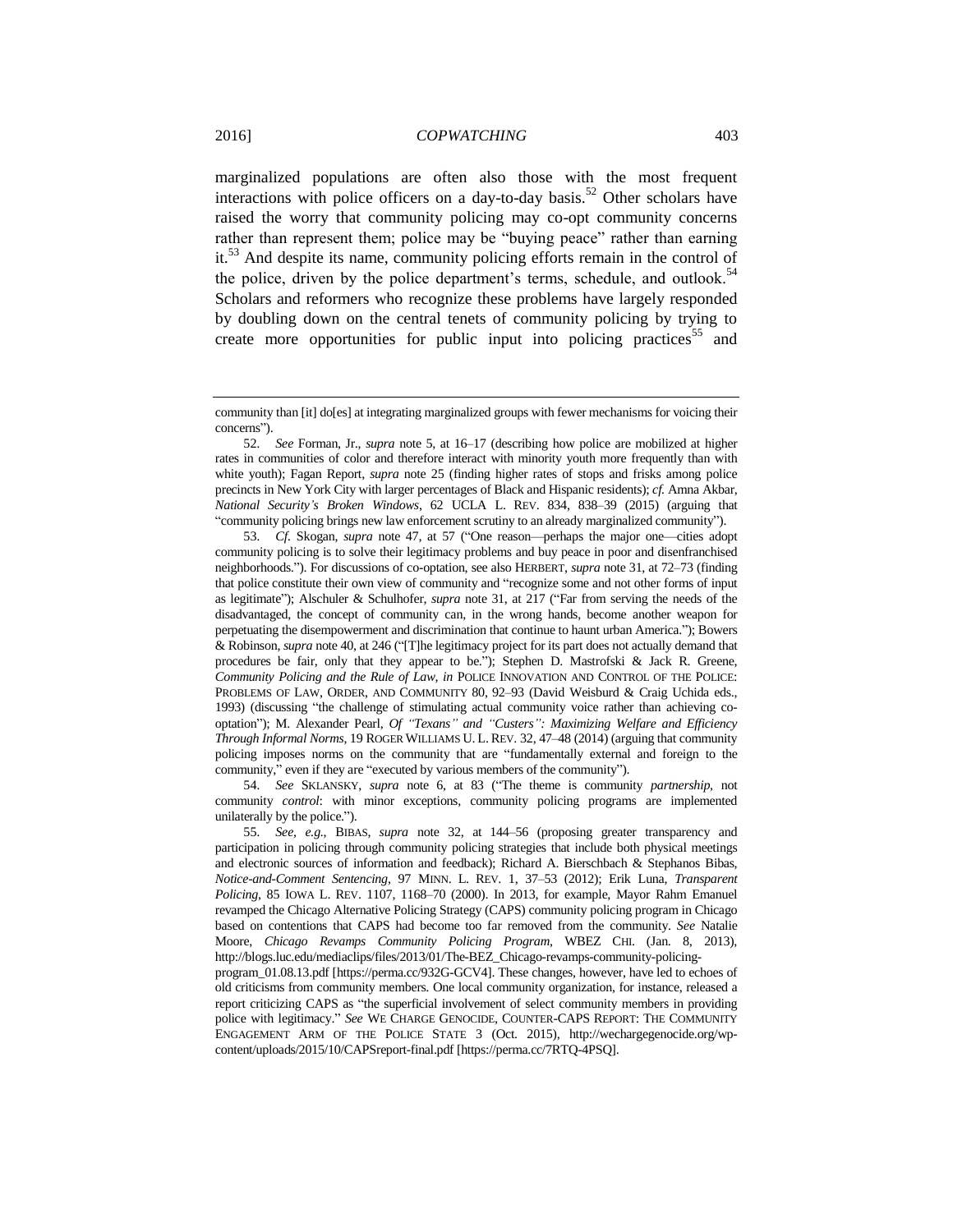emphasizing the need to reach out to "unlikely allies" in police-citizen partnerships.<sup>56</sup>

<span id="page-13-2"></span><span id="page-13-1"></span><span id="page-13-0"></span>More recently, scholars, courts, and police departments have begun to channel the consensus-based ideals of community policing and "democratic experimentalism"<sup>57</sup> toward encouraging ongoing collaboration between the Department of Justice, local community groups, and entire police departments.<sup>58</sup> This has meant combining the federal power of the Department of Justice's ability to sue municipalities under section  $14141^{59}$  with efforts to include stakeholders in ongoing participation in structural reform litigation. In particular, scholars hail Cincinnati as a promising example. $^{60}$  In Cincinnati, the police department signed not only a consent decree with the Department of Justice but also a Collaborative Agreement with the ACLU, the Cincinnati Black Front, and the local police union, requiring the department to solicit ongoing input from stakeholders as the department worked to reduce excessive force.<sup>61</sup> Democratic experimentalism places a premium on the potential of deliberation among local stakeholders to result in both better policing and policing that residents perceive as more legitimate; as with community

58*. See, e.g.*, Brandon Garrett, *Remedying Racial Profiling*, 33 COLUM. HUM. RTS. L. REV. 41, 101–05 (2001); Charles F. Sabel & William H. Simon, *Destabilization Rights: How Public Law Litigation Succeeds*, 117 HARV. L. REV. 1016, 1047 (2004) (describing how community groups have litigated to achieve greater collaboration with the Justice Department); Kami Chavis Simmons, *New Governance and the "New Paradigm" of Police Accountability: A Democratic Approach to Police Reform,* 59 CATH. U. L. REV. 373, 389–419 (2010).

59. 42 U.S.C. § 14141 (2012); *see* Rachel A. Harmon, *Promoting Civil Rights Through Proactive Policing Reform*, 62 STAN. L. REV. 1 (2009); Debra Livingston, *Police Reform and the Department of Justice: An Essay on Accountability*, 2 BUFF. CRIM. L. REV. 815, 819–20 (1999); *see also* Michael D. White, *Preventing Racially Biased Policing Through Internal and External Controls: The Comprehensive Accountability Package*, *in* RACE, ETHNICITY, AND POLICING: NEW AND ESSENTIAL READINGS 468, 477–79 (Stephen K. Rice & Michael D. White eds., 2010).

<sup>56</sup>*. See, e.g.*, Forman, Jr., *supra* note [5,](#page-2-1) at 29–41 (advocating that community policing initiatives focus on youth); YALE INNOVATIONS IN POLICING REPORT, *supra* note [47,](#page-11-0) at 4–5 (describing efforts in Philadelphia, Charlotte, High Point, and Seattle to reach "unlikely allies").

<sup>57.</sup> Dorf & Sabel, *supra* note [5,](#page-2-1) at 267 (defining democratic experimentalism as a system in which "power is decentralized to enable citizens and other actors to utilize their local knowledge to fit solutions to their individual circumstances" but local lessons are shared regionally and nationally); *see also* Orly Lobel, *The Renew Deal: The Fall of Regulation and the Rise of Governance in Contemporary Legal Thought*, 89 MINN. L. REV. 342, 345–47 (2004) (describing the host of terms used in legal scholarship to describe the shift from regulation to governance).

<sup>60</sup>*. See, e.g.*, Floyd v. City of New York, 959 F. Supp. 2d 668, 677 (S.D.N.Y. 2013); Jay Rothman, *Identity and Conflict: Collaboratively Addressing Police-Community Conflict in Cincinnati, Ohio*, 22 OHIO ST.J. ON DISP. RESOL. 105, 105–09 (2006); Simmons, *supra* not[e 58,](#page-13-0) at 423–25; Elliot Harvey Schatmeier, Note, *Reforming Police Use-of-Force Practices: A Case Study of the Cincinnati Police Department*, 46 COLUM.J.L. & SOC. PROBS. 539, 556–63 (2013).

<sup>61</sup>*. See* Collaborative Agreement, *In re Cincinnati Policing*, No. C-1-99-317 (S.D. Ohio April 12, 2002), http://www.cincinnati-oh.gov/police/linkservid/27A205F1-69E9-4446- BC18BD146CB73DF2/showMeta/0/ [http://perma.cc/CEU6-887C]; SAUL A. GREEN ET AL., CITY OF CINCINNATI INDEPENDENT MONITOR'S FINAL REPORT 36–51 (2008), http://www.cincinnatioh.gov/police/linkservid/97D9709F-F1C1-4A75-804C07D9873DC70F/showMeta/0/ [https://perma.cc/Y7Y2-TPLX].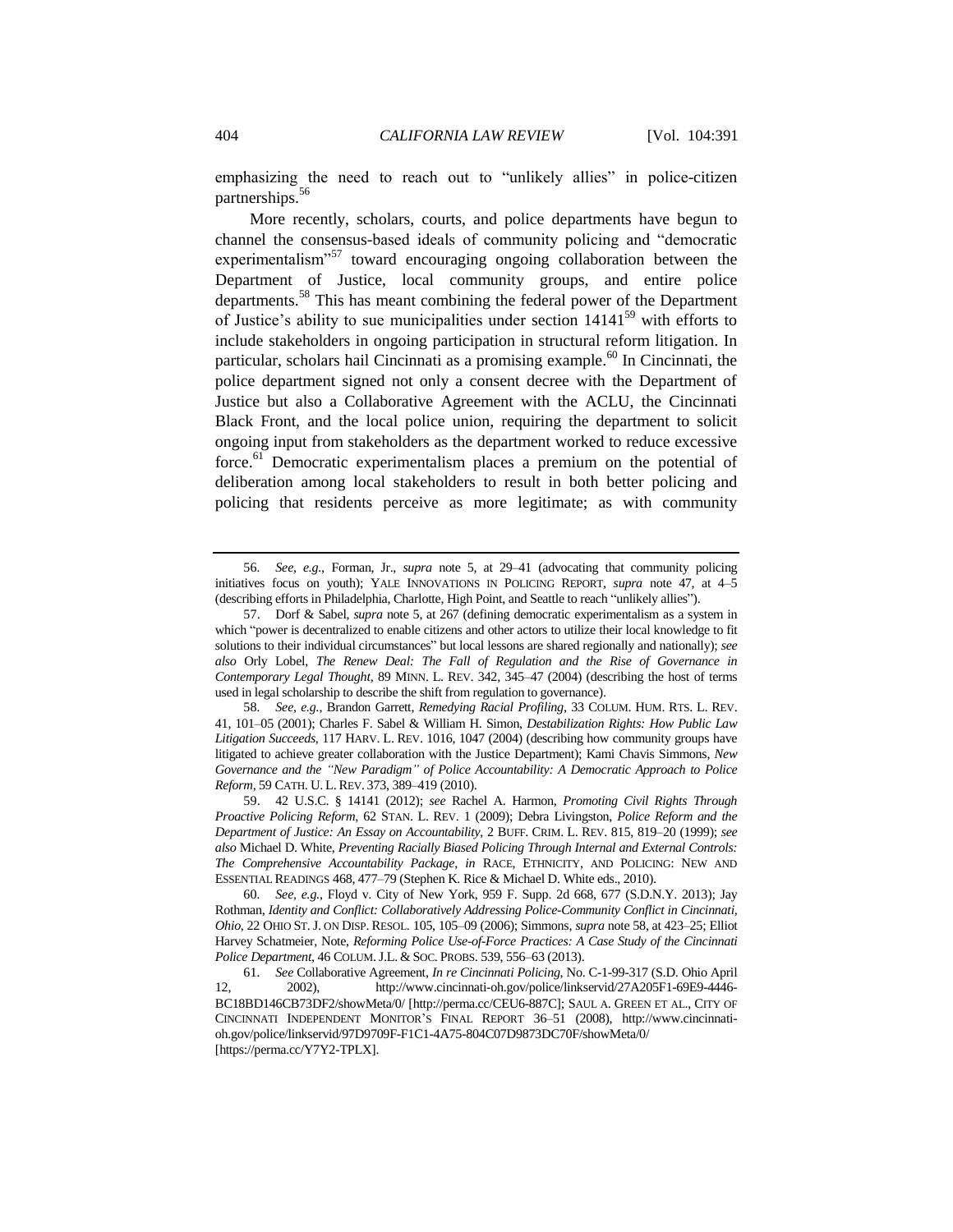policing, the process of consensus-driven deliberation is itself part of the point. $62$ 

And as with community policing, depending on stakeholder participation as a proxy for "community" involvement raises concerns about both who is included as representatives of the "community" and the extent to which the input of those representatives is taken seriously. $^{63}$  For instance, some scholars have critiqued consent decrees between the Department of Justice and police departments that do not require ongoing and meaningful inclusion of affected community groups in their monitoring. $64$  More broadly, scholars of new governance have recognized that there is a danger that decentralized participation of this nature can become "cosmetic" or even re-inscribe existing power imbalances.<sup>65</sup> As with community policing, though, the scholarly solution is often to improve upon the inclusion of community groups in structural reform rather than to look beyond consensus-driven approaches.<sup>66</sup>

<span id="page-14-0"></span>Not all legal scholars seek out consensus-based processes for public participation. Professor David Sklansky, for instance, has been a prominent critic of the focus on legitimacy and participation in policing, demonstrating

<sup>62</sup>*. See, e.g.*, Garrett, *supra* note [58,](#page-13-0) at 133 ("[W]hen the emphasis is on partnerships, aggressive and quasi-militaristic attitudes that risk alienating significant segments of the community are counterproductive." (quoting Sarah E. Waldeck, *Cops, Community Policing, and the Social Norms Approach to Crime Control: Should One Make Us More Comfortable with the Others?*, 34 GA. L. REV. 1253, 1267–68 (2000))); Simmons, *supra* not[e 58,](#page-13-0) at 409 ("The opportunity for police officers and community members to deliberate about police conduct and police-citizen interactions is key to dismantling the 'us versus them' mentality."). The ultimate success of these reforms remains a matter of debate. *See generally* Simone Weichselbaum, *Cincinnati: Ferguson's Hope or Hype?*, MARSHALL PROJECT (Nov. 25, 2014), https://www.themarshallproject.org/2014/11/25/cincinnati-ferguson-s-hopeor-hype [https://perma.cc/KWQ9-LQDV].

<sup>63</sup>*. Cf. An Open Letter to the ACLU of Illinois Regarding Stop & Frisk*, WE CHARGE GENOCIDE (Aug. 12, 2015), http://wechargegenocide.org/an-open-letter-to-the-aclu-of-illinoisregarding-stop-frisk/ [https://perma.cc/V78Z-DT8C] (laying out a community group's dissatisfaction with settlement negotiations between the ACLU of Illinois, the City of Chicago, and the Chicago Police Department).

<sup>64</sup>*. See, e.g.*, Garrett, *supra* not[e 58,](#page-13-0) at 101–05 (describing how consent decrees fail to include local residents); Sabel & Simon, *supra* note [58,](#page-13-0) at 1047 (describing the importance of the role of citizen groups in consent decrees between police departments and the Department of Justice); Simmons, *supra* not[e 58,](#page-13-0) at 419.

<sup>65.</sup> Jaime Alison Lee, *"Can You Hear Me Now?": Making Participatory Governance Work for the Poor*, 7 HARV. L. & POL'Y REV. 405, 413–17 (2013) (describing problem of "cosmetic participation" in New Governance initiatives); *see also* Douglas NeJaime, *When New Governance Fails*, 70 OHIO ST. L.J. 323, 362 (2009) ("[P]articipatory structures may rhetorically include disempowered stakeholders but actually cede little or no power.").

<sup>66</sup>*. See, e.g.*, WALKER, *supra* note [33,](#page-8-1) at 187 (discussing the need for police departments to engage community representatives in their plans to design accountability systems); Garrett, *supra* note [58,](#page-13-0) at 101–05 (describing problems with many consent decrees and arguing that "[b]uilding remedies with outside groups as 'equal partners' can solve many of the problems these decrees have encountered"); Lee, *supra* note [65,](#page-14-0) at 406; Sabel & Simon, *supra* note [58,](#page-13-0) at 1047; Simmons, *supra* not[e 58,](#page-13-0) at 419 ("The DOJ should actively identify additional stakeholders in the jurisdictions affected by its Pattern or Practice legislation and invite them to participate in developing and considering the reforms.").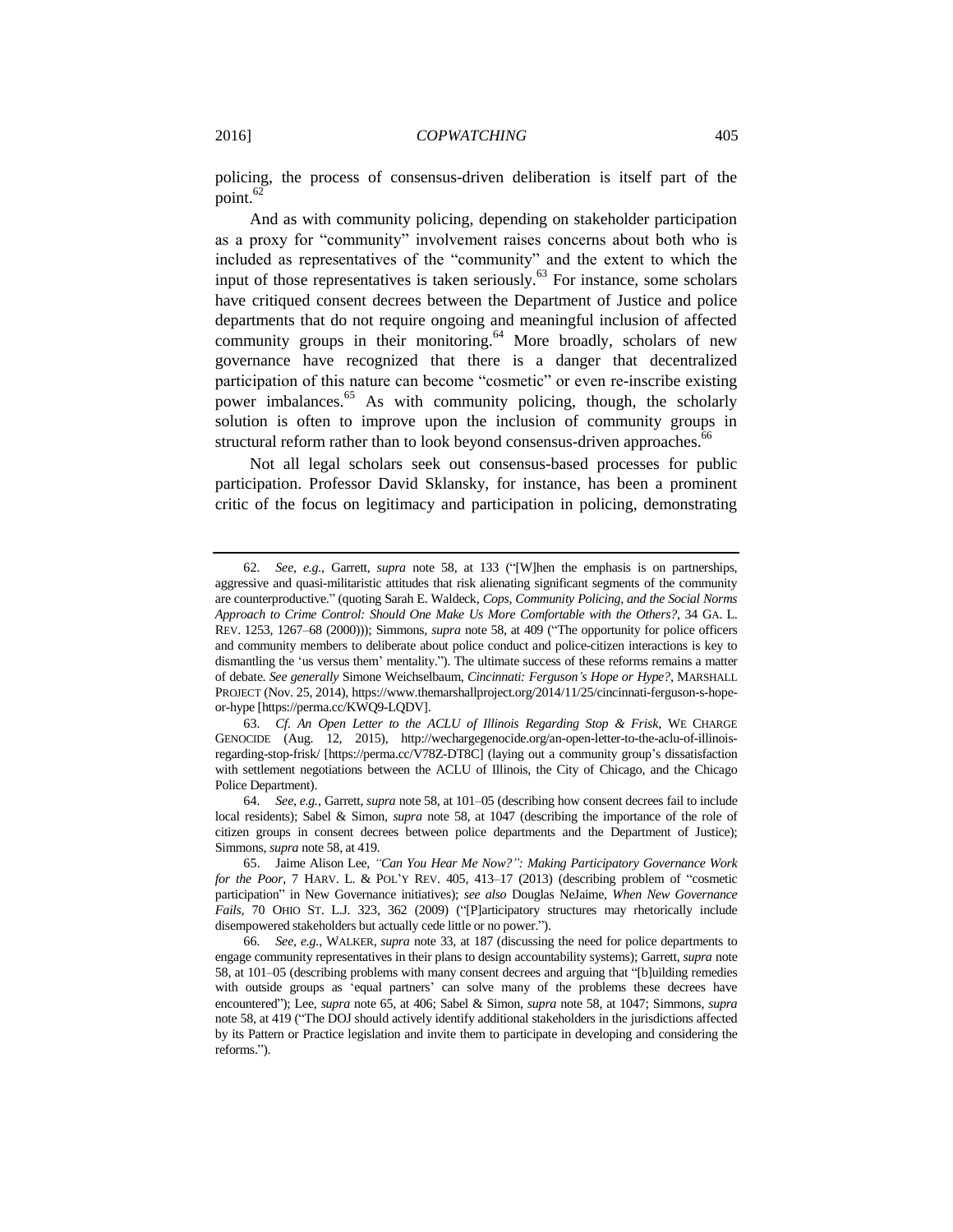<span id="page-15-0"></span>powerfully the link between conceptions of democracy and conceptions of policing: as democratic theory has moved away from pluralism to focus on deliberation, so too have ideas about policing moved toward a focus on consensus, often at the expense of considering disempowered voices and the political dynamics that disempower them.<sup>67</sup> Generally, though, scholars who seek to increase local public participation in policing, and especially those concerned with disempowered minority populations, look toward designing and perfecting deliberative, consensus-based mechanisms of inclusion. These mechanisms focus not on enforcing individual constitutional rights but rather on guiding discretionary policies and practices made possible by broad interpretations of the Fourth Amendment.<sup>6</sup>

<span id="page-15-1"></span>This focus on consensus and deliberation—on getting a seat at the table misses out on a number of possibilities. It does not engage with the potential for social movements aimed at changing police practices to be a part of legal changes and even formal regulatory mechanisms.<sup>69</sup> It does not recognize the resonance that individual rights have for disenfranchised groups, even those groups who simultaneously recognize the limits of those rights.<sup>70</sup> And it does not adequately address the dangers of co-optation and legitimation when certain voices are shut out of the process.<sup>71</sup> Perfecting consensus overlooks the civic participation that the people who do not make it to the table engage in when they become frustrated with police policies and behavior in their

<span id="page-15-2"></span><sup>67</sup>*. See* SKLANSKY, *supra* not[e 6,](#page-2-2) at 13–74. Nor do all scholars turn away from constitutional rights in thinking about public participation; some scholars have advocated that juries decide questions of Fourth Amendment reasonableness that are usually removed from larger societal norms of what is reasonable. *See, e.g.*, Erik Luna, *The* Katz *Jury*, 41 U.C. DAVIS L. REV. 839, 840 (2008); Meghan J. Ryan, *Juries and the Criminal Constitution*, 65 ALA. L. REV. 849, 891–94 (2014).

<sup>68</sup>*. See, e.g.*, Whren v. United States, 517 U.S. 806, 810 (1996); Terry v. Ohio, 392 U.S. 1 (1968); *see also infra* Part II.D (discussing Fourth Amendment reasonableness and police discretion).

<sup>69</sup>*. Cf.* Jack M. Balkin, *How Social Movements Change (or Fail to Change) the Constitution: The Case of the New Departure*, 39 SUFFOLK U. L. REV. 27, 28 (2005) (discussing how social movements can change constitutional law by moving the boundaries of what is plausible); Guinier  $\&$ Torres, *supra* note [17,](#page-4-2) at 2750–69; Michael W. McCann, *How Does Law Matter for Social Movements?*, *in* HOW DOES LAW MATTER? 76, 90–100 (Bryant G. Garth & Austin Sarat eds., 1998) (describing the ways that social movements interact with formal laws); Reva B. Siegel, *Constitutional Culture, Social Movement Conflict and Constitutional Change: The Case of the de Facto ERA*, 94 CALIF. L. REV. 1323 (2006) (arguing that "constitutional culture channels social movement conflict to produce enforceable constitutional understandings"). *But see* WALKER, *supra* note [33,](#page-8-1) at 178–80 (noting the role of community groups in changing police practices).

<sup>70</sup>*. See* STUART A. SCHEINGOLD, THE POLITICS OF RIGHTS: LAWYERS, PUBLIC POLICY, AND POLITICAL CHANGE 83–84 (2d ed. 2004) (discussing the myth of rights); George I. Lovell, *The Myth of the Myth of Rights*, 59 STUD. L., POL., & SOC'Y 1, 3–7 (2012); *cf.* Kimberlé Williams Crenshaw, *Race, Reform, and Retrenchment: Transformation and Legitimation in Antidiscrimination Law*, 101 HARV. L. REV. 1331, 1368 (1988) (discussing the use of legal rights ideology in the civil rights movement).

<sup>71</sup>*. See* MOUFFE, AGONISTICS, *supra* not[e 13,](#page-4-3) at 1–19 (laying out a theoretical critique of the legitimating functions of participatory democracy); IAN SHAPIRO, THE STATE OF DEMOCRATIC THEORY 148 (2003) ("[D]eliberative processes can be manipulated by people with ulterior motives, they can marginalize the inarticulate (who may well also be those most vulnerable to domination), and they can result in stonewalling by the powerful in the face of needed changes."); *see also infra* Part IV.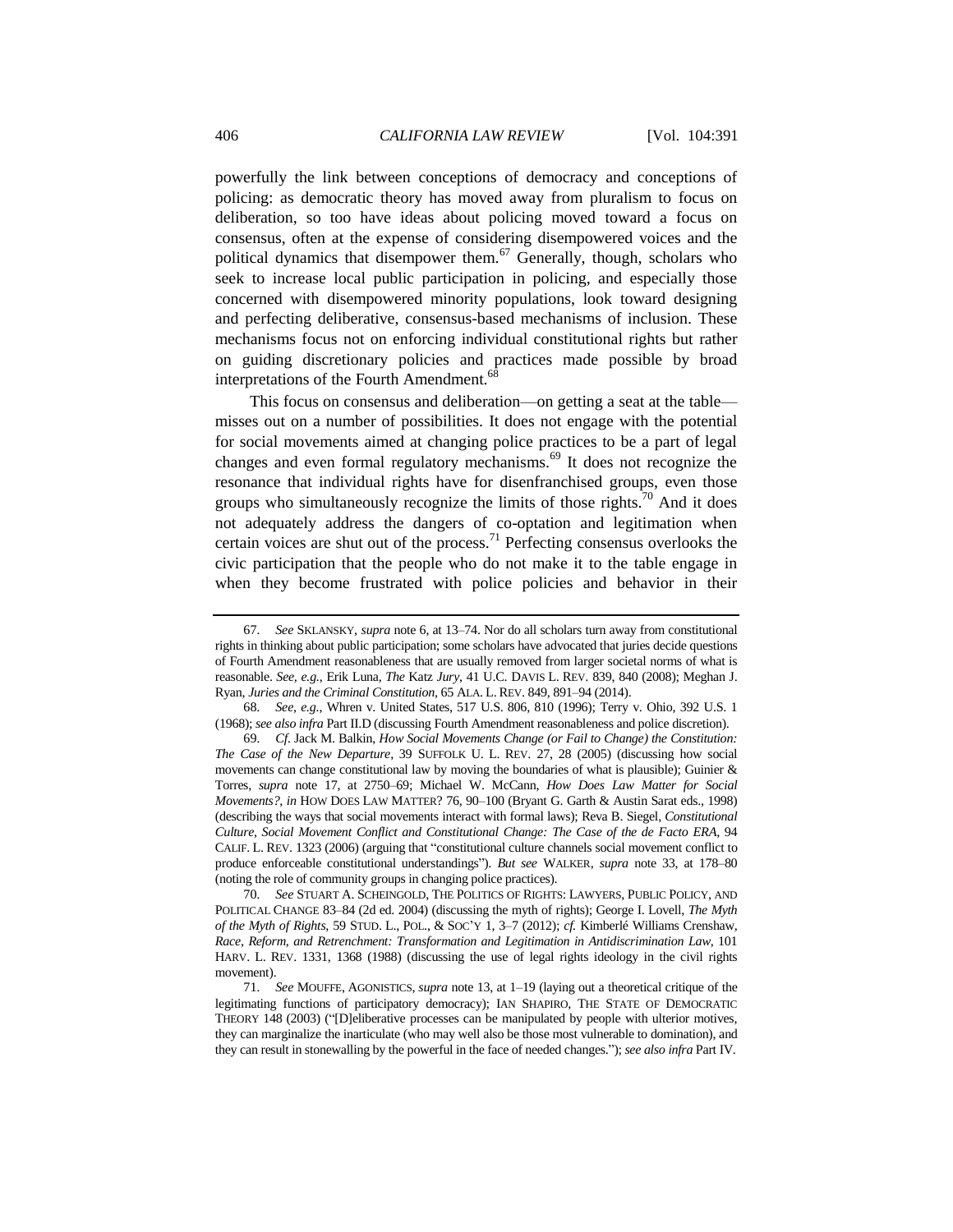neighborhoods. Not everyone who dislikes the police withdraws from civic life, or worse, turns to crime; instead, many turn to forms of civil engagement outside of state-driven mechanisms. Organized copwatching is an example of such civic engagement: when groups of lay people come together to contest police practices through observation, recording, and dialogue, they engage in a civic gesture worthy of respect and protection.

#### II.

## COPWATCHING AS POLICE ACCOUNTABILITY

This Part details the practice of organized copwatching and its rise over the last two decades. As I will show, organized copwatching gives traditionally powerless populations a way to have direct input into policing decisions that affect their neighborhoods. The "voice" of local residents comes out both in the moment, when the real-time observation of police officers deters unconstitutional conduct and promotes positive interactions, and after the fact, when copwatch members contribute to the accountability of police departments through both formal institutions and the informal public sphere. As copwatchers deter misconduct and enforce the Fourth Amendment, they also inject their own views about what the Fourth Amendment can or should be. At the same time, copwatching reveals the limits of the Fourth Amendment, asking that police officers think about more than if their conduct would pass eventual inspection at a suppression hearing.

First, I present the basics of the practice of copwatching and, in particular, some distinctions between casual filming of the police and organized copwatching. I base my account of organized copwatching on telephone interviews I conducted in early 2014 with representatives of eighteen copwatching groups from across the country. The purpose of the interviews was not to collect a full empirical data set that catalogues the practice of copwatching but rather to collect examples of the practice that go beyond second-hand accounts found in the popular media. The interviews thus serve as a source of anecdote to flesh out a thick description of a prevalent civic practice. I hope that unearthing the ever-growing practice of copwatching might inspire social scientists to conduct more rigorous studies of the effects of copwatching on individual police conduct, judicial decision making, and structural police reform, a project that would require speaking not only with copwatching groups but also with police officers, judges, and reformers. In this Part, my goal is more modest: to describe a practice using the results of interviews with representatives of copwatching organizations from around the country.<sup>72</sup>

<sup>72.</sup> With the help of a research assistant, I conducted these semistructured interviews by telephone in early 2014 with representatives from eighteen community organizations that engage in copwatching as one of their central activities. The list of organizations, locations, and years that they began copwatching is listed in Appendix A. Many copwatching groups did not want to participate in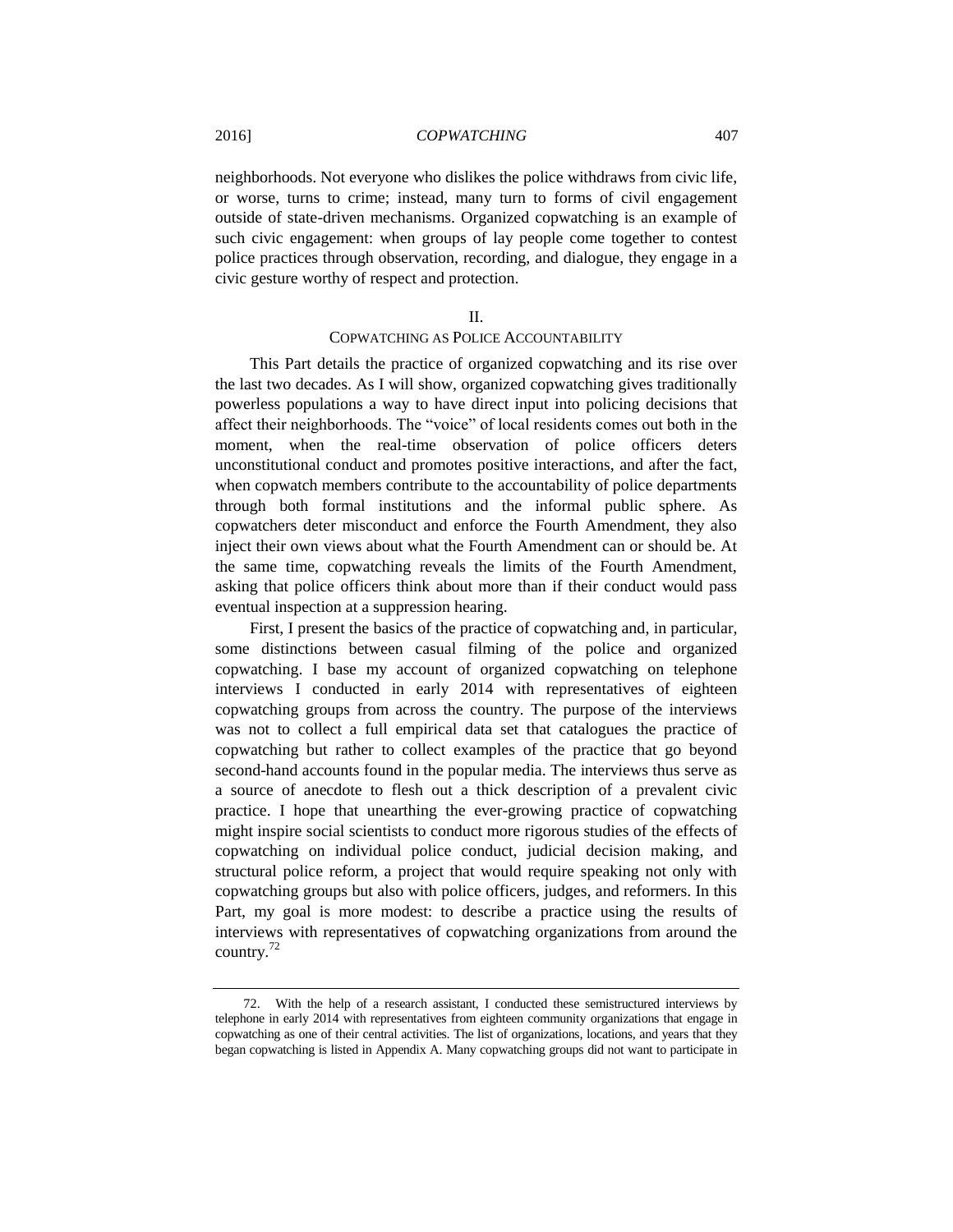#### *A. The Tactic of Organized Copwatching*

Copwatching—in the way that I am using the term—does not simply refer to the spontaneous recording of police officers in public by civilians but rather to organized groups of local residents who patrol their neighborhoods, monitor police conduct, and create videos of what they see. Individual, spontaneous recordings of police officers can of course have a big, real-world impact—from the spontaneous video recordings of the beating of Rodney King in 1991<sup>73</sup> to more recent smartphone recordings of the killings of Eric Garner in New York City in  $2014^{74}$  and Walter Scott in South Carolina in  $2015^{75}$  individual recordings have a history of sparking outrage and dialogue about police practices throughout the nation. Today, given the widespread use of smartphones, civilian recording of police officers is ubiquitous. Professor Seth Kreimer termed this phenomenon "pervasive image capture" and argued that ubiquitous videotaping, especially of public officials, has the potential to enhance public discourse and accountability.<sup>76</sup>

Organized copwatching, though, does more than capture video. Indeed, as a tactic of police accountability, copwatching predates smartphone technology and even predates handheld video recording devices. Organized copwatching groups emerged as early as the 1960s in urban areas in the United States when the Black Panthers famously patrolled city streets with firearms and cameras, and other civil rights organizations conducted unarmed patrols in groups.<sup>77</sup> In Watts, for example, African American residents formed the Community Alert Patrol. They drove their own "patrol cars" to heavily policed areas, where they

<span id="page-17-0"></span>the telephone interviews or were difficult to contact; as a result, the groups surveyed are not a representative sample but rather a snapshot of what the diverse practices of copwatching can look like. Moreover, these interviews predate the rapid expansion of copwatching in conjunction with the #BlackLivesMatter movement between August 2014 and August 2015.

<sup>73</sup>*. See* Kreimer, *supra* note [7,](#page-2-0) at 347–48 (describing "iconic" videotape of Rodney King made spontaneously from George Holliday's window).

<sup>74</sup>*. See* Gene Demby, *What We See in the Eric Garner Video, and What We Don't*, NPR.ORG (July 29, 2014), http://www.npr.org/blogs/codeswitch/2014/07/29/335847224/what-we-see-in-theeric-garner-video-and-what-we-don't.

<sup>75</sup>*. See* Melanie Eversley, *Man Who Shot S.C. Cell Phone Video Speaks Out*, USA TODAY (Apr. 9, 2015), http://www.usatoday.com/story/news/2015/04/08/walter-scott-feidin-santana-cellphone-video/25497593/ [https://perma.cc/B8B5-VF6F].

<sup>76.</sup> Kreimer, *supra* note [7,](#page-2-0) at 343–47; *cf.* Damien Cave & Rochelle Oliver, *The Videos That Are Putting Race and Policing Into Sharp Relief*, N.Y. TIMES (updated Oct. 24, 2015), http://www.nytimes.com/interactive/2015/07/30/us/police-videos-race.html ("Raw video has thoroughly shaken American policing.").

<sup>77</sup>*. See* JOSHUA BLOOM & WALDO E. MARTIN, JR., BLACK AGAINST EMPIRE: THE HISTORY AND POLITICS OF THE BLACK PANTHER PARTY (2013) (describing the Black Panther Party's community patrol in Oakland, including its demise when the California legislature banned the open carrying of firearms); Regina Austin*, The Next "New Wave": Law-Genre Documentaries, Lawyering in Support of the Creative Process, and Visual Legal Advocacy*, 16 FORDHAM INTELL. PROP. MEDIA & ENT. L.J. 809, 864–65 (2006) ("A movie camera can be a powerful ally of the vulnerable and a potent weapon in the hands of the disadvantaged. That was clear to the Black Panthers who filmed street encounters between citizens and the police."); Terence Cannon, *A Night with the Watts Community Alert Patrol*, MOVEMENT, Aug. 1966, at 1, 3.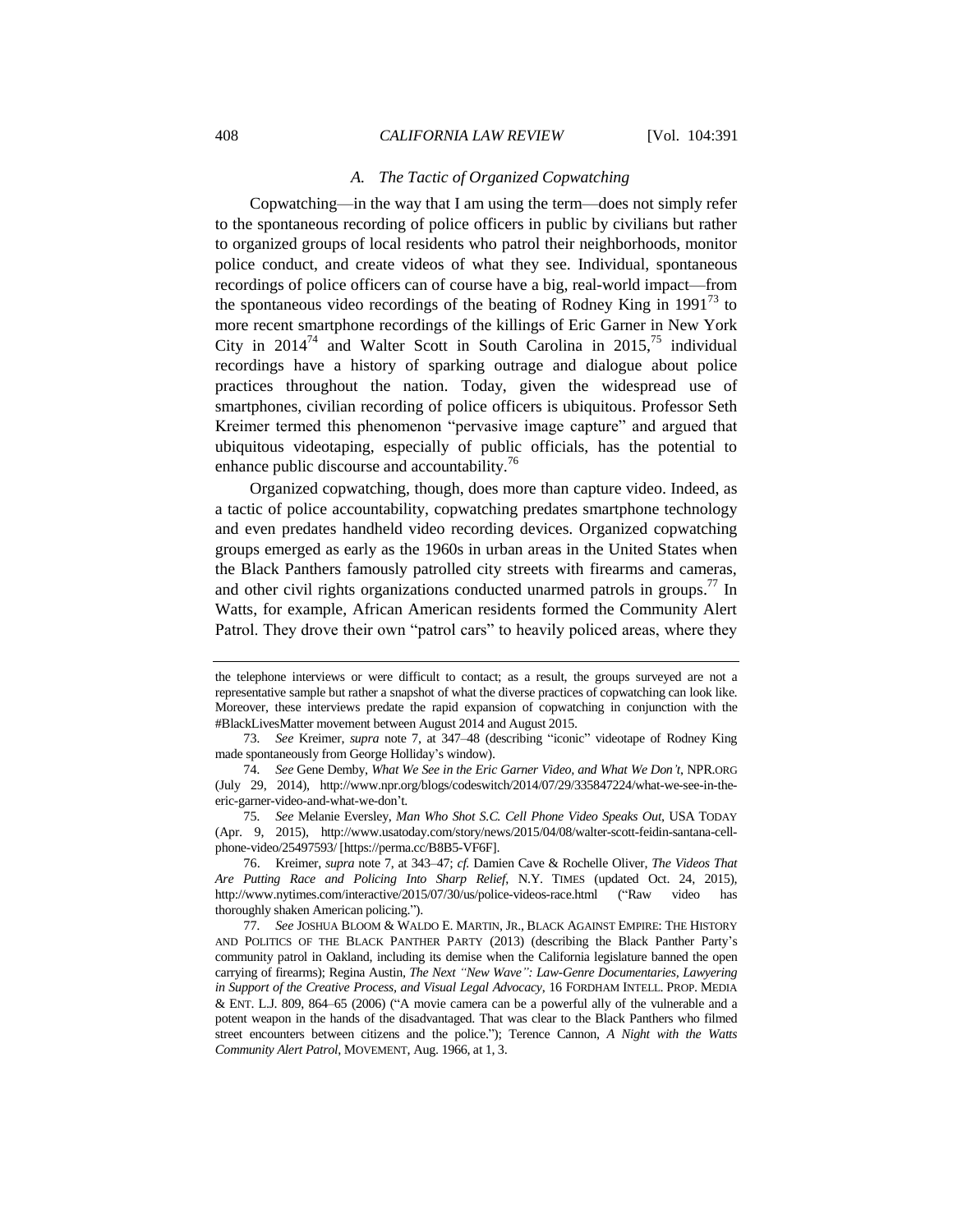<span id="page-18-1"></span><span id="page-18-0"></span>observed police conduct and wrote down their observations contemporaneously on notepads.<sup>78</sup> These practices of organized patrols to monitor police behavior have continued sporadically since then, with a particular tradition among African American urban communities.<sup>79</sup> There is also a vibrant and longstanding history of using video as a mechanism of protecting individuals engaged in protest<sup>80</sup> and fighting human rights abuses throughout the globe.<sup>81</sup>

<span id="page-18-3"></span><span id="page-18-2"></span>In the last two decades, copwatching groups have proliferated at an unprecedented rate. Of the eighteen groups I conducted interviews with in 2014, all but two began copwatching in the past two decades, $82$  and eleven began copwatching within the past five years. $83$  Since mid-2014, new organized copwatching patrols have sprung up in Ferguson, St. Louis, Chicago, New York City, Baltimore, and Boston, 84 and copwatching continues to expand to new regions of the country.<sup>85</sup> Many of these new copwatching groups are either affiliated with a local movement for police accountability or began as a direct, organized response to a well-publicized incident of police violence caught on camera. Indeed, veteran copwatchers have traveled to cities such as Ferguson and Baltimore to train groups in best practices for organized copwatch patrols.<sup>86</sup>

Organized copwatching groups generally differ from casual bystanders filming the police in three important ways. First, organized copwatchers are strategic—the central idea is to prevent police misconduct rather than to catch it. Some copwatchers speak of the "three Ds of copwatching": deter, de-

<sup>78</sup>*. See* Cannon, *supra* not[e 77,](#page-17-0) at 1, 3 (describing the Community Alert Patrol in Watts).

<sup>79</sup>*. See* Telephone Interview with Malcolm X Grassroots Movement, Brooklyn Chapter (Apr. 18, 2014) [hereinafter MXGM Interview] (describing how the group modeled their copwatching practices on similar patrols in Brooklyn that took place in the 1970s and 1980s).

<sup>80</sup>*. See, e.g.*, Colin Moynihan, *To Get '04 Tapes, City Cites Lost Evidence*, N.Y. TIMES (July 26, 2008), http://www.nytimes.com/2008/07/26/nyregion/26video.html (describing the group I-Witness Video's efforts to aggregate hundreds of videotapes of police conduct during protests against the 2004 Republican National Convention).

<sup>81</sup>*. See, e.g.*, Sam Gregory, *Introduction*, *in* VIDEO FOR CHANGE: A GUIDE FOR ADVOCACY AND ACTIVISM 12 (Sam Gregory et al. eds., 2005) (describing tradition of using video for change dating from the 1930s). The organization WITNESS, for example, was founded in 1992 to support the filming of human rights abuses using handheld cameras; the organization has since become a leader in helping grassroots groups use smartphones as a form of human rights advocacy. *See Our Story*, WITNESS, http://witness.org/about/our-story/ [https://perma.cc/F8B9-MNXR].

<sup>82.</sup> The two oldest copwatch organizations with which I spoke were Berkeley Copwatch (founded 1990) and Portland Copwatch (founded 1992).

<sup>83</sup>*. See* Appendix A (list of copwatching organizations and years they began copwatching).

<sup>84</sup>*. See, e.g.*, Associated Press, *supra* note [10](#page-3-0) (describing a new group in Ferguson, the "Canfield Watchmen," in which two dozen residents have formed a copwatch team); Kochman, *supra*  note [10](#page-3-0) (describing a copwatching organization that is training new copwatching groups in all five boroughs of New York City in fall 2014); *see also supra* note[s 10](#page-3-0)[–11](#page-3-1) and accompanying text.

<sup>85</sup>*. See, e.g.*, *Midwest WeCopwatch Regional Groups Form*, WECOPWATCH (Jan. 4, 2015), http://www.wecopwatch.org/midwest-wecopwatch-regional-groups-form/ [http://perma.cc/BA7Z-8TBL] (describing a coalition of people interested in forming copwatching groups in Wisconsin, Michigan, Ohio, Illinois, and Missouri).

<sup>86</sup>*. See id.* (describing trainings in Missouri and Baltimore conducted by WeCopwatch).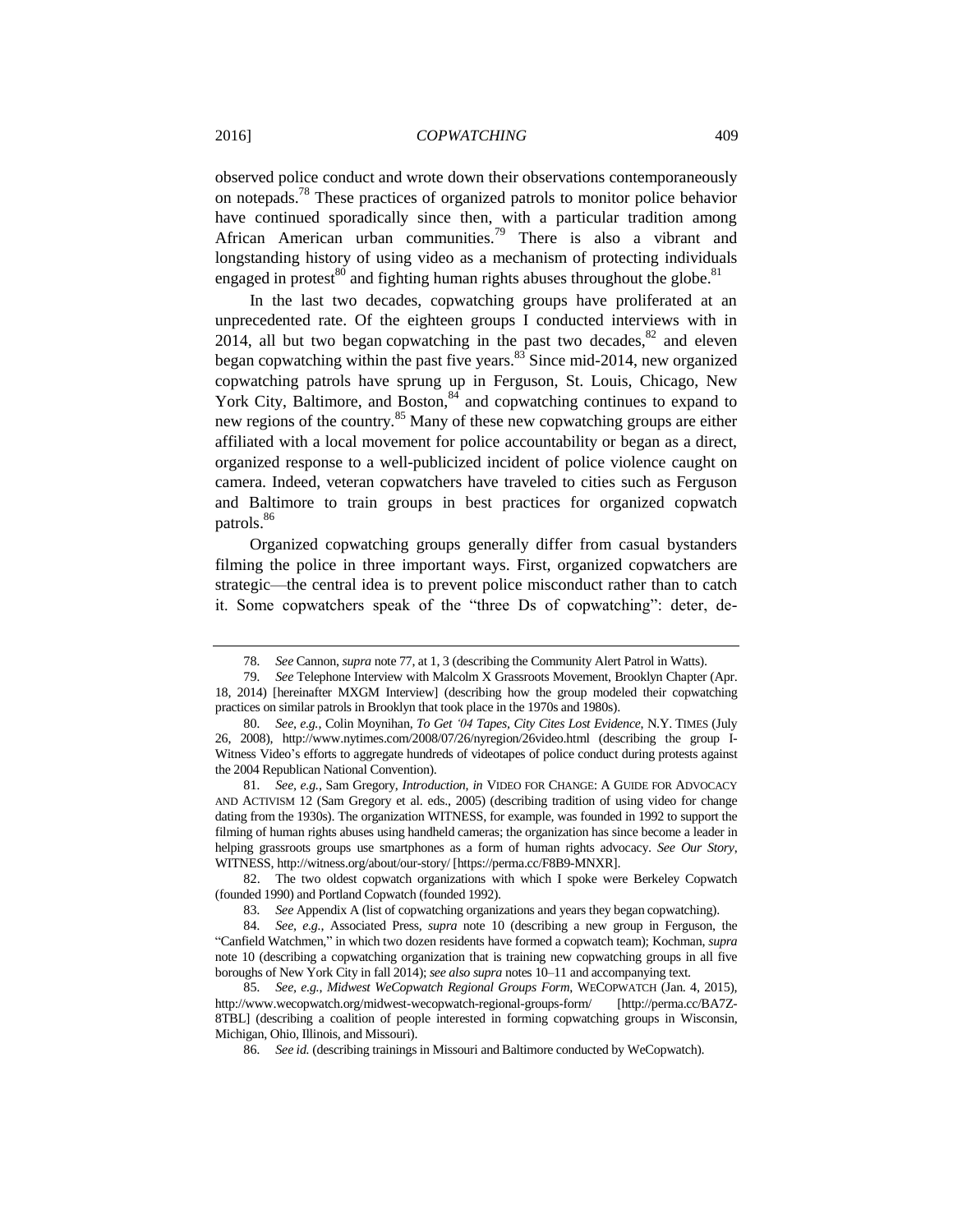<span id="page-19-3"></span><span id="page-19-1"></span><span id="page-19-0"></span>escalate, and document. $87$  The heart of organized copwatching is planned group patrols, in which members patrol specific neighborhoods with video cameras, often but not always in uniforms such as t-shirts, badges, or hats.<sup>88</sup> Members of the patrol are frequently drawn from the neighborhood in which the patrol is happening; for some groups, this is a requirement.<sup>89</sup> Many groups require that patrols consist of at least four people at a time, with at least two cameras*—*one held by someone close to the police encounter, and one aimed at the person doing the recording.<sup>90</sup> The filming is often thoughtful and deliberate; copwatchers may ask the police questions about their actions and engage in dialogue about constitutional principles. $91$  The copwatchers also explain to people interacting with the police what the copwatchers are doing, and seek permission to film. $^{92}$  The reported experience of copwatchers engaging in organized patrols is that police officers view copwatchers differently than the police do casual observers or recorders. One organization representative described it this way:

<span id="page-19-2"></span>[W]hen [we] do [our] patrols and wear the cop watch patches, [I] learned quickly that there was a sort of respect that we got that was different than if it was a regular person without some kind of label on them—police try to intimidate, etc. When [we] would go out in groups of [three to five] people with the labels, made the police see another uniform—you are doing your job, we are doing our job.<sup>93</sup>

Second, unlike casual observers of the police, organized copwatching groups engage in a series of additional activities that support and complement their group patrols. Every group with which I spoke, for example, conducts

<sup>87</sup>*. See* Alex-Quan Pham, *Cop Watch Trains Community to Document NYPD*, GOTHAM GAZETTE (Oct. 10, 2014), http://www.gothamgazette.com/index.php/government/5376-cop-watchtrains-community-to-remain-vigilant-in-documenting-nypd [http://perma.cc/3BTE-PUDS] (describing the discussion of the three Ds of copwatching at a training).

<sup>88</sup>*. See, e.g.*, MXGM Interview, *supra* not[e 79;](#page-18-1) Telephone Interview by Sophie Gebreselassie with Redwood Curtain Copwatch (Mar. 7, 2014) [hereinafter Redwood Interview]; *Copwatch Network Description*, PEOPLE'S JUSTICE, http://www.peoplesjustice.org/site/index.php/Cop-Watch-Network-Description/Cop-Watch-Network-Description.html ("Part of the purpose of Cop Watch is to be visible to our community members and to the NYPD. By identifying ourselves, our community members will not only know who we are, but we will also demonstrate an organized and unified resistance to police misconduct and brutality. Therefore, teams should wear Cop Watch buttons or clothing and distribute Know Your Rights and Cop Watch materials.").

<sup>89</sup>*. See, e.g.*, Telephone Interview with L.A. Cmty. Action Network (May 9, 2014) [hereinafter LA CAN Interview]; MXGM Interview, *supra* not[e 79.](#page-18-1)

<sup>90</sup>*. See, e.g.*, *Copblocking 101*, COP BLOCK, http://www.copblock.org/copblocking101 [http://perma.cc/P8TW-KEBG] (describing best practices as including two different cameras); MALCOLM X GRASSROOTS MOVEMENT, COP WATCH PROGRAM MANUAL (undated) (on file with author) (laying out the roles of different members of copwatch teams).

<sup>91</sup>*. See infra* notes 169–70 and accompanying text.

<sup>92</sup>*. See* LA CAN Interview, *supra* not[e 89;](#page-19-0) *see also* Forrest Stuart, *Constructing Police Abuse After Rodney King: How Skid Row Residents and the Los Angeles Police Department Contest Video Evidence*, 36 LAW & SOC. INQUIRY 327, 340–45 (2011) (describing filming strategies of LA CAN community patrol teams on Skid Row).

<sup>93.</sup> Redwood Interview, *supra* not[e 88.](#page-19-1)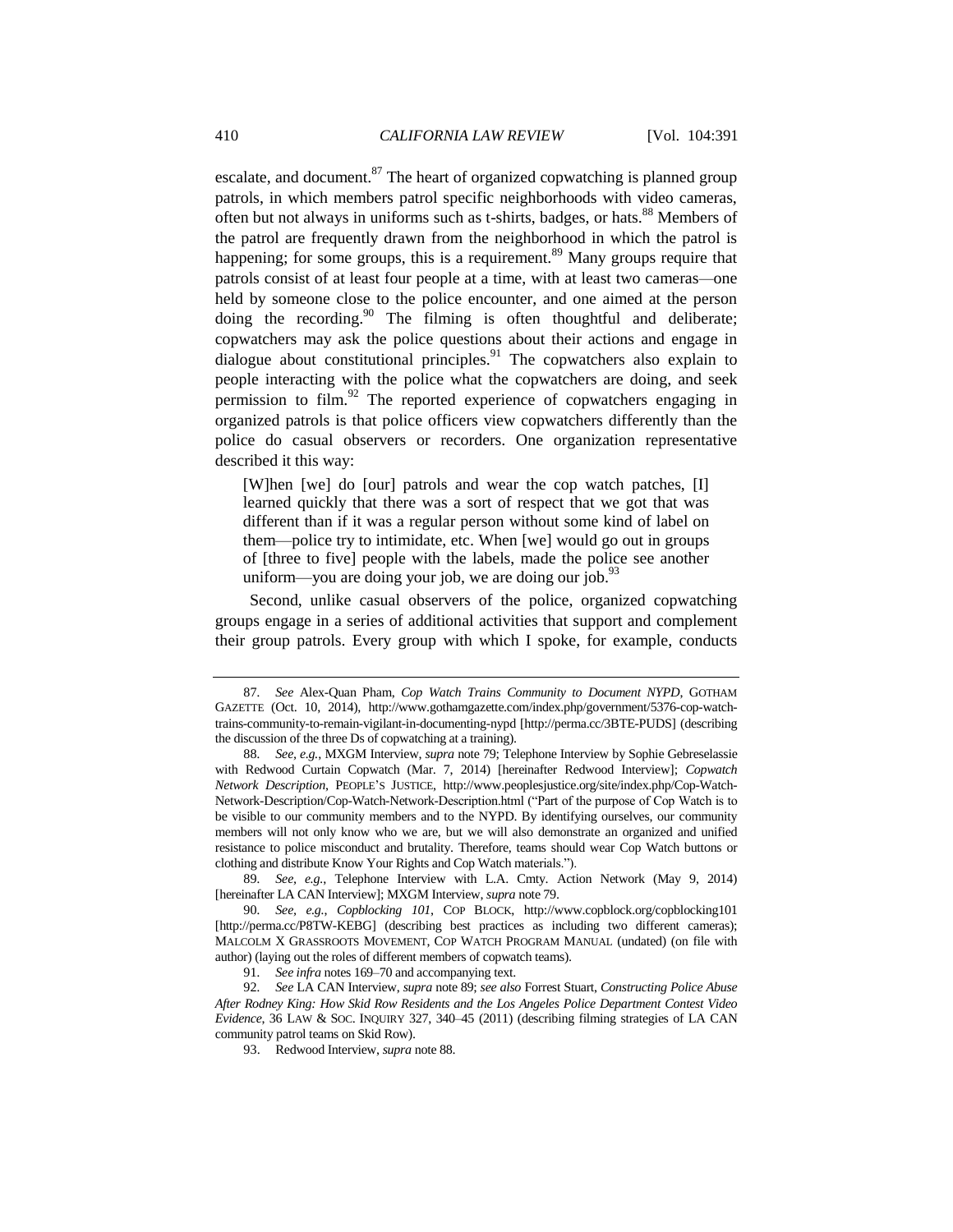"Know Your Rights" trainings in the neighborhoods they patrol. The vast majority of groups maintain websites, Facebook pages, or online video databases that catalog and describe videos of interest. <sup>94</sup> Many groups also attend court proceedings that relate to the videos they record or the police practices they contest. $\frac{95}{6}$  Although these basic tactics remain constant across copwatching organizations, the political orientations of the groups vary greatly—some groups advocate a libertarian perspective, some a progressive one, some a more anarchist bent, and some a range of political perspectives.<sup>96</sup> As a result, some groups—ten of the eighteen with which I spoke—engage in larger efforts at political advocacy, including attending community policing meetings, lobbying for reform, and pushing for affirmative class action litigation; while others, in contrast, withdraw from formal political processes entirely.

<span id="page-20-1"></span>Third, although police accountability is a primary purpose of organized copwatching, for many but not all copwatching groups this accountability function goes hand in hand with a secondary purpose—the building of power and organizing for larger change in the criminal justice system. In other words, many organized copwatchers are part of social movements.<sup>97</sup> Here are some examples of how copwatching organizations describe their relationships to larger movements for change:

[We are] building a movement against police violence and systemic racism in New York City . . . [and dedicated] to strengthen[ing] and empower[ing] Latino communities to hold police accountable.<sup>9</sup>

<span id="page-20-0"></span>[Our mission is to] organize and empower community residents to

98. Telephone Interview with The Justice Committee N.Y.C. (May 5, 2014) (quoting in part from the organization's website) [hereinafter Justice Committee Interview].

<sup>94.</sup> Of the eighteen groups, fifteen maintain websites, fifteen maintain Facebook pages, and eleven manage public online video databases.

<sup>95.</sup> Eleven of eighteen groups reported engaging in courtwatching.

<sup>96</sup>*. See, e.g.*, Telephone Interview by Sophie Gebreselassie with Peaceful Streets Project Austin (Feb. 21, 2014) [hereinafter PSP Austin Interview] (describing how the group has both conservatives and liberals as members, as well as representatives from both Occupy Austin and the Tea Party).

<sup>97</sup>*. See* Tomiko Brown-Nagin, *Elites, Social Movements, and the Law: The Case of Affirmative Action*, 105 COLUM. L. REV. 1436, 1508 (2005) ("[P]rogressive social movements are instances of insurgent political activity, usually initiated by or on behalf of low-status or socially marginal citizens, that are unmediated by the state or conventional political structures."); Michael McCann, *Law and Social Movements: Contemporary Perspectives*, 2 ANN. REV. L. & SOC. SCI. 17, 23 (2006) (defining a social movement as a "sustained series of interactions between power-holders and persons successfully claiming to speak on behalf of a constituency lacking formal representation, in the course of which those persons make publicly visible demands for changes in the distribution or exercise of power" (quoting Charles Tilly, *Social Movements and National Politics*, *in* STATEMAKING AND SOCIAL MOVEMENTS: ESSAYS IN HISTORY AND THEORY 306 (Charles Bright & Susan Harding eds., 1984))); Gerald Torres & Lani Guinier, *The Constitutional Imaginary: Just Stories About We the People*, 71 MD. L. REV. 1052, 1068 (2012) ("Social movements are different than interest groups or political organizations because they usually make their claims in ways that are more dynamic, contentious, and participatory than the usual interest group or civic association.").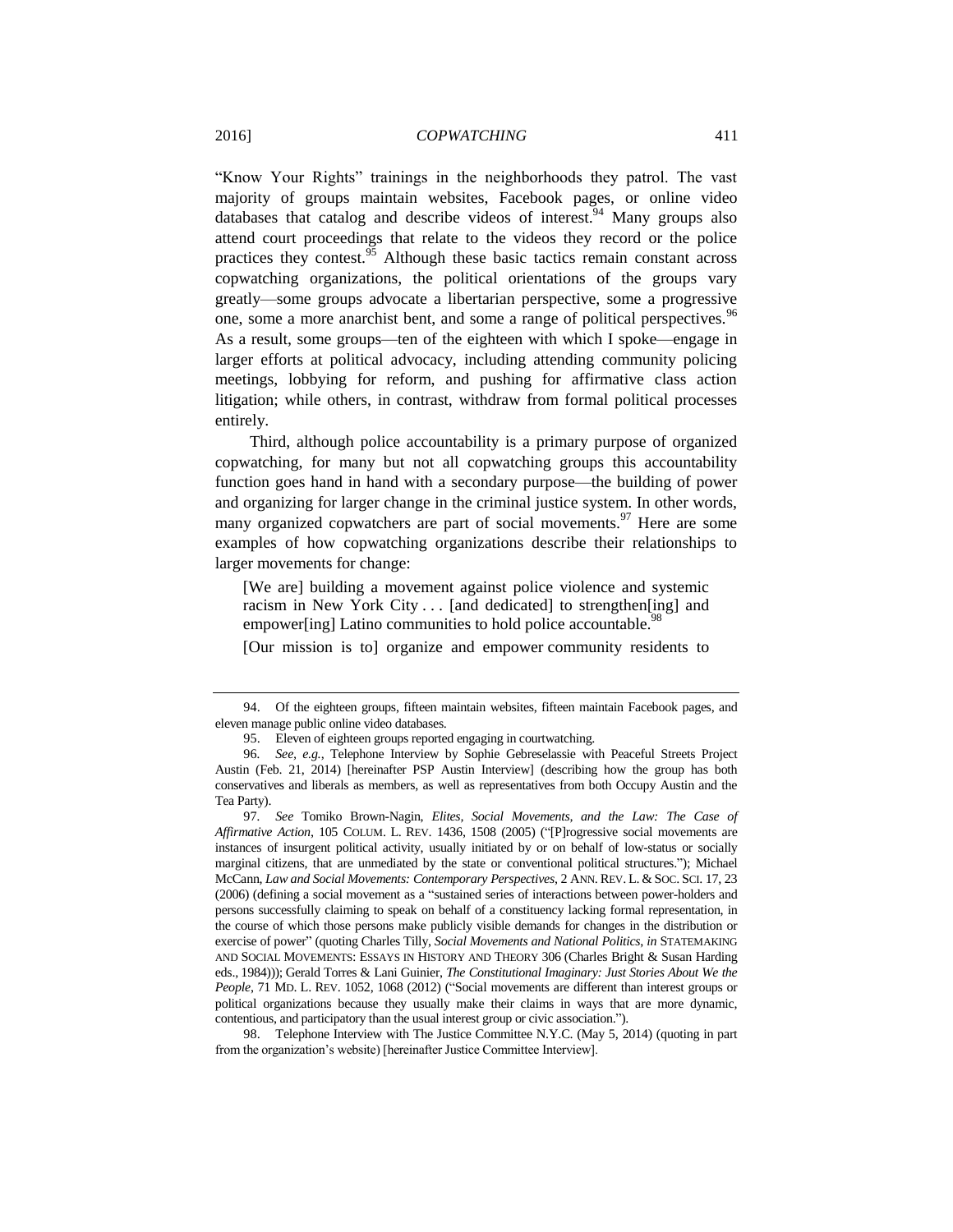work collectively to change the relationships of power that affect our community.<sup>99</sup>

Our overriding goal is to create a climate of resistance to abuse of authority by police organizations and to empower local people with a structure that can take on police brutality and actually bring it to an end. $100$ 

<span id="page-21-2"></span><span id="page-21-1"></span>We are part of a larger effort to reassert community control over the police. Police should be servants—not oppressors—of the community.<sup>101</sup>

While not every copwatching group with which I spoke views their mission in these precise terms, every group sought to articulate a vision of a world in which police officers act differently with respect to disempowered populations—a world, moreover, in which those power imbalances were reduced or dismantled. Since I conducted these interviews in early 2014, many copwatching groups—both new and old—have formed close links to the #BlackLivesMatter movement and other movements against police violence, thus enhancing their connections to larger efforts at social and political change.<sup>102</sup>

Copwatching is not a unitary practice. One considerable variation is in the extent to which groups are willing to work with police departments to seek piecemeal reforms: some groups meet with police officers regularly; some groups participate in "stakeholder" meetings with local police departments engaged in community policing; some groups lobby for local policing changes; and some groups, in contrast, refuse to work with police departments in any way. Not surprisingly, copwatching organizations disagree with each other over which of these approaches is preferable.<sup>103</sup> So while I am not describing a universal practice, I tease out the different ways in which copwatching functions as a form of police accountability below.

<span id="page-21-0"></span>Organized copwatching connects police conduct toward individuals to the effect of that conduct on communities. At the same time, copwatching substantiates the effect of policing on communities: but for distrust of and anger over police conduct, copwatching might not be so prevalent. Copwatching functions as a form of participatory police accountability in at least three ways: for deterrence of police misconduct, for data collection, and

<sup>99.</sup> LA CAN Interview, *supra* not[e 89.](#page-19-0)

<sup>100.</sup> Telephone Interview with Communities United Against Police Brutality (Apr. 14, 2014) [hereinafter CUAPB Interview] (quoting from the organization's website).

<sup>101.</sup> Telephone Interview by Sophie Gebreselassie with Copwatch of East Atlanta (Feb. 29, 2014) [hereinafter Copwatch of East Atlanta Interview] (quoting from the organization's website).

<sup>102</sup>*. See supra* note[s 9](#page-3-2)[–11](#page-3-1) and accompanying text.

<sup>103</sup>*. See, e.g.*, Telephone Interview with Peaceful Streets Project N.Y.C. (Mar. 14, 2014) (describing another group as too "militaristic"); Telephone Interview by Sophie Gebreselassie with Virginia Copblock (Apr. 21, 2013) [hereinafter Virginia Copblock Interview] ("[T]he way that [other groups] conduct themselves is counterproductive."). I express my own normative preference for agonistic over antagonistic forms of organized copwatching in Part IV, *infra*.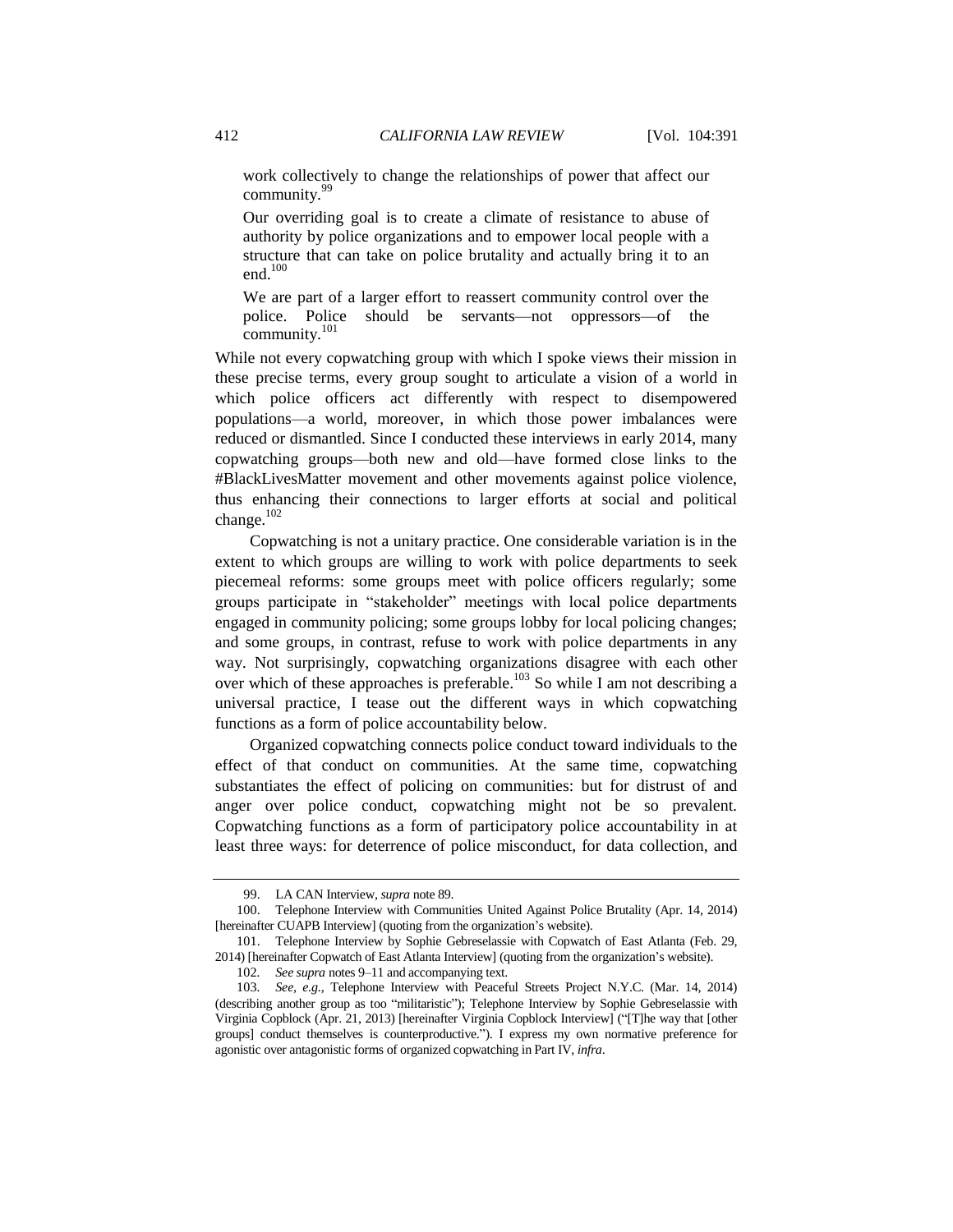for the substantive contours of Fourth Amendment reasonableness doctrine. This Part explores each of these functions in turn.

## <span id="page-22-1"></span><span id="page-22-0"></span>*B. Copwatching as Deterrence*

Deterring police misconduct is notoriously difficult.<sup>104</sup> For example, studies show that the remedy of excluding evidence insufficiently deters unconstitutional police conduct, $105$  in part because suppression hearings are infrequent and remote in time.<sup>106</sup> Moreover, police officers are indemnified from liability in the vast majority of civil rights lawsuits that they lose.<sup>107</sup> Also, although the Department of Justice has the ability to sue—and has sued police departments for a pattern and practice of constitutional violations, such lawsuits require an abundance of data about policing practices that is often difficult to acquire.<sup>108</sup>

Copwatching deters police misconduct in real time. With copwatching, observation itself serves as a form of deterrence.<sup>109</sup> Social science confirms that people behave better when they know that they are being watched.<sup>110</sup> With respect to policing, studies show that police behave differently when they know they are being recorded by surveillance cameras<sup>111</sup> or are in the presence of

<sup>104</sup>*. See* Bar-Gill & Friedman, *supra* note [34,](#page-9-2) at 1618–36 (documenting the "illusory deterrence" of traditional sanctions for misconduct); Carol S. Steiker, *Counter-Revolution in Constitutional Criminal Procedure? Two Audiences, Two Answers*, 94 MICH. L. REV. 2466, 2548–49 n.368 (1996) (describing how weak enforcement mechanisms in criminal procedure can "'legitimate' the exercise of police power").

<sup>105</sup>*. See, e.g.*, Michael D. Cicchini, *An Economics Perspective on the Exclusionary Rule and Deterrence*, 75 MO. L. REV. 459, 469–71 (2010) (providing an economic analysis of why current Supreme Court doctrine surrounding the exclusionary rule does not deter police misconduct); William C. Heffernan & Richard W. Lovely, *Evaluating the Fourth Amendment Exclusionary Rule: The Problem of Police Compliance with the Law*, 24 U. MICH.J.L. REFORM 311, 361 n.123 (1991).

<sup>106</sup>*. See* Bar-Gill & Friedman, *supra* note [34,](#page-9-2) at 1618–36 (discussing remoteness and infrequency of suppression hearings); *see also infra* notes 130–36 (discussing additional problems of discovery, narrative, and doctrine that skew the results of suppression hearings).

<sup>107</sup>*. See* Joanna C. Schwartz, *Police Indemnification*, 89 N.Y.U. L. REV. 885, 912–17 (2014) (showing that police officers are indemnified from damages under section 1983 suits more than 99 percent of the time).

<sup>108</sup>*. See* Rachel Harmon, *Why Do We (Still) Lack Data on Policing?*, 96 MARQ. L. REV. 1119, 1122 (2013) ("[W]hile existing federal law and agency efforts provide for some data collection about policing, those efforts are flawed, stymied by institutional and legal limitations.").

<sup>109</sup>*. Cf.* I. Bennett Capers, *Crime, Surveillance, and Communities*, 40 FORDHAM URB. L.J. 959, 986 (2013) ("[C]amera surveillance has the potential 'to increase the police's *accountability* to the public, while decreasing their *account ability*,' or their ability to 'patrol the facts.'" (internal citations omitted)); Mary D. Fan, *Panopticism for Police: Structural Reform Bargaining and Police Regulation by Data-Driven Surveillance*, 87 WASH. L. REV. 93, 102–03 (2012) (describing the disciplining effect of government-controlled surveillance of the police).

<sup>110</sup>*. See, e.g.*, Mir Adnan Ali et al., *Measuring the Effect of Sousveillance in Increasing Socially Desirable Behavior*, 2013 IEEE INT'L SYMP. ON TECH. & SOC'Y 266, 266–67; Melissa Bateson et al., *Cues of Being Watched Enhance Cooperation in a Real-World Setting*, 2006 BIOLOGY LETTERS 412.

<sup>111</sup>*. See, e.g.*, Benjamin J. Goold, *Public Area Surveillance and Police Work: The Impact of CCTV on Police Behavior and Autonomy*, 1 SURVEILLANCE & SOC'Y 191, 194 (2003) (finding that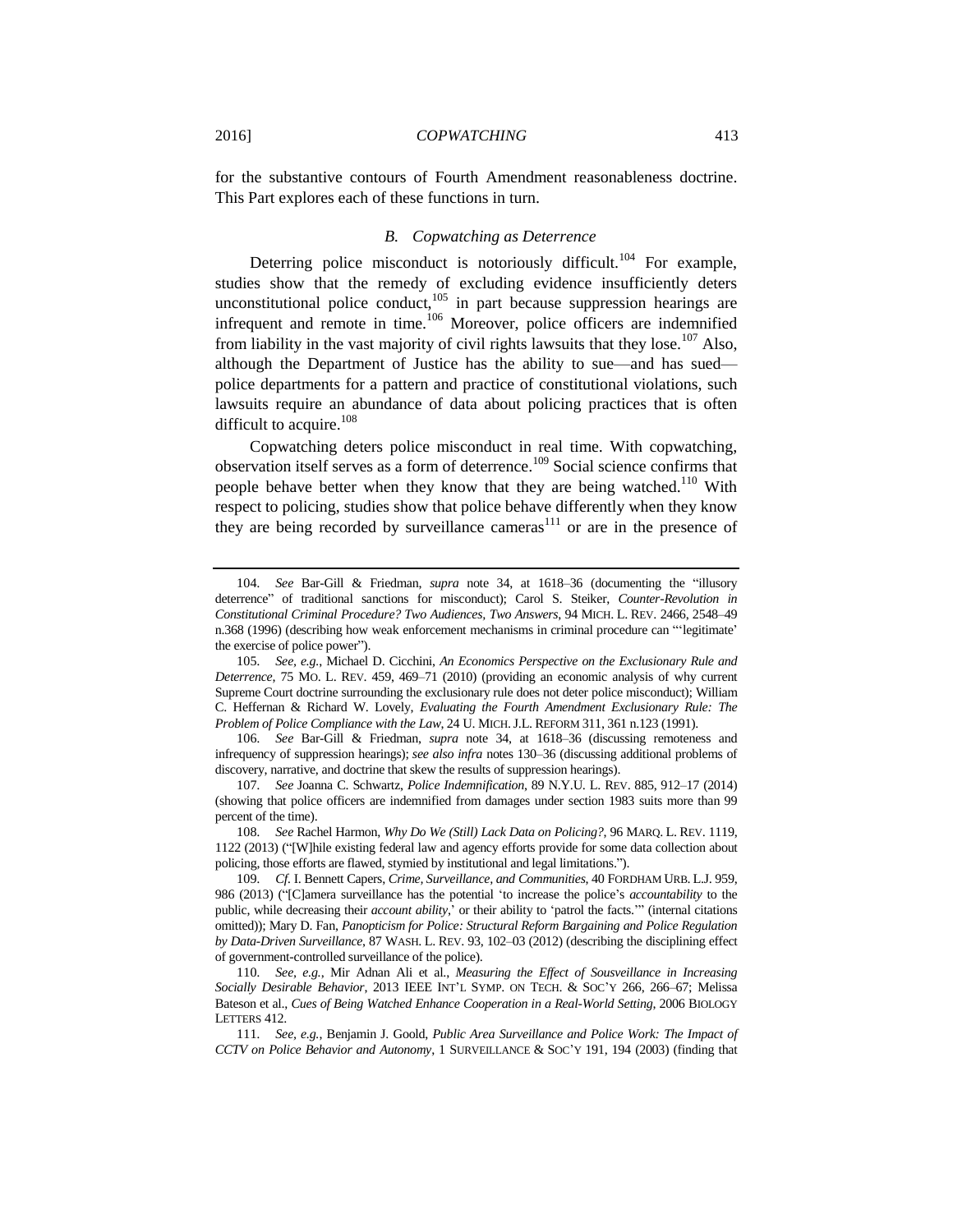<span id="page-23-0"></span>spectators.<sup>112</sup> Not only do copwatching organizations film police officers, they also engage the police in dialogue about officer behavior and constitutional rules.<sup>113</sup> Research in the social sciences demonstrates that pausing to think through or articulate a reason for an action limits the effects of implicit biases on that action.<sup>114</sup> By speaking with the officers on camera, copwatchers may be able to bring constitutional rules to the forefront of officers' minds and limit the effect of unconscious biases on officers' behavior.

Although copwatching shares some deterrent effects with police-worn cameras,<sup>115</sup> copwatching has the potential to be a more powerful deterrent than police-worn cameras because the cameras and footage remain in the control of civilians rather than the state. This means that the observation of copwatchers is backed up by the implicit threat that any video captured can be used in the future, not only in formal legal proceedings—civilian review boards, internal monitoring agencies, and courts—but also in the "wild" (i.e., unregulated) public sphere.<sup>116</sup> The vast majority of copwatching organizations post videos on their websites or Facebook pages, and many of them maintain YouTube feeds as well. When residents are doing the filming, police officers cannot turn

complaints-rialto [http://perma.cc/U79B-DTRL]; OFFICE OF CMTY. ORIENTED POLICING SERVS., U.S. DEP'T OF JUSTICE, THE IMPACT OF VIDEO EVIDENCE ON MODERN POLICING: RESEARCH AND BEST PRACTICES (2004), http://ric-zai-inc.com/Publications/cops-w0404-pub.pdf [https://perma.cc/Q6E2- Q937].

113*. See infra* notes 169–70 and accompanying text.

114*. See* Bar-Gill & Friedman, *supra* not[e 34,](#page-9-2) at 1637–46, 1643 (collecting studies and arguing that "[t]he debiasing and accountability literatures suggest that police decision[ ]making can be improved if accountable police officers are forced to consider counterarguments and to think about the harm caused by their actions"); *cf.* L. Song Richardson, *Police Efficiency and the Fourth Amendment*, 87 IND. L.J. 1143, 1153–55 (2012) (describing how implicit social cognitions impair the ability of police officers to determine what constitutes "reasonable suspicion").

115. Police-worn body cameras are a reform for which a number of scholars have advocated in recent years. *See* Ronald J. Bacigal, *Watching the Watchers*, 82 MISS. L.J. 821, 825 (2013); Bar-Gill & Friedman, *supra* not[e 34,](#page-9-2) at 1673–74; David A. Harris, *Picture This: Body-Worn Video Devices (Head Cams) as Tools for Ensuring Fourth Amendment Compliance by Police*, 43 TEX. TECH L. REV. 357, 357–60 (2010); Luna, *supra* note [55,](#page-12-0) at 1169–70; Christopher Slobogin, *Community Control over Camera Surveillance: A Response to Bennett Capers's* Crime, Surveillance, and Communities, 40 FORDHAM URB. L.J. 993, 997 (2013). *But see* Wasserman, *supra* note [20,](#page-5-1) at 839 (arguing that "the deterrent effect [of body cameras] may not be as great as many hope").

116*. See* TOCH, *supra* note [112,](#page-23-0) at 91–130 (describing the effect of social media on police practices in Seattle); Jürgen Habermas, *Political Communication in Media Society: Does Democracy Still Enjoy an Epistemic Dimension? The Impact of Normative Theory on Empirical Research*, 16 COMM. THEORY 411, 416 (2006) ("[A]ttitudes [about political issues] are influenced by everyday talk in the informal settings or episodic publics of civil society at least as much as they are by paying attention to print or electronic media.").

two-thirds of British police officers interviewed reported that they were more careful when under surveillance of CCTV cameras).

<sup>112.</sup> *See* HANS TOCH, COPWATCH: SPECTATORS, SOCIAL MEDIA, AND POLICE REFORM 39 (2012) (describing interviews with police officers who stated that they behave differently in the presence of spectators). Some studies also show that complaints of abuse go down in jurisdictions in which police are required to wear cameras on their uniforms. *See* Rory Carroll, *California Police Use of Body Cameras Cuts Violence and Complaints*, GUARDIAN (Nov. 4, 2013), http://www.theguardian.com/world/2013/nov/04/california-police-body-cameras-cuts-violence-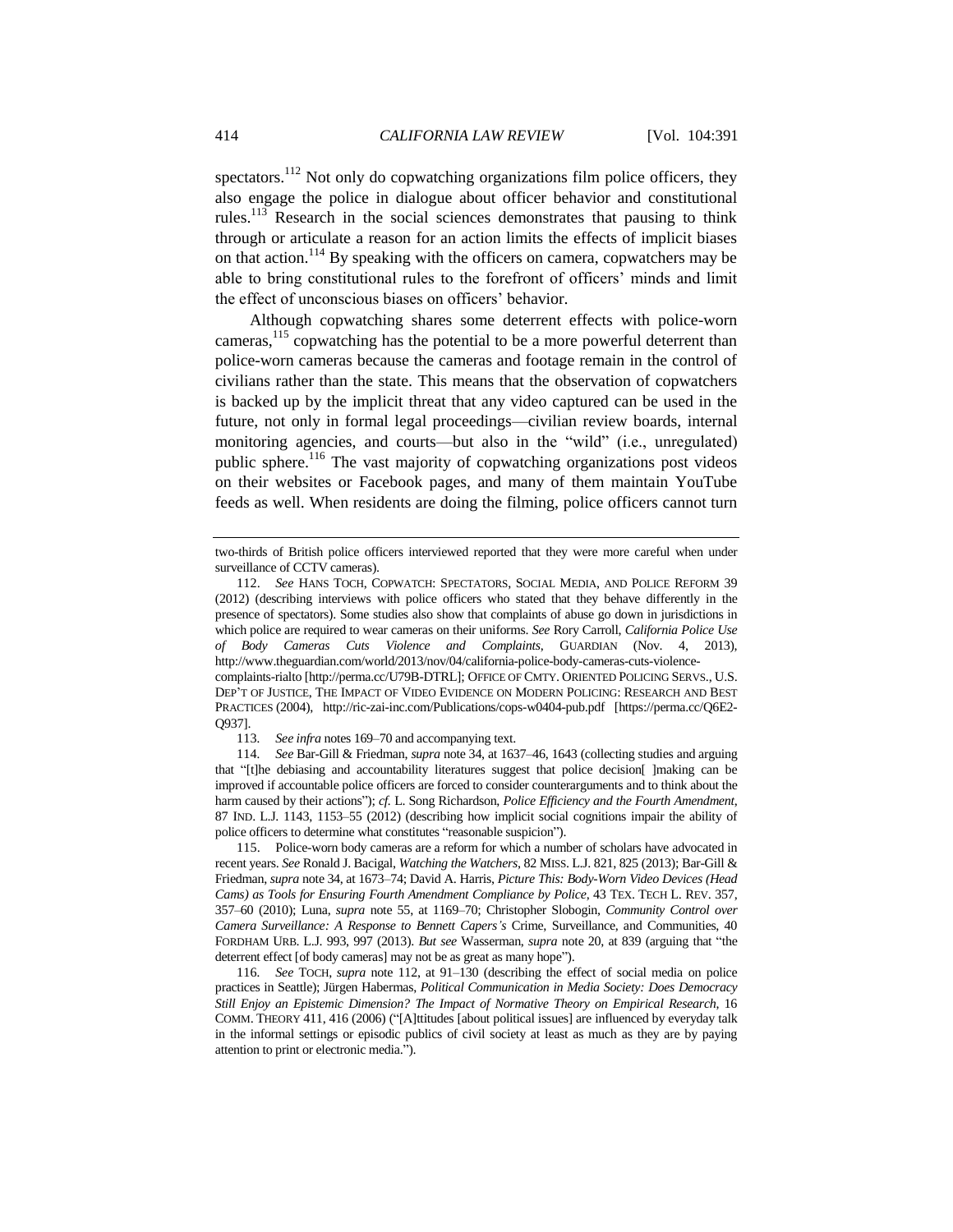<span id="page-24-0"></span>off the cameras when they do not want to be filmed,<sup>117</sup> require complicated discovery requests before the footage is released, $118$  or refuse to turn over any footage at all<sup>119</sup>—all problems that have emerged with police-controlled cameras. Moreover, the "misconduct" that copwatchers prevent is not only the constitutional misconduct that is the traditional subject of litigation, but also what the copwatchers perceive as misconduct—for example, foul language or other forms of disrespect—and might therefore submit to social media as such.<sup>120</sup> These potential consequences of misconduct, perceived or real, may loom larger in a police officer's mind than, say, the remote threat that if she recovers contraband it may someday be excluded from a trial. Unlike with video evidence relevant to a suppression hearing, there need not be contraband recovered—or even an arrest—for the video to have an effect.

<span id="page-24-2"></span>Copwatching uses group observation backed up by cameras to transfer power from the police to the people. Social theorists have termed the turning of surveillance instruments on those in power—watching the watchers—as "sousveillance," or surveillance from below.<sup>121</sup> *Sous*veillance serves as a counter to the disciplining effects of *sur*veillance; it is a technique for pushing back against the monopoly of those in power over information, technology, and control.<sup>122</sup> With sousveillance, observation becomes a form of resistance.<sup>123</sup>

119. Libby, *supra* not[e 118.](#page-24-0)

<span id="page-24-1"></span><sup>117</sup>*. See, e.g.*, Robert Gammon, *OPD Needs to Start Using Its Lapel Cameras*, EAST BAY EXPRESS (Nov. 6, 2013), http://www.eastbayexpress.com/oakland/opd-needs-to-start-using-its-lapelcameras/Content?oid=3756595 [http://perma.cc/5DMA-YYHD]. In Los Angeles, one internal inspection found that about half of the estimated eighty cars in one patrol division had cameras or microphones that had been tampered with or removed by officers. *See* Joel Rubin, *LAPD Officers Tampered with In-Car Recording Equipment, Records Show*, L.A. TIMES (Apr. 7, 2014), http://articles.latimes.com/2014/apr/07/local/la-me-lapd-tamper-20140408 [http://perma.cc/MDF6- JT4R].

<sup>118</sup>*. See, e.g.*, Sara Libby, *Even When Police Do Wear Cameras, Don't Count on Seeing the Footage*, CITYLAB (Aug. 18, 2014), http://www.citylab.com/crime/2014/08/even-when-police-dowear-cameras-you-cant-count-on-ever-seeing-the-footage/378690/ [http://perma.cc/68KT-B2JG]; Sestanovich, *supra* note [20](#page-5-1) ("The urgent question now is not who will use the cameras, but who will be allowed to see the footage."). That said, there are privacy concerns with releasing all footageconcerns that will be discussed in Part III.A, *infra*.

<sup>120</sup>*. See* Tracey L. Meares et al., *Lawful or Fair? How Cops and Laypeople View Good Policing* (Yale Law Sch., Pub. Law Working Paper No. 255, 2014), http://papers.ssrn.com/sol3/papers.cfm?abstract\_id=2116645 [https://perma.cc/JFY5-ZWTL] http://papers.ssrn.com/sol3/papers.cfm?abstract\_id=2116645 (showing that lay people's conceptions of good policing fall more along the lines of fairness than lawfulness); Stephen J. Schulhofer et al., *American Policing at a Crossroads: Unsustainable Policies and the Procedural Justice Alternative*, 101 J. CRIM. L. & CRIMINOLOGY 335, 350–62 (2011) (arguing that, to maintain legitimacy, police should not limit their conceptions of fairness to the constitutional minimum).

<sup>121</sup>*. See, e.g.*, Steve Mann & Joseph Ferenbok, *New Media and the Power Politics of Sousveillance in a Surveillance-Dominated World*, 11 SURVEILLANCE & SOC'Y 18, 26 (2013) ("The practice of viewing from below when coupled with political action becomes a balancing force that helps—in democratic societies—move the overall 'state' toward a kind of veillance (monitoring) equilibrium . . . .").

<sup>122.</sup> Professor Steven Mann, who coined the term, describes sousveillance as a technique "toward uncovering the panopticon and undercutting its primacy and privilege." Steve Mann et al.,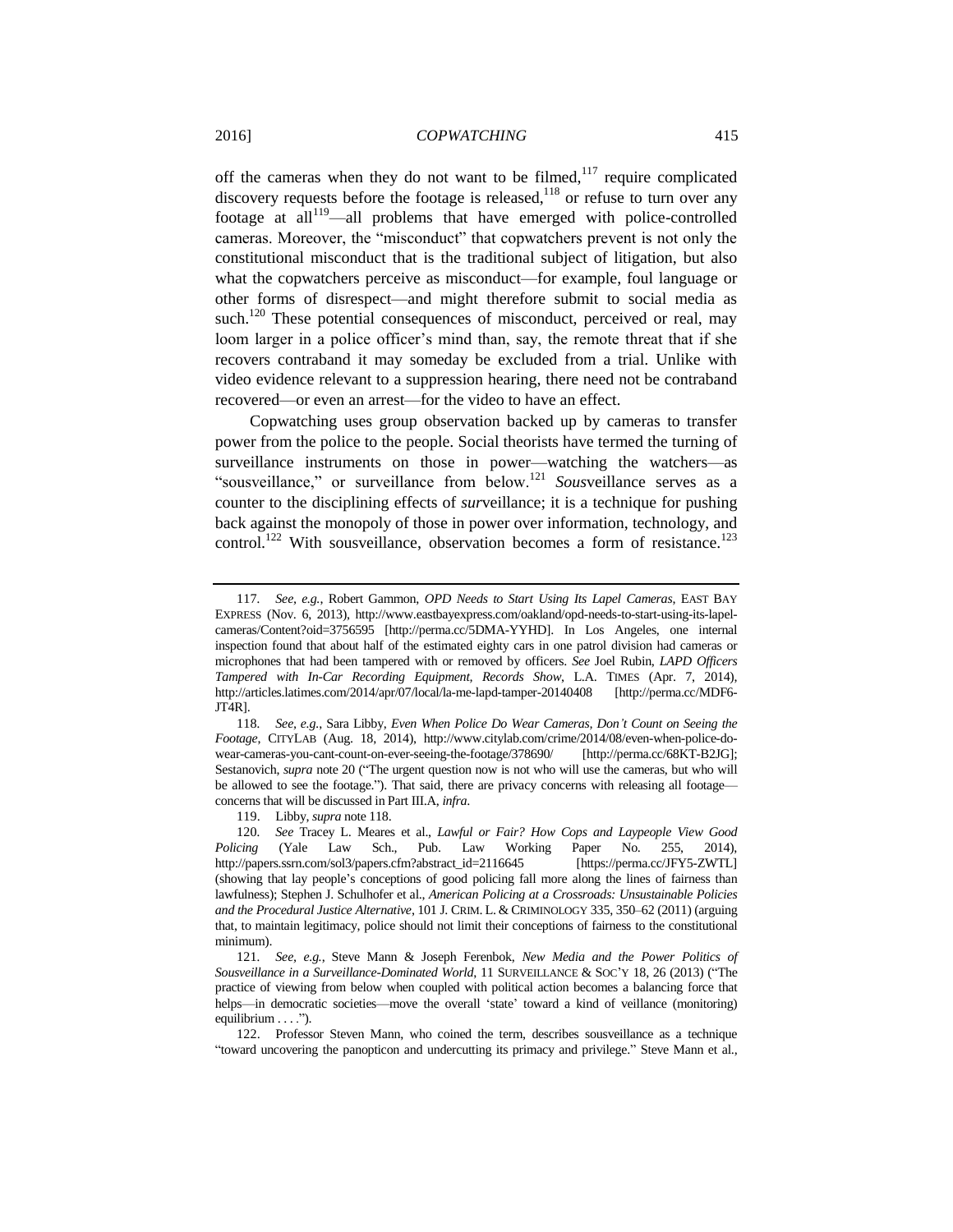And sousveillance is a technique of deterrence, much like Jeremy Bentham's original panopticon, which was designed to prevent prison misconduct through a constant threat of surveillance.<sup>124</sup>

<span id="page-25-0"></span>The reported experiences of copwatching organizations bear out this function of copwatching as deterrence. For although copwatchers seek to record misconduct if it happens, for the most part they report that their routine patrols (in contrast to patrols of planned protests) are relatively uneventful. One organization representative reported that in the first six years of copwatching, their patrols did not come upon any active scenes of police brutality, which to him "doesn't mean [police abuse] doesn't exist, but means that the presence of an organized body of people with camera<sup>[s]</sup> prevents it.<sup>"125</sup> Another group's representative stated that, in the group's experience, "when people stop and watch the police and the police are aware that they're being watched, it frequently has the impact of deescalating the situation or not allowing the situation to escalate."<sup>126</sup> Although it may not be surprising in a self-reported study, every group with which I spoke reported that they believe that their practice of copwatching changes police behavior to some degree.

The deterrent effect of copwatching is surely an uneven one; unlike police-worn cameras or a twenty-four-hour surveillance camera, copwatchers are not always present, nor is their footage always preserved. But copwatching does not operate at the expense of other forms of deterrence or enforcement, including those that use deliberative processes to bring the "voice" of community residents to the "ears" of police departments. Indeed, a number of copwatching organizations have been actively involved in community policing activities or meetings between police departments and community organizations related to federal litigation.<sup>127</sup> Copwatching thus serves as a

*Sousveillance: Inventing and Using Wearable Computing Devices for Data Collection in Surveillance Environments*, 1 SURVEILLANCE & SOC'Y 331, 333 (2003); *see* Timothy Zick, *Clouds, Cameras, and Computers: The First Amendment and Networked Public Places*, 59 FLA. L. REV. 1, 66–67 (2007) (describing how sousveillance can be an empowering activity in the context of public protests).

<sup>123.</sup> Resistance, here, refers to the Foucaultian concept of the diffuse resistance to power that can come in everyday activities. *See generally* Michel Foucault, *The Subject and Power*, *in* MICHEL FOUCAULT: BEYOND STRUCTURALISM AND HERMENEUTICS 208, 210 (Hubert L. Dreyfus & Paul Rabinow eds., 2d ed. 1983).

<sup>124</sup>*. See* JEREMY BENTHAM, *Letter VI*, *in* THE PANOPTICON; OR, THE INSPECTION-HOUSE (Dodo Press 2008) (1787); MICHEL FOUCAULT, DISCIPLINE AND PUNISH: THE BIRTH OF THE PRISON 195–231 (Alan Sheridan trans., Vintage Books ed. 1979) (1975); *cf.* Neil M. Richards, *The Dangers of Surveillance*, 126 HARV. L. REV. 1934, 1953 (2013) ("[T]he gathering of information affects the power dynamic between the watcher and the watched, giving the watcher greater power to influence or direct the subject of surveillance.").

<sup>125.</sup> MXGM Interview, *supra* note [79.](#page-18-1) Since that time, however, MXGM has caught several instances of police violence on film. *Id.*

<sup>126.</sup> Justice Committee Interview, *supra* not[e 98.](#page-20-0)

<sup>127</sup>*. See*, *e.g.*, *id.* (describing the Justice Committee's involvement with the *Floyd* litigation and their hope to participate in the stakeholder meetings mandated by the NYPD settlement); LA CAN Interview, *supra* note [89](#page-19-0) (describing their attendance at community policing meetings and their advocacy for more of those meetings); Telephone Interview by Sophie Gebreselassie with Portland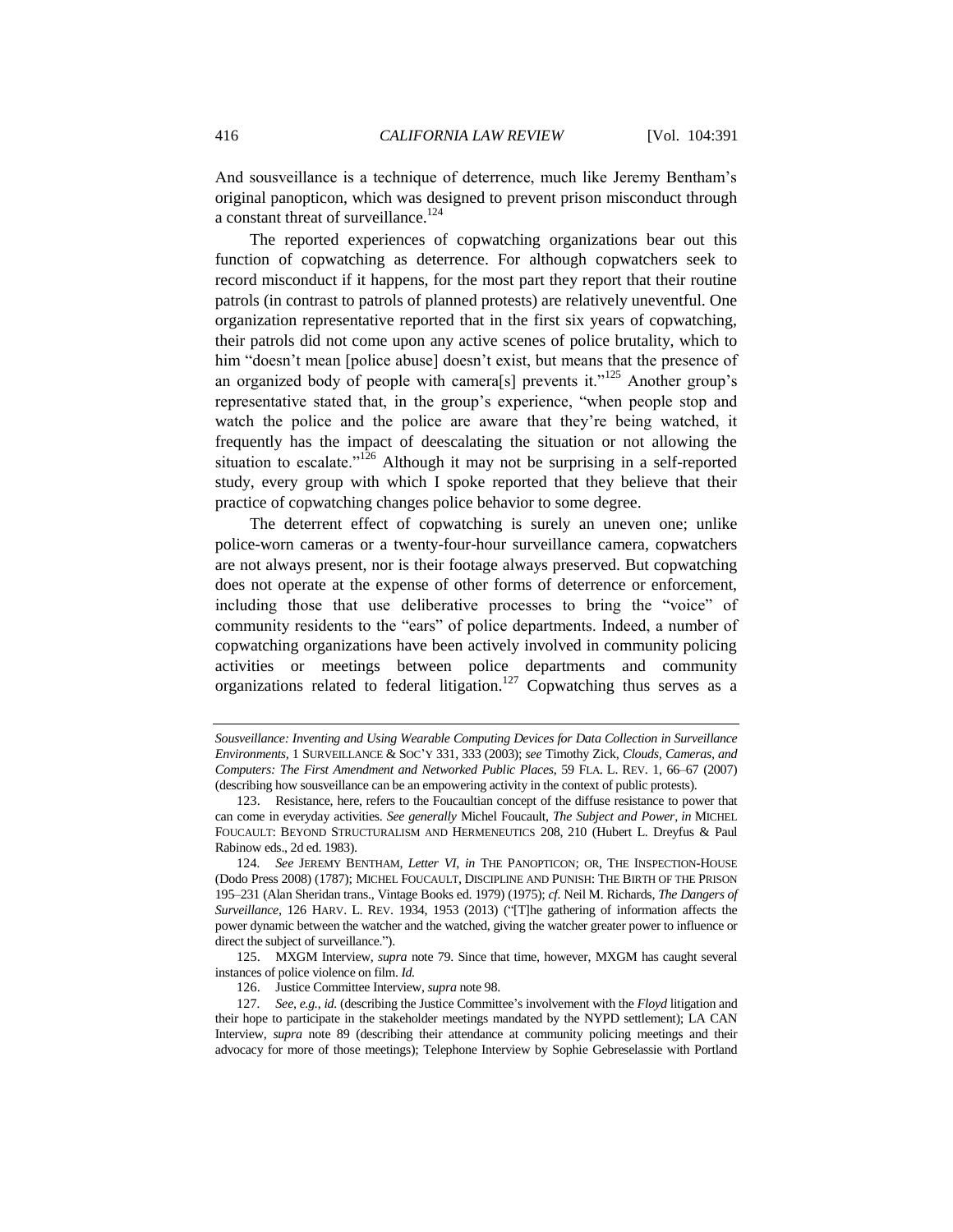complement to, and not a substitute for, already existing mechanisms of deterrence, including police-worn cameras and formal community meetings.

#### <span id="page-26-3"></span><span id="page-26-1"></span><span id="page-26-0"></span>*C. Copwatching as Data Collection*

Copwatching also complements current efforts to improve the collection of evidence of potential misconduct and data about policing practices more broadly.<sup>128</sup> As data collectors and aggregators—both of individual instances of misconduct and of larger policing trends—copwatchers bump up against the traditional monopoly that police departments possess over the evidence of and narratives structuring their behavior on the street.<sup>129</sup>

<span id="page-26-2"></span>Police departments have long controlled official narratives of their officers' behavior.<sup>130</sup> To begin with, in the world of plea bargaining, victims of police misconduct claims rarely have the opportunity to air those claims in open court or even to receive copies of police videos or documentation.<sup>131</sup> When claims do reach open court, evidence of reasons for a stop or search comes almost exclusively from police officers themselves, which allows room for police to craft doctrine-friendly narratives,  $^{132}$  fudge the truth,  $^{133}$  and claim good faith.<sup>134</sup> When combined with the bias inherent in a judicial determination

Copwatch Project (Apr. 16, 2014) (describing their involvement with public hearings relating to the specifics of the police department's settlement with the Department of Justice).

<sup>128.</sup> For calls for better data collection about department-wide practices, see, for example, Fan, *supra* not[e 109,](#page-22-0) at 101–03; Harmon, *supra* not[e 59,](#page-13-1) at 29–30; Luna, *supra* not[e 55,](#page-12-0) at 1167–70.

<sup>129</sup>*. See* SKOLNICK, *supra* not[e 18,](#page-4-0) at 12; Kreimer, *supra* not[e 7,](#page-2-0) at 344, 357; Jim Dwyer, *When Official Truth Combines with Cheap Digital Technology*, N.Y. TIMES (July 30, 2008), http://www.nytimes.com/2008/07/30/nyregion/30about.html? [https://perma.cc/6DND-EL5W] (describing how videos of police behavior by spectators using mobile technology have "ended a monopoly on the history of public gatherings that was limited to the official narratives").

<sup>130</sup>*. See* Carol S. Steiker, *Second Thoughts About First Principles*, 107 HARV. L. REV. 820, 852 (1994) (describing "the inevitable bias injected by hindsight in decision [ ]making, the problems of police perjury, and the unreliability of police officers as the primary administrators of amorphous standards of 'reasonableness'").

<sup>131</sup>*. Cf.* Steven Zeidman, *Policing the Police: The Role of the Courts and the Prosecution*, 32 FORDHAM URB. L.J. 315, 321 (2005) ("Once an officer makes an arrest, it is for all intents and purposes insulated from any meaningful challenge or review."). Moreover, after *United States v. Armstrong*, 517 U.S. 456 (1996), defendants are limited in their ability to collect information about policing or prosecutorial practices from discovery in criminal cases.

<sup>132</sup>*. See* Ron Bacigal, *A Brave New World of Stop and Frisk*, 18 WASH. & LEE J. C.R. & SOC. JUST. 83, 87–89 (2011) (describing how police craft narratives); Dorfman, *supra* not[e 35,](#page-9-3) at 472–73 (describing a "grey zone of morality" that police inhabit and judges accept when litigating Fourth Amendment claims); Reynolds & Steakley, *supra* note [12,](#page-3-3) at 1204 (describing "testimonial advantage" of police officers).

<sup>133</sup>*. See* Melanie D. Wilson, *An Exclusionary Rule for Police Lies*, 47 AM. CRIM. L. REV. 1, 5– 12 (2010) (collecting studies documenting police perjury and "testilying" in suppression hearings).

<sup>134</sup>*. See, e.g.*, Herring v. United States, 555 U.S. 135 (2009). For a description of the expanding scope of good faith exceptions in the last two decades, see generally TRACEY MACLIN, THE SUPREME COURT AND THE FOURTH AMENDMENT'S EXCLUSIONARY RULE 302–48 (2013).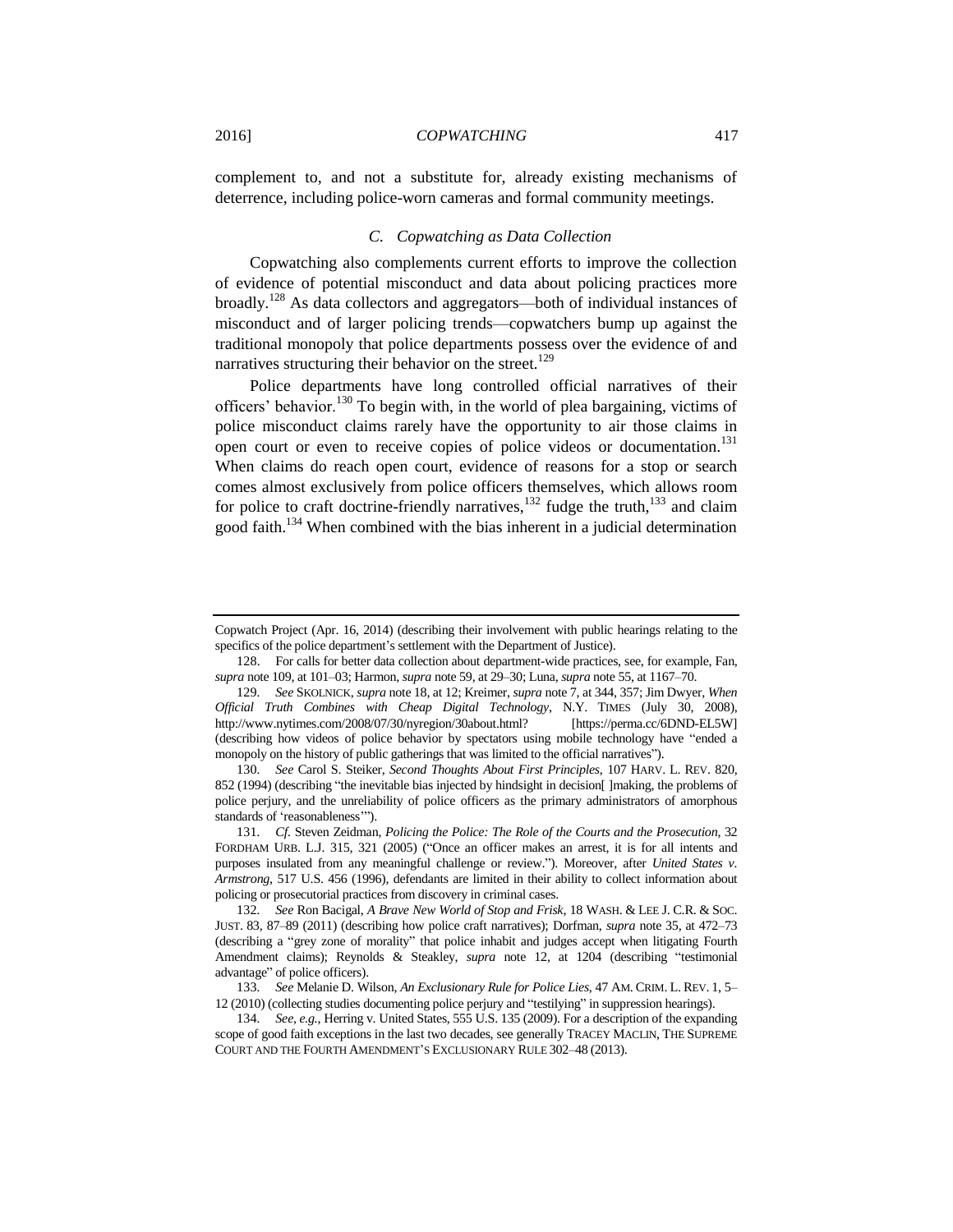<span id="page-27-0"></span>in the face of seized contraband, $135$  the result is that defendants lose the vast majority of suppression hearings.<sup>136</sup>

Copwatching changes this calculus in two senses—first, by documenting video evidence from the point of view of the lay bystander; and second, by collecting data controlled by the public rather than the state. Whether on the internet or in the courtroom, having videos and testimony from the point of view of observers rather than the police takes away the traditional monopoly that police officers have to narrate and draw conclusions about the facts of dayto-day encounters. Literally, the point of view matters: people perceive videos differently based on the angle from which they are shot and who has done the shooting. $137$ 

<span id="page-27-2"></span>More than that, the context of videos recorded as part of copwatching patrols may affect the interpretation of those videos. The presence of observers from the neighborhood who have seen fit to distribute a given video is a reminder to the viewer that officer conduct affects not only the person interacting directly with the police but also that person's neighbors, friends, and others who interact with those same officers.<sup>138</sup> This point of view—of, for lack of a better word, the community—is one missing from the adjudication of individual cases and many popular accounts of criminal justice as well. Moreover, videos taken by organized copwatching groups are more likely to contain footage that shows an interaction from beginning to end, rather than only filming from a moment of conflict or violence, as a casual bystander might. $139$ 

<span id="page-27-1"></span>I do not mean to overstate the power of video. $140$  Video is not objective, but rather depends on the context, point of view, and cultural experiences of its viewers.<sup>141</sup> Some copwatchers recognize this, adjusting by engaging in

<sup>135</sup>*. See* Anthony G. Amsterdam, *The Supreme Court and the Rights of Suspects in Criminal Cases*, 45 N.Y.U. L. REV. 785, 788 (1970) ("Under the exclusionary rule, judicial attention is focused upon an evidentiary product of the practices rather than upon the practices themselves."); Bar-Gill & Friedman, *supra* note [34,](#page-9-2) at 1623 ("[P]ost hoc bias has done more to undermine the utility of exclusion—and indeed the Fourth Amendment generally—than any other quality of the exclusionary rule."); Steiker, *supra* not[e 130,](#page-26-2) at 853–55.

<sup>136</sup>*. Cf.* Shima Baradaran, *Rebalancing the Fourth Amendment*, 102 GEO. L.J. 1 (2013) (documenting that since 1990, the Supreme Court has sided with government interests in approximately eight out of ten criminal procedure cases).

<sup>137</sup>*. See* Adam Benforado, *Frames of Injustice: The Bias We Overlook*, 85 IND. L.J. 1333, 1347–60 (2010) (discussing the social science of camera perspective bias and its impact on video evidence in court).

<sup>138</sup>*. Cf.* TOCH, *supra* note [112,](#page-23-0) at xvii–xxi, 3–5 (describing how when spectators gather near police conduct, it gives the police conduct public significance); Simonson, *supra* not[e 24,](#page-6-0) at 2202–05 (describing this phenomenon in the context of the audience in the courtroom).

<sup>139</sup>*. See* Stuart, *supra* note [92,](#page-19-2) at 339–40 (describing importance of video capturing an interaction from start to finish).

<sup>140.</sup> For more on the drawbacks of video, see *infra* Part III.C.

<sup>141</sup>*. See* Dan M. Kahan et al., *"They Saw a Protest": Cognitive Illiberalism and the Speech-Conduct Distinction*, 64 STAN. L. REV. 851 (2012) [hereinafter Kahan et al., *Protest*]; Dan M. Kahan et al., *Whose Eyes Are You Going to Believe?* Scott v. Harris *and the Perils of Cognitive Illiberalism*,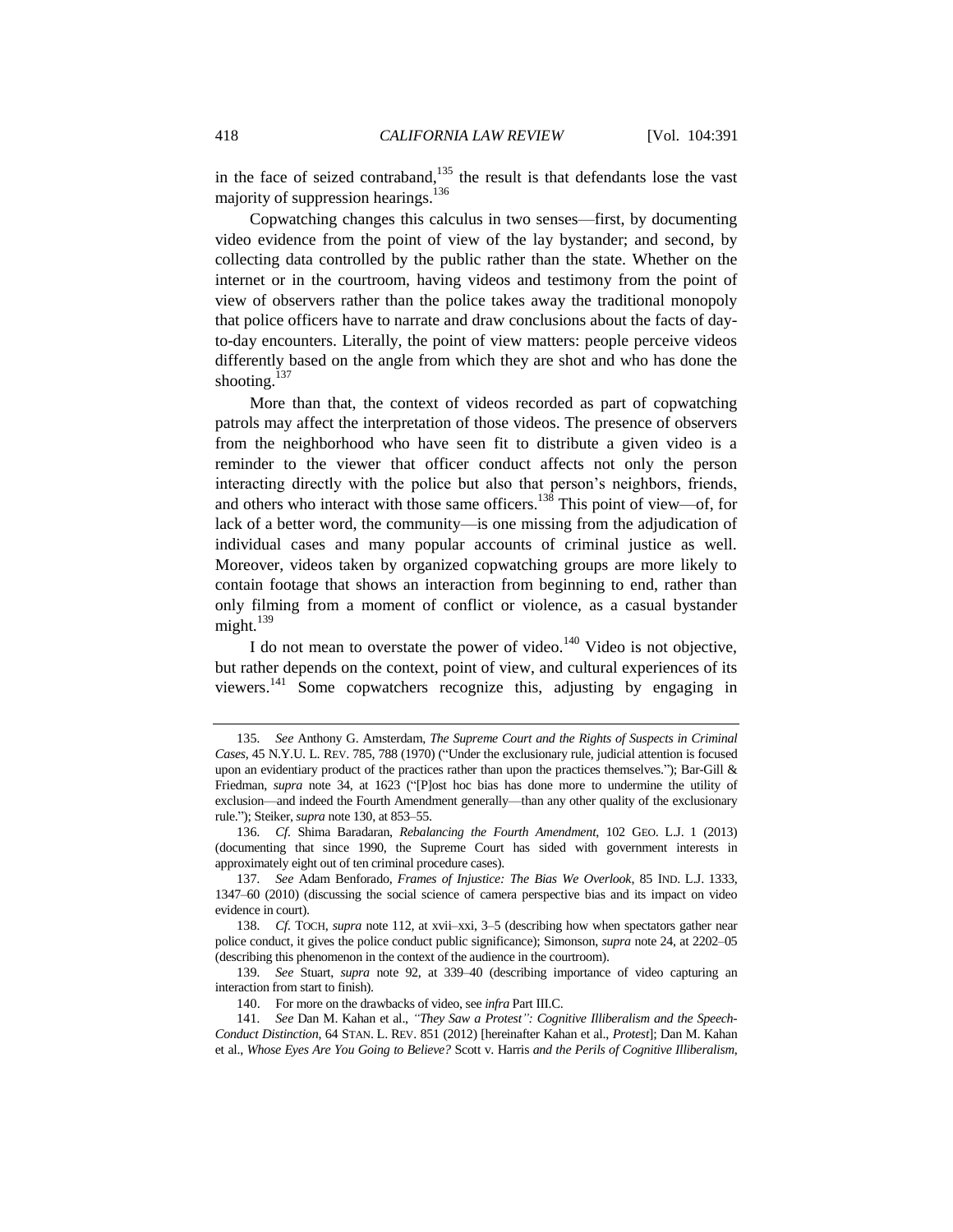<span id="page-28-0"></span>dialogue with officers during the taking of video so as to lock them into an explanation<sup>142</sup> or simply remaining skeptical as to the public reception of their videos.<sup>143</sup> Other copwatchers, in contrast, believe that "cameras don't lie."<sup>144</sup> But the point remains that videos recorded by members of the public, and especially by organized copwatchers, are different in kind than those recorded by surveillance or police-worn cameras.

Similarly, copwatching organizations' control over their videos is important not just for its deterrent effect, described above,  $145$  but also because the videos are in the possession of populations that have historically lacked access to data about policing practices.<sup>146</sup> Part of the power of copwatching as sousveillance is this control over the video evidence<sup>147</sup>: the power to edit or delete videos, post them to larger databases, and provide context or commentary to them. This control over videos and information gives copwatching organizations the ability to share their experiences with more privileged populations who may not experience the same day-to-day interactions with the police—to "document [police practices] so that we c[an] convince others that this [i]s actually happening."<sup>148</sup> An official police effort to frame an event or a policy may quickly be disputed by counternarratives from copwatching groups that are ready and waiting. In New York City, for instance, copwatching groups were an integral part of a Twitter campaign to respond to an NYPD request for photos of citizens with police officers; already in possession of countless photos and videos, copwatching groups flooded Twitter with pictures of police abuse under the "#mynypd" hashtag, making front page news.<sup>149</sup> For example, one photo retweeted more than a thousand times in 24

<sup>122</sup> HARV. L. REV. 837, 879–81 (2009) [hereinafter Kahan et al., *Whose Eyes?*] (discussing study showing that conclusions about the police conduct in *Scott v. Harris* video vary based on demographic characteristics); Stuart, *supra* note [92,](#page-19-2) at 328–33 (discussing the "social construction of video evidence").

<sup>142</sup>*. See, e.g.*, Stuart, *supra* note [92,](#page-19-2) at 341–43 (describing LA CAN's Community Watch Commander's strategy of asking police officers questions about their training and knowledge while videotaping their interactions with Skid Row residents).

<sup>143</sup>*. See, e.g.*, LA CAN Interview, *supra* not[e 89;](#page-19-0) MXGM Interview, *supra* not[e 79;](#page-18-1) Telephone Interview with People's Justice for Cmty. Control & Police Accountability (Apr. 25, 2014) [hereinafter People's Justice Interview].

<sup>144.</sup> Virginia Copblock Interview, *supra* not[e 103.](#page-21-0)

<sup>145</sup>*. See supra* notes 109–27 and accompanying text.

<sup>146</sup>*. See* Gerald P. López, *Shaping Community Problem Solving Around Community Knowledge*, 79 N.Y.U. L. REV. 59, 64–65 (2004) (describing problem of lack of data and knowledge within low-income communities).

<sup>147</sup>*. See* Mann et al., *supra* not[e 122,](#page-24-1) at 332–34 (describing control over captured footage as a key component of sousveillance).

<sup>148.</sup> BERKELEY COPWATCH, THE BERKELEY COPWATCH HANDBOOK: AN INTRODUCTION TO CITIZEN MONITORING OF THE POLICE 3 (2014) (on file with author) (describing founding of Berkeley Copwatching in 1990 in response to order-maintenance policing initiative).

<sup>149</sup>*. See* Lauren Victoria Burke, *#MyNYPD: NYPD Hashtag Blows up into Embarrassing Social Media Fiasco*, POLITIC 365 (Apr. 22, 2014), http://politic365.com/2014/04/22/mynypd-nypdhashtag-blows-up-into-embarrassing-social-media-fiasco/ [http://perma.cc/97AP-8LLJ] ("The folks at @copwatch had a particularly energetic time using the #MyNYPD hashtag."); Thomas Tracy et al.,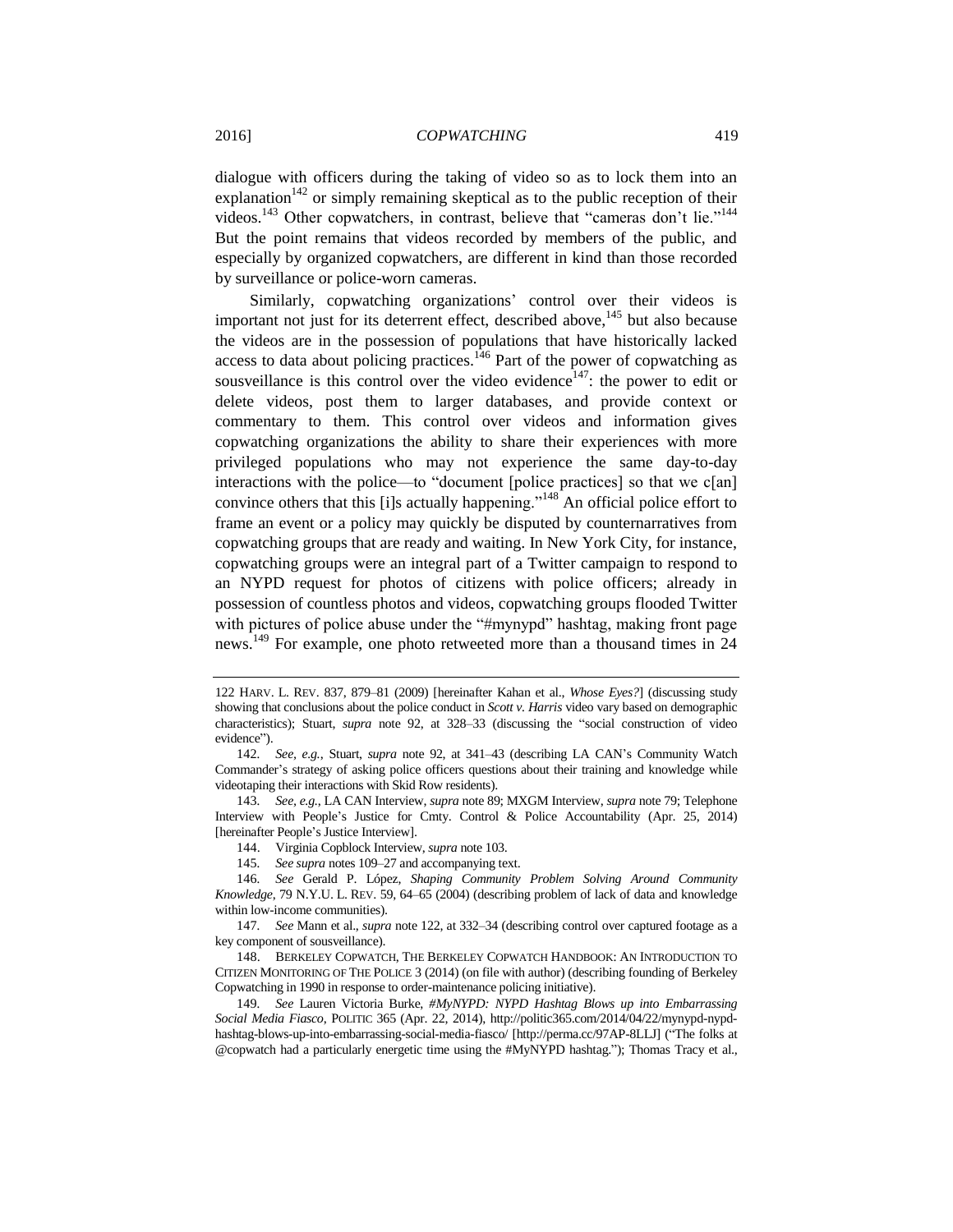hours showed a picture of a police officer wielding a baton over the body of an unarmed man, captioned in part, "the #nypd engages with its community members."<sup>150</sup> Through social media, copwatching organizations have the power to convert individual police encounters into public events. Moreover, when copwatchers are part of larger protests in response to police violence, such as those in Ferguson and Baltimore, they are able to provide real-time updates via social media that often contradict official reports in the popular media.<sup>151</sup>

Copwatching organizations also engage in larger data collection practices that do not involve video. For example, one organization is collecting data on individuals who the police have brought into custody for noncustodial ticket offenses. This practice of ticketing may not look out of the ordinary on video, but when captured in the aggregate, it can say a lot about the exercise of police discretion in particular neighborhoods. <sup>152</sup> Another organization engages in "People's Investigations" in response to incidents of police brutality, whether or not there is video; they interview witnesses, submit Freedom of Information Act requests, and write up public reports on their findings.<sup>153</sup> As with videos, these larger data collection practices are no substitute for internal, comprehensive collection efforts already in practice and sometimes distributed to the public.<sup>154</sup> However, the information copwatching organizations collect could certainly be useful to police supervisors and administrators as a form of public feedback.<sup>155</sup> And these information-collecting practices are an important function of copwatching organizations as data collectors on behalf of the public.

*<sup>#</sup>myNYPD Twitter Campaign Backfires, Promotes Photos of Police Brutality Instead of Positive Encounters with Public*, N.Y. DAILY NEWS (Apr. 23, 2014), http://www.nydailynews.com/newyork/nypd-twitter-campaign-mynypd-backfires-article-1.1765159#ixzz32BDZiVKT (describing the barrage of police brutality photos under the #mynypd hashtag).

<sup>150.</sup> Occupy Wall Street (@OccupyWallStNYC), TWITTER (Apr. 22 2014, 2:12 PM), https://twitter.com/OccupyWallStNYC/status/458684716447973376 [https://perma.cc/RC82- NN3G?type=image].

<sup>151</sup>*. See* Day, *supra* note [9](#page-3-2) (describing how in Ferguson and Baltimore "activists [took] to Twitter to highlight the contradictions between police reports and eyewitness accounts").

<sup>152</sup>*. See* E-mail Newsletter from People's Justice (May 20, 2014) (on file with author).

<sup>153</sup>*. See, e.g.*, BERKELEY COPWATCH, PEOPLE'S INVESTIGATION: IN-CUSTODY DEATH OF KAYLA MOORE (2013), http://www.berkeleycopwatch.org/resources/Peoples\_Investigation\_ Kayla\_Moore\_2013.pdf [http://perma.cc/7XYN-VZUM].

<sup>154</sup>*. Cf.* Gerald P. López, *How Mainstream Reformers Design Ambitious Reentry Programs Doomed to Fail and Destined to Reinforce Targeted Mass Incarceration and Social Control*, 11 HASTINGS RACE & POVERTY L.J. 1, 84–85 (2014) (critiquing the "rule of experts" in seeking evidence-based strategies for reentry).

<sup>155</sup>*. Cf.* Lior Jacob Strahilevitz, *"How's My Driving?" For Everyone (and Everything?)*, 81 N.Y.U. L. REV. 1699, 1763–64 (2006) (proposing "How's My Policing?" program that aggregates citizen feedback on police officers).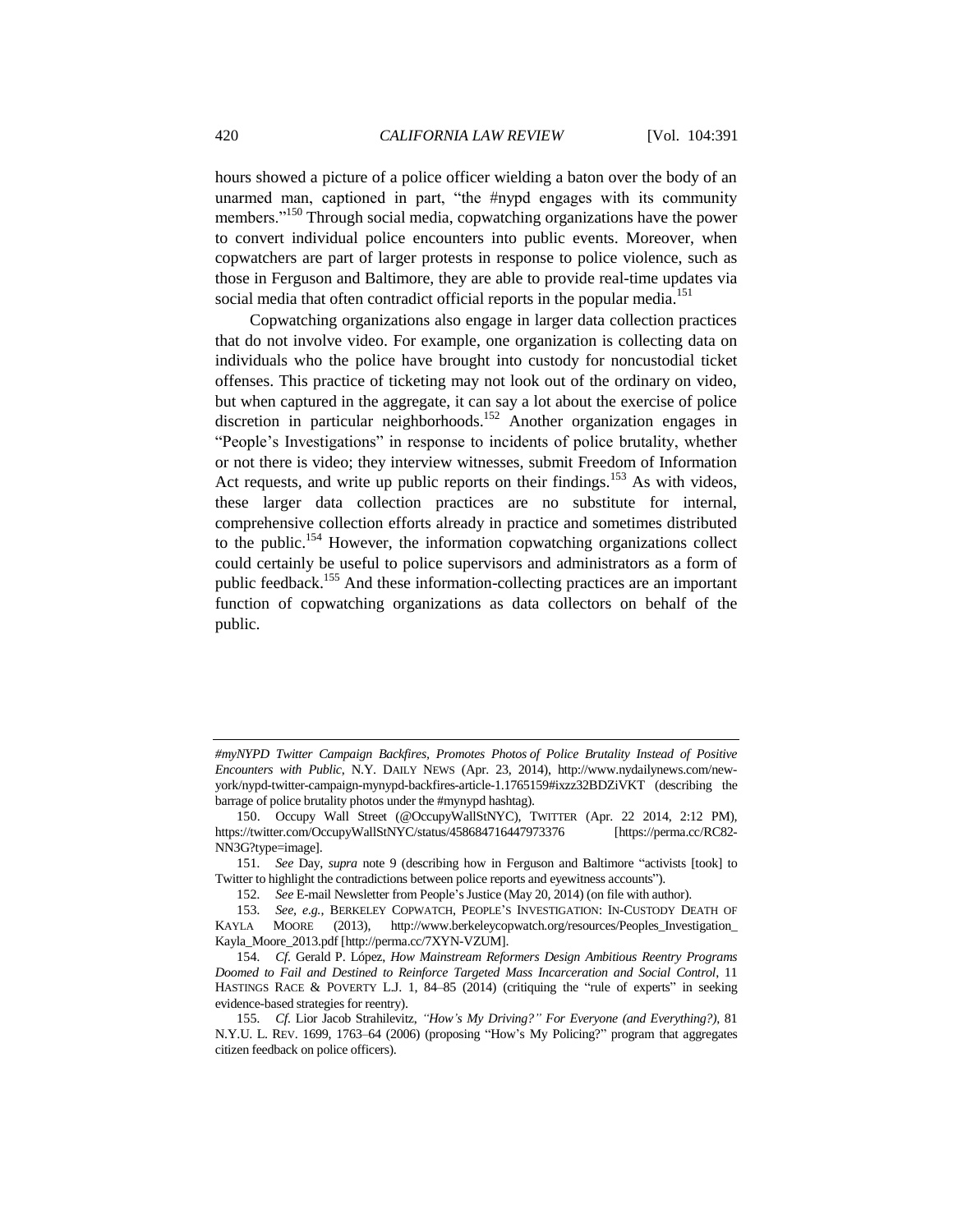#### *D. Copwatching as Constitutional Engagement*

Copwatching is also a way for local populations to express—to each other, to their neighbors, to the police, and to the larger public—their communal stake in the *constitutional* regulation of the police. In particular, copwatching challenges the control that courts and police officers have in determining what is "reasonable" or "suspicious" with regard to the Fourth Amendment. A flip side of this constitutional engagement is that copwatching reveals the limits of the Fourth Amendment: through their presence, copwatchers require that police officers pay attention to seemingly extraconstitutional concerns such as dignity and fairness. This pressure, in turn, lends popular legitimacy to efforts to expand the possibilities of what the Fourth Amendment can do.

Two aspects of the Fourth Amendment's search and seizure doctrine stand out in the context of copwatching, both of which require a determination of "reasonableness" based on the realities of human experience and behavior,<sup>156</sup> but in practice do not account for the day-to-day experiences of disempowered populations.<sup>157</sup>

<span id="page-30-0"></span>The first is the "reasonable suspicion" that an officer must possess to conduct a *Terry* stop, or a "stop and frisk."<sup>158</sup> Reasonable suspicion is satisfied when a reasonable *officer*, based on "experience and specialized training," can articulate sensible—sensible to her and to a court—reasons for the stop.<sup>159</sup> This means that, for example, when a court evaluates whether a police officer has reasonable suspicion to stop someone who runs away from the police, it does not matter whether the person running away reasonably fears police brutality because of years of harassment and arrests of people who look like them in

<sup>156</sup>*. See, e.g.*, Illinois v. Wardlow, 528 U.S. 119, 124–25 (2000) ("In reviewing the propriety of an officer's conduct, . . . the determination of reasonable suspicion must be based on commonsense judgments and inferences about human behavior.").

<sup>157</sup>*. See* Janice Nadler, *Consent, Dignity, and the Failure of Scattershot Policing*, *in*

THE CONSTITUTION AND THE FUTURE OF CRIMINAL JUSTICE IN AMERICA, *supra* not[e 39,](#page-9-0) at 93–94 ("[T]he Court tends to take the perspective of law enforcement, and so the rules of engagement created by the Court are sometimes based on highly questionable assumptions about what citizens in these situations believe and understand."); Bowers & Robinson, *supra* not[e 40,](#page-9-1) at 223 (describing how when the Court determines "reasonableness" in the context of criminal procedure, "the Court has done almost no work to determine whether its conceptions of the reasonable layperson dovetail with what people actually find fair in a given context"); Christopher Slobogin & Joseph E. Schumacher, *Reasonable Expectations of Privacy and Autonomy in Fourth Amendment Cases: An Empirical Look at "Understandings Recognized and Permitted by Society*,*"* 42 DUKE L.J. 727, 730–31 (1993) (describing results of study indicating that society's views of reasonable expectation of privacy differ from that of the Supreme Court). For discussions of how this plays out in the context of race, see Paul Butler, *The White Fourth Amendment,* 43 TEX. TECH L. REV. 245, 247–53 (2010); Carbado, *supra*  not[e 40,](#page-9-1) at 970–78; David A. Harris, *Factors for Reasonable Suspicion: When Black and Poor Means Stopped and Frisked*, 69 IND. L.J. 659, 660–75 (1994); L. Song Richardson, *Cognitive Bias, Police Character, and the Fourth Amendment*, 44 ARIZ. ST. L.J. 267, 268–73 (2012); Thompson, *supra* note [25,](#page-7-3) at 998–99.

<sup>158</sup>*. See* Terry v. Ohio, 392 U.S. 1, 10 (1968).

<sup>159.</sup> United States v. Arvizu, 534 U.S. 266, 273 (2002); *see Terry*, 392 U.S. at 9–10.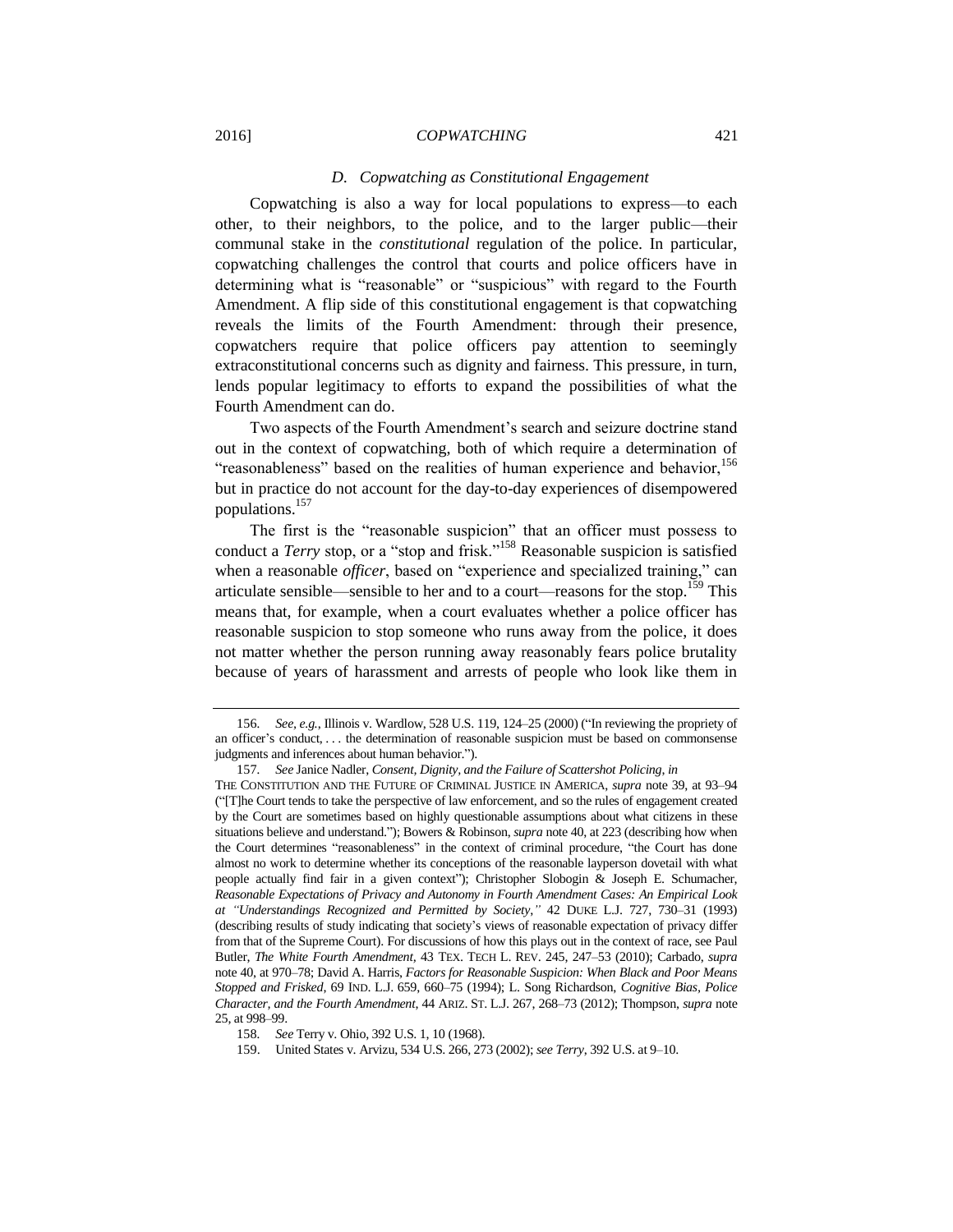<span id="page-31-0"></span>their neighborhood.<sup>160</sup> Nor can a court consider any harm to neighborhoods or communities when deciding the reasonableness of an officer's conduct.<sup>161</sup> Instead, courts and officers are the sole judges of whether an officer's suspicion was reasonable.

Second, a similar dynamic plays out in the definition of a seizure in the context of street encounters. According to the Court, a seizure occurs "whenever a police officer accosts an individual and restrains his freedom to walk away," $162$  or when "a reasonable person would have believed that he was not free to leave."<sup>163</sup> This test "presupposes an innocent person."<sup>164</sup> These two standards of reasonableness interact: in *Wardlow*, for instance, the Court held that if a person runs away from the police, that fact can contribute to an officer's "reasonable suspicion."<sup>165</sup> A court's determination of reasonableness, though, may not align with the views of society,<sup>166</sup> much less of minorities residing in high crime areas who may interact with police officers more frequently.<sup>167</sup>

Copwatchers bring the expertise of the people to bear on determinations of what constitutes reasonable conduct—both in the moment and after the fact. They do this in a number of ways: by educating themselves and bringing what they learn to other avenues of reform, by speaking with officers on the street, by their presence in court, and by their contributions to the public sphere. When copwatching groups watch or criticize police behavior, this criticism comes not from a lone criminal suspect simultaneously trying to avoid prosecution but from residents and citizens with an interest in reducing crime in

<sup>160</sup>*. See Wardlow*, 528 U.S. at 132 (Stevens, J., concurring in part and dissenting in part) (describing innocent reasons that people, "particularly minorities and those residing in high crime areas," might be afraid of contact with the police); *see also* Bacigal, *supra* not[e 132,](#page-26-3) at 92 ("The price for a colorblind Fourth Amendment is that the Court ignores real people and determines constitutional rights according to the perceptions of hypothetical persons, reasonably prudent or otherwise."); Butler, *supra* not[e 157,](#page-30-0) at 250–51 (discussing the problem of colorblindness in *Wardlow*); Tracey Maclin, *The Decline of the Right of Locomotion: The Fourth Amendment on the Streets*, 75 CORNELL L. REV. 1258, 1328 (1990) (observing that the reasonable suspicion standard "gravely limits the right[s]" of individuals to move about the streets freely by "permit[ting] the Court to defer to police intuition and subjectivity").

<sup>161</sup>*. See* Baradaran, *supra* not[e 136,](#page-27-0) at 20–30; *cf.* Harmon, *supra* not[e 14,](#page-4-1) at 778 ("Every arrest harms an individual, and perhaps a community, no matter how lawful.").

<sup>162</sup>*. Terry*, 392 U.S. at 16.

<sup>163.</sup> United States v. Mendenhall, 446 U.S. 544, 554 (1980*)*; *see also* Florida v. Bostick, 501 U.S. 429, 436 (1991) (holding that a seizure does not occur when "a reasonable person would feel free to decline the officers' requests or otherwise terminate the encounter").

<sup>164</sup>*. Bostick*, 501 U.S. at 438 (emphasis omitted).

<sup>165</sup>*. Wardlow*, 528 U.S. at 124–25.

<sup>166</sup>*. See* Bowers & Robinson, *supra* not[e 40,](#page-9-1) at 223; Luna, *supra* not[e 67,](#page-15-0) at 846 (questioning whether judges should determine society's reasonable expectations of privacy); Slobogin & Schumacher, *supra* note [157,](#page-30-0) at 730–31 (finding that society's views of reasonable expectation of privacy differ from that of the Supreme Court).

<sup>167</sup>*. See Wardlow*, 528 U.S. at 132 (Stevens, J., concurring in part and dissenting in part) (criticizing the Court majority for overlooking innocent reasons that people, "particularly minorities and those residing in high crime areas," might fear contact with the police).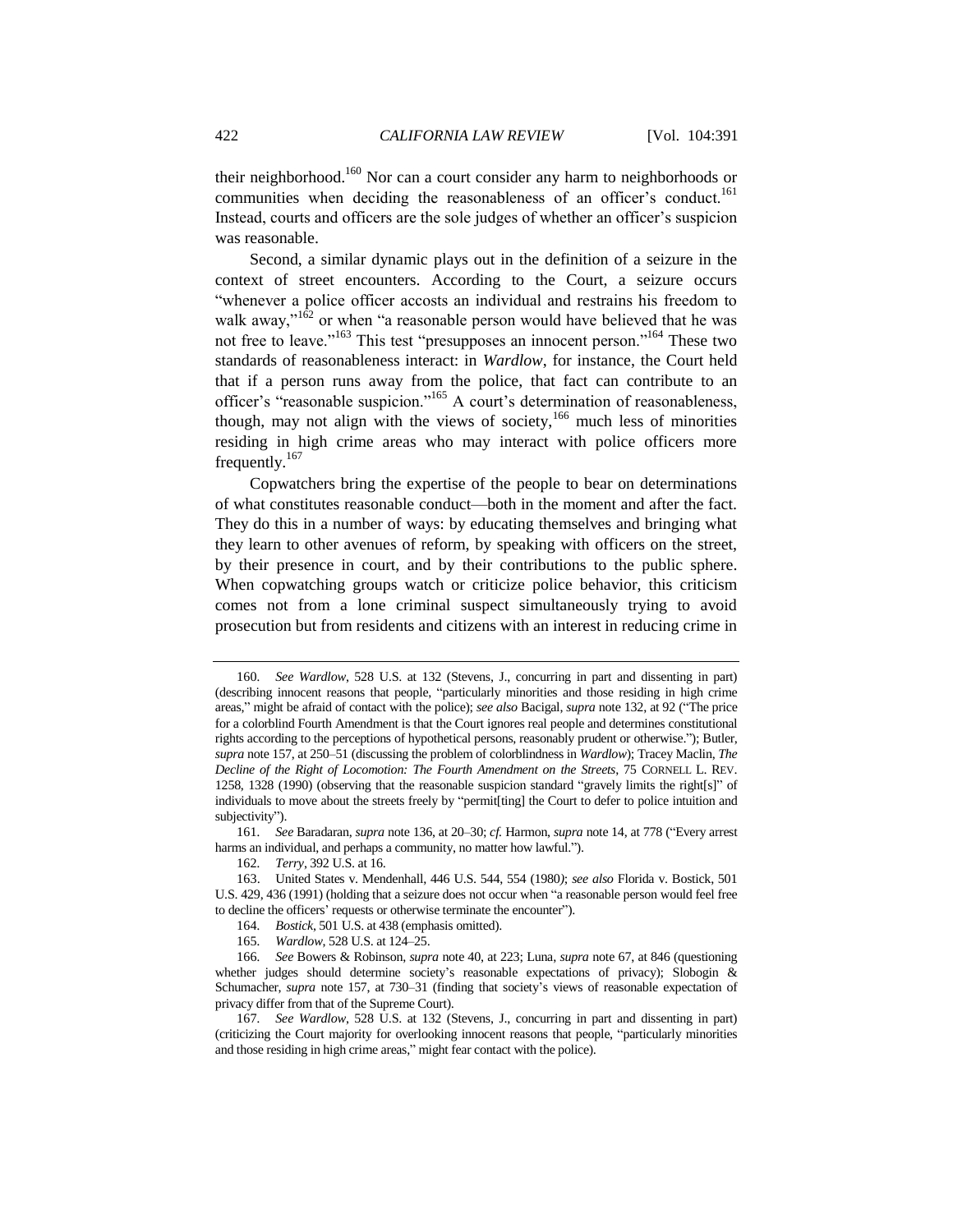their neighborhoods and encouraging good police behavior in line with constitutional principles. They are "innocent" people, but not the "innocent" people who usually make official determinations of what is reasonable.<sup>168</sup>

The constitutional engagement of copwatchers begins on the street or in the road. Members of copwatch groups who take out their cameras in public consciously inject their own view of what is "reasonable" into a police officer's calculus of whether they are acting within the bounds of the Fourth Amendment. Copwatchers come to these interactions with a thorough knowledge of the rights of individuals with respect to the police.<sup>169</sup> Rather than challenge an officer's reasonable suspicion to stop someone up front, they advocate practices like asking, "Am I free to go?" and saying calmly, "I do not consent to this search." When they are copwatching, they ask these questions on behalf of others, saying, for example, "Officer, is this man free to go?" This tactic is not just about ensuring that people know their rights. When copwatchers ask the question "Am I free to go?" or "Is he free to go?" and do so while wearing uniforms and presenting themselves as a neighborhood group, they remind the officer both of the constitutional rule itself and of the reality that a person who lives in their neighborhood may *not* feel free to go even in a situation where courts *tend to hold* that they are free to go.<sup>170</sup>

<span id="page-32-0"></span>This constitutional engagement continues beyond individual encounters, making its way both into courtrooms and into the public sphere. A majority<sup>171</sup> of copwatching organizations engage in courtwatching: if an incident they film ends up in court, they attend the court proceeding in a group and as a visible

<sup>168</sup>*. Bostick*, 501 U.S. at 438. By describing individuals engaged in copwatching as innocent, I mean that they are not the individuals under suspicion by police officers but rather the ones observing police conduct. Indeed, all copwatchers may not be "innocent" in the way that the Court meant in *Bostick*; instead, copwatchers call into question the traditional contrast in the Court's jurisprudence between law-abiding or "innocent" citizens and "criminals" or individuals under suspicion by police officers.

<sup>169.</sup> Every copwatch organization with which I spoke conducts "Know Your Rights" trainings both with their members and in their communities. *See also* MALCOLM X GRASSROOTS MOVEMENT, *supra* not[e 90,](#page-19-3) at 154 (describing importance of legal education). Copwatching trainings involve indepth "Know Your Rights" education with respect to the First and Fourth Amendments. These trainings take place not only with official copwatchers, but also in the community. People's Justice, for instance, conducts "Know Your Rights" trainings throughout the city. *See* People's Justice Interview, *supra* not[e 143.](#page-28-0)

<sup>170</sup>*. See* David K. Kessler, *Free to Leave? An Empirical Look at the Fourth Amendment's Seizure Standard*, 99 J. CRIM. L. & CRIMINOLOGY 51, 52–59 (2009) (presenting interview results showing that most people would not feel "free to leave" a police encounter in situations in which the Court has held that they would).

<sup>171</sup>*. See* Telephone Interview by Sophie Gebreselassie with Berkeley Copwatch (Mar. 29, 2014) [hereinafter Berkeley Copwatch Interview]; Telephone Interview by Sophie Gebreselassie with Copwatch L.A. – South Cent. Chapter (Apr. 21, 2013) [hereinafter Copwatch LA Interview]; CUAPB Interview, *supra* note [100;](#page-21-1) Justice Committee Interview, *supra* note [98;](#page-20-0) LA CAN Interview, *supra*  note [89;](#page-19-0) MXGM Interview, *supra* note [79;](#page-18-1) Telephone Interview with October 22nd the Coalition to Prevent Police Brutality Survey (Apr. 28, 2014); People's Justice Interview, *supra* note [143;](#page-28-0) PSP Austin Interview, *supra* note [96;](#page-20-1) Redwood Interview, *supra* note [88;](#page-19-1) Virginia Copblock Interview, *supra* not[e 103.](#page-21-0)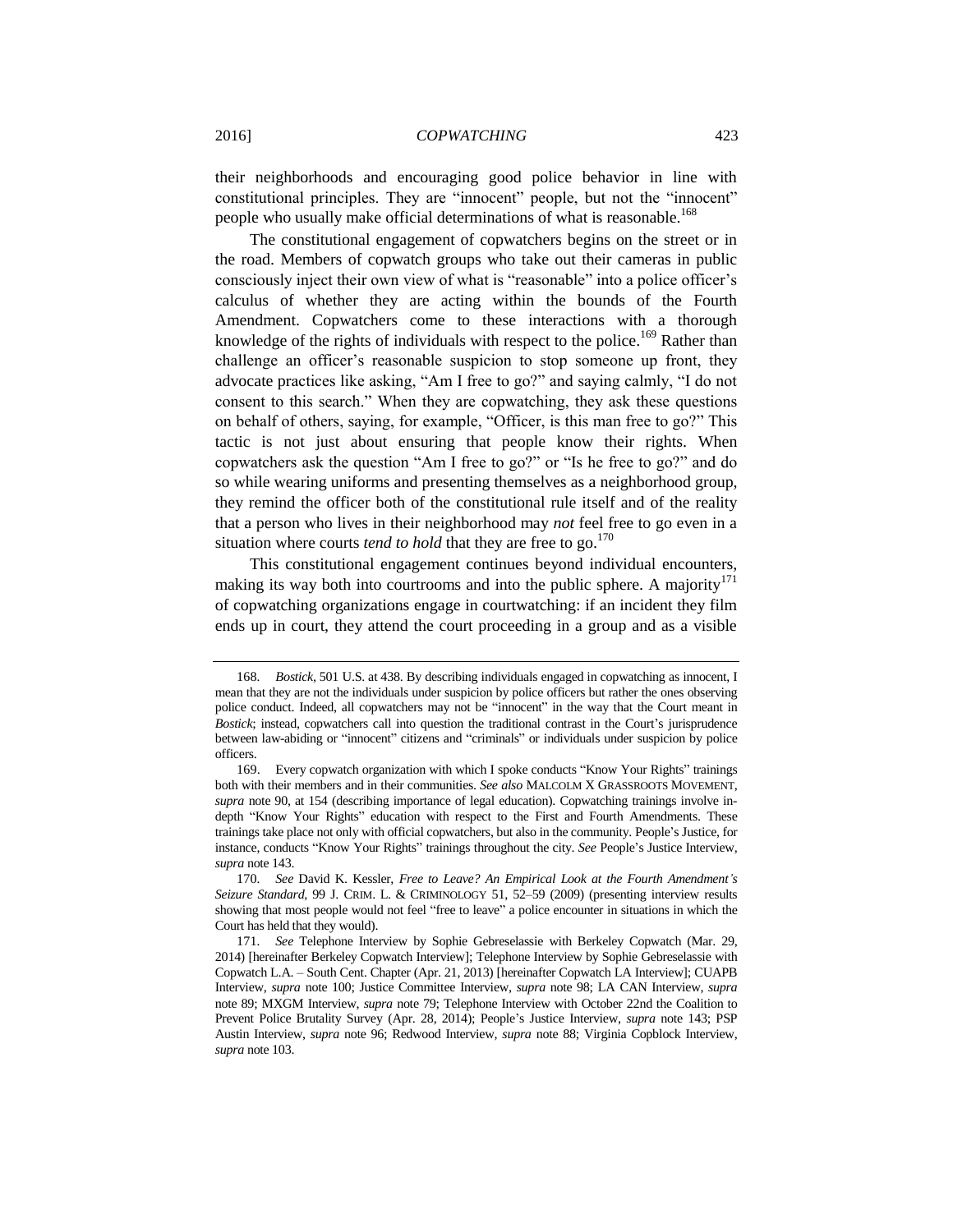presence, wearing their t-shirts, badges, or other indicia of group identity. Like copwatching, the purpose of courtwatching is both to support someone and to remind the other players in the courtroom, prosecutors, defense attorneys, and judges, that the individual case on the record affects not just the defendant but also other people who live in that defendant's neighborhood or who experience similar interactions with the police.<sup>172</sup> If a judge is deciding an issue of constitutional importance, that judge might be reminded that one case impacts larger cases and that the judge's point of view is not necessarily that of all "reasonable" people who live in her jurisdiction.<sup>173</sup>

Copwatching groups also participate in class action litigation that targets specific department-wide practices. To take a recent example, one dynamic overlooked in analyses of the 2013 decision holding New York City's stopand-frisk practices unconstitutional is that the trial in that case was accompanied by intense organizing efforts, including by copwatching groups. Members of copwatching groups were involved in the planning and organizing of the lawsuit, including serving as named plaintiffs.<sup>174</sup> Every day the courtroom was packed with members of a different community group, each of which held a press conference outside of the courthouse during the lunch break.<sup>175</sup> It is impossible to draw direct inferences from this grassroots pressure to the *Floyd* court's eventual finding that NYPD's practices violated the Fourth and Fourteenth Amendments, especially since the case relied heavily on extensive data collection and expert testimony. However, it is worth noting that the unprecedented opinion cited not only traditional Fourth Amendment doctrine, but also concepts of dignity and race rarely seen in such litigation.<sup>176</sup>

<sup>172</sup>*. See* JUDITH RESNIK & DENNIS CURTIS, REPRESENTING JUSTICE: INVENTION, CONTROVERSY, AND RIGHTS IN CITY-STATES AND DEMOCRATIC COURTROOMS 300–10 (2011) (describing ability of public attendance in criminal court to convert private adjudication into public phenomena); Simonson, *supra* note [24,](#page-6-0) at 2231–32 (describing the use of courtwatching by social movements to remind judges and prosecutors that their policies affect entire communities).

<sup>173.</sup> Courts articulate this possibility in the context of the right to a public trial. *See, e.g.*, United States v. Rivera, 682 F.3d 1223, 1230 (9th Cir. 2012) ("The presence of the public at sentencing reminds the participants, especially the judge, that the consequences of their actions extend to the broader community.").

<sup>174</sup>*. See* Floyd v. City of New York, 959 F. Supp. 2d 668 (S.D.N.Y. 2013); *see also* Justice Committee Interview, *supra* note [98](#page-20-0) ("[Our organization] was a big part of the precursor to the *Floyd* lawsuit.").

<sup>175</sup>*. See, e.g.*, Email Flyer from Malcolm X Grassroots Movement, People's Justice Coalition, and the Justice Committee (Mar. 29, 2013) (on file with author) (advertising a day of packing the court and a press conference outside the courthouse on April 2, 2014).

<sup>176</sup>*. See Floyd*, 959 F. Supp. 2d at 673 ("[I]t is 'clear and plain' that the public interest in liberty and dignity under the Fourth Amendment, and the public interest in equality under the Fourteenth Amendment, trumps whatever modicum of added safety might theoretically be gained by the NYPD making *unconstitutional* stops and frisks."); *cf.* Bowers, *supra* note [39](#page-9-0) (critiquing irrelevance of dignity to current Fourth Amendment jurisprudence); Nadler, *supra* note [157.](#page-30-0) *Floyd*  was also an equal protection case, which perhaps explains the focus on race—but the point, here, is that the district court discusses race in the context of the Fourth Amendment as well. *See Floyd*, 959 F. Supp. 2d at 673.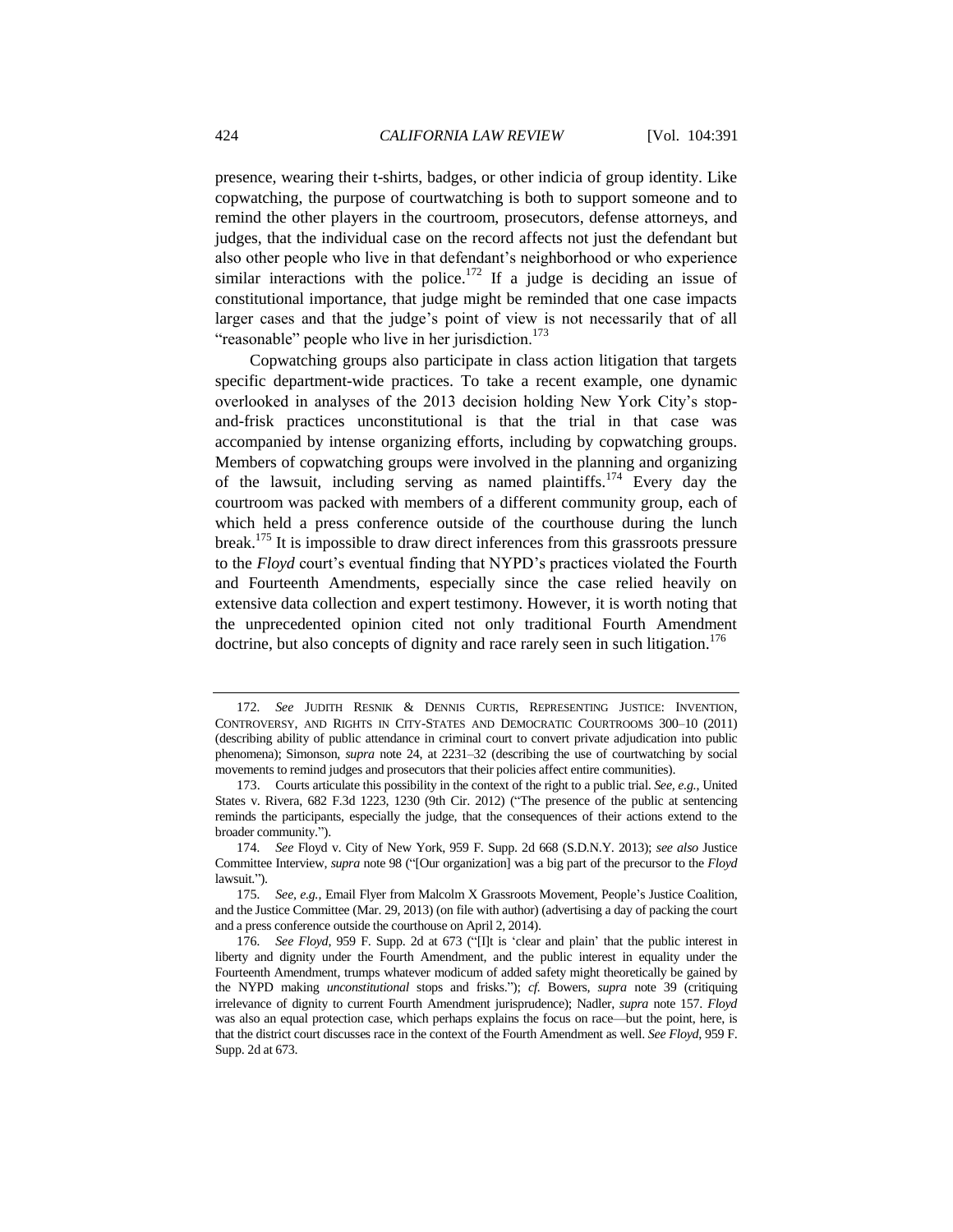These debates over the contours of the Fourth Amendment take place in the public sphere. Popular narratives of criminal justice matter—not just to public debate and politics but also to formal legal narratives and judicial decisions.<sup>177</sup> After conversations with police officers about constitutional rights, copwatching groups post videos of and comment on those conversations.<sup>178</sup> In addition to contributing to social and popular media, organized copwatching groups participate in lawsuits and lobbying, both of which invoke constitutional rights and use videos to substantiate claims with respect to those rights. Moreover, organized copwatchers have increasingly served as observers and documenters of public protests in response to police violence throughout the nation.<sup>179</sup> The larger public, in turn, looks to videos from copwatchers when the legality or fairness of police conduct becomes a matter of public debate.<sup>180</sup>

Through each of these practices, copwatching organizations can help change constitutional meaning.<sup>181</sup> Scholars of legal change have recognized the power of social movements to shift legal meaning.<sup>182</sup> Professor Jack Balkin, for instance, has studied how social movements can "reshape constitutional common sense, moving the boundaries of what is plausible and implausible in the world of constitutional interpretation, what is a thinkable legal argument

<sup>177</sup>*. See generally* DAVID GARLAND, THE CULTURE OF CONTROL: CRIME AND SOCIAL ORDER IN CONTEMPORARY SOCIETY 167–93, 168 (2001) (describing the "political values, cultural sensibilities, and criminological conceptions" in modern crime control); JONATHAN SIMON, GOVERNING THROUGH CRIME: HOW THE WAR ON CRIME TRANSFORMED AMERICAN DEMOCRACY AND CREATED A CULTURE OF FEAR 4 (2007) (discussing importance of "the flow of information, discourse, and debate" to how the state approaches issues of criminal justice); Allegra M. McLeod, *The U.S. Criminal-Immigration Convergence and Its Possible Undoing*, 49 AM. CRIM. L. REV. 105, 123–30 (2012) (discussing the relationship of public conceptions of the convergence of immigration and criminal law to official conceptions of those laws).

<sup>178</sup>*. See, e.g.*, *Falmouth, Maine Traffic Stop*, COPBLOCK (Feb. 21, 2014), http://www.copblock.org/47056/flamouth-maine-traffic-stop/ [http://perma.cc/XYR6-FV8F] (discussing a video of a conversation with an officer and the writer's friend about the Fourth and Sixth Amendments that the writer believes led the officer to decide not to issue a ticket).

<sup>179</sup>*. See, e.g.*, Andrea Platten, *Berkeley Copwatch's 'Know Your Rights' Event Teaches Police-Observation Tactics*, DAILY CALIFORNIAN (July 8, 2015), http://www.dailycal.org/2015/07/08/berkeley-copwatchs-know-your-rights-event-teaches-policeobservation-tactics/ [https://perma.cc/S5MC-8CLK] (discussing Berkeley Copwatch training that "specifically discussed how to approach an event such as the December Black Lives Matter protests"). This support of protests through observation and documentation is of course a part of a long tradition of legal observing at political protests. *See supra* not[e 80](#page-18-2) and accompanying text.

<sup>180</sup>*. See* TOCH, *supra* note [112,](#page-23-0) at 91–145 (documenting effect of social media recordings of police on recent police reforms in Seattle).

<sup>181</sup>*. See* Robert M. Cover, *The Supreme Court, 1982 Term—Foreword:* Nomos *and Narrative*, 97 HARV. L. REV. 4, 6–11 (1983) (describing how legal meaning can be generated by the people and not just by courts).

<sup>182</sup>*. See, e.g.*, Jack M. Balkin & Reva B. Siegel, *Principles, Practices, and Social Movements*, 154 U. PA. L. REV. 927, 946 (2006); Guinier & Torres, *supra* not[e 17,](#page-4-2) at 2757–62; McCann, *supra*  not[e 69,](#page-15-1) at 81.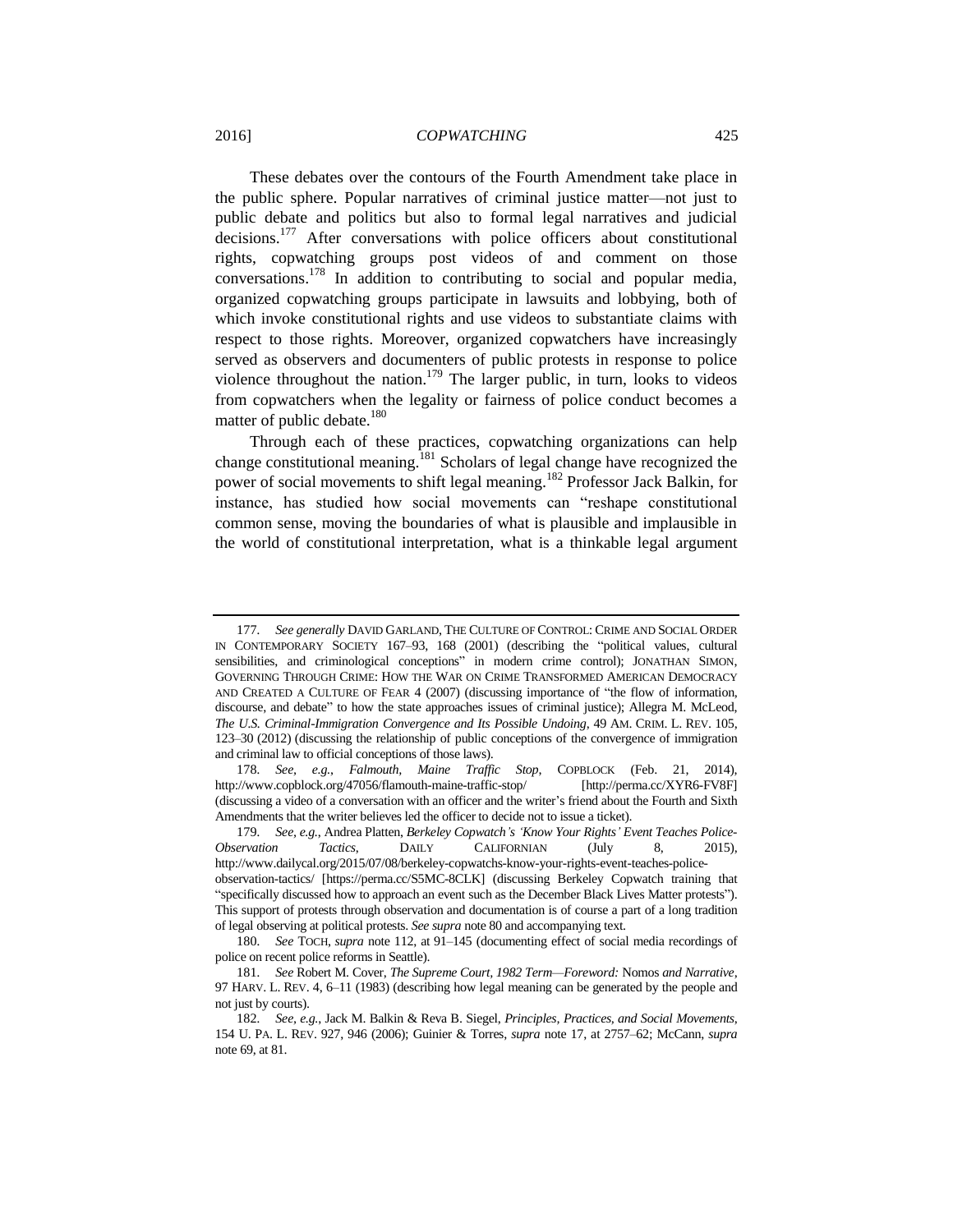and what is constitutionally 'off the wall.'<sup>183</sup> More recently, Professors Lani Guinier and Gerald Torres have introduced the concept of demosprudence—the law of social movements—through which "the language of law is stretched to accommodate the language of the people.<sup>184</sup> There is a performative aspect to organized copwatching that lends power to the ability of copwatching groups to participate in broader debates over the legal meaning of the Fourth Amendment. Even though copwatching groups are engaged in observation, their act of observation is recorded, discussed, and remembered. The performance of copwatching extends beyond the act itself,  $185$  and the "language" of the people" makes its way into the public sphere. While it may usually be "off the wall" to think about race and dignity when determining whether an officer had reasonable suspicion to stop someone, the engagement of copwatchers with these concepts moves them closer to "the wall" of what is constitutionally possible.

By engaging with the legal meaning of the Fourth Amendment, then, copwatching has the potential to expand the Amendment's reach. As Courts currently interpret the Fourth Amendment, it does not extend to questions that govern many police practices and policies: for example, whether police should be arresting people for low-level crimes, whether they should be targeting particular neighborhoods, whether they should consider the racial or ethnic make-up of those neighborhoods, or whether they should take everyone they arrest into custody pending arraignment.<sup>186</sup> Nor does the Fourth Amendment require that police officers be polite, explain their behavior, or conform to other notions of procedural justice—behavior people interacting with the police care about as much as, if not more than, the constitutionality of officer conduct.<sup>187</sup>

But it does not have to be this way. Copwatchers invoke the Constitution even as they contest police practices beyond its reach.<sup>188</sup> Through their

<sup>183.</sup> Balkin, *supra* not[e 69,](#page-15-1) at 28; *see also* Martha Minow, *Law and Social Change*, 62 UMKC L. REV. 171, 176 (1993) ("Law ... is not merely the formal official rules adopted by legislatures, courts and executives nor solely the procedures of those institutions. Law is also the practices of governance and resistance people develop behind and beyond the public institutions. Those practices may alter formal, public law; they also alter the meaning and shape of law and provide a potentially rich context for social change.").

<sup>184.</sup> Guinier & Torres, *supra* not[e 17,](#page-4-2) at 2781.

<sup>185</sup>*. See* Jeremy Perelman & Lucie E. White, *Stones of Hope: Experience and Theory in African Economic and Social Rights Activism*, *in* STONES OF HOPE: HOW AFRICAN ACTIVISTS RECLAIM HUMAN RIGHTS TO CHALLENGE GLOBAL POVERTY 149, 154 (Lucie E. White & Jeremy Perelman eds., 2011) ("[P]erformances can sometimes disrupt or reverse entrenched power hierarchies," especially when "moments of power reversal get *remembered* and *retold* in ways that sustain their politicizing effect over time.").

<sup>186</sup>*. See, e.g.*, Atwater v. City of Lago Vista, 532 U.S. 318, 354 (2001); Whren v. United States, 517 U.S. 806, 809 (1996); *see also* Bowers, *supra* not[e 39,](#page-9-0) at 992–95; Harmon, *supra* not[e 14,](#page-4-1)  at 768–81; Sekhon, *supra* not[e 39,](#page-9-0) at 1179–81.

<sup>187</sup>*. See* Meares, *supra* not[e 6;](#page-2-2) Schulhofer et al., *supra* note [120,](#page-24-2) at 350–62; Tyler et al., *supra*  not[e 29.](#page-7-4)

<sup>188</sup>*. Cf.* Wasserman, *supra* note [12,](#page-3-3) at 646 ("[R]egardless of how policy[ ]makers themselves interpret and understand the video, they must consider whether the public or some subcommunity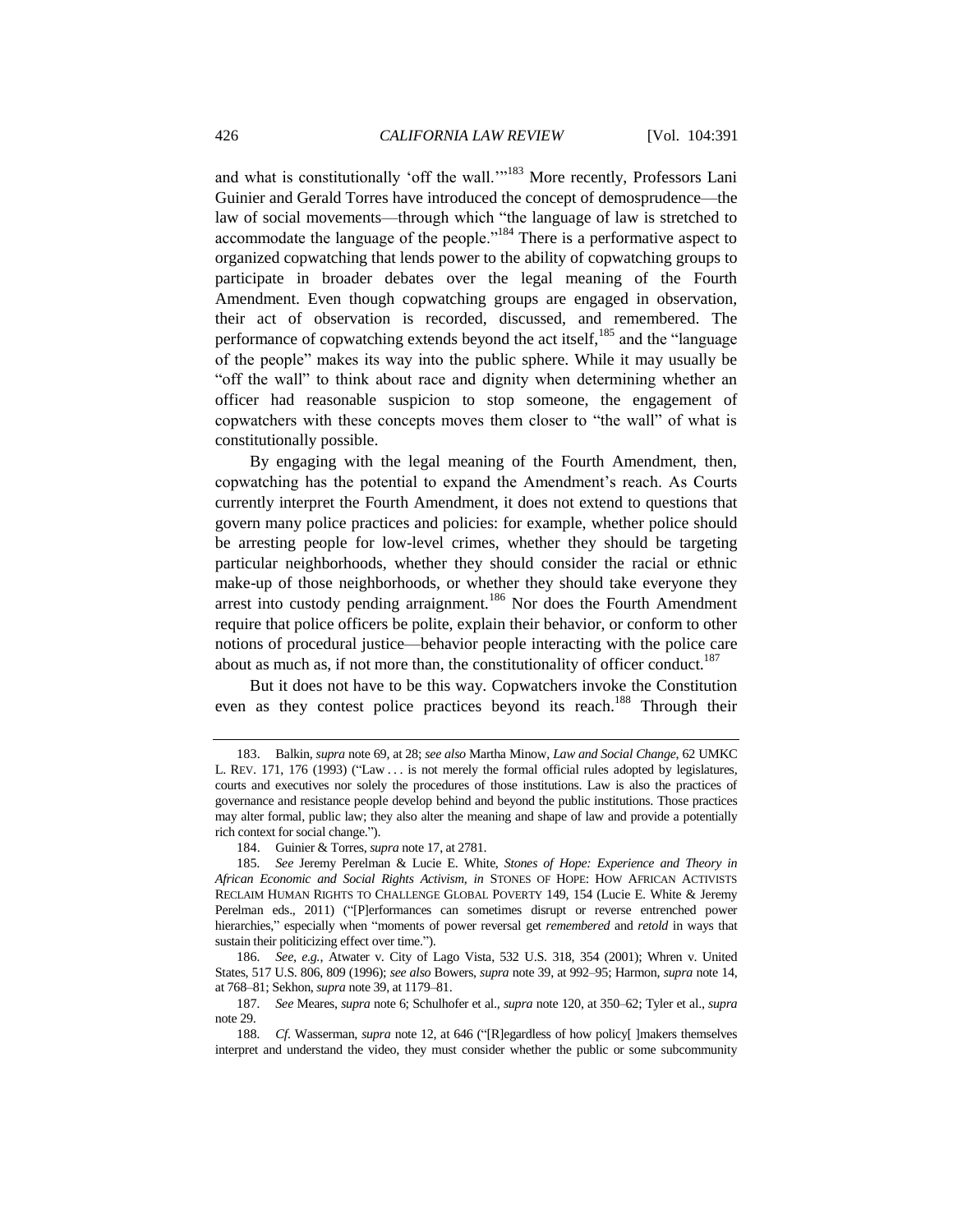presence, they ask that officers consider the experience of residents of entire neighborhoods with respect to their practices. They ask that police officers consider the dignity of those residents. They bring issues of race and class to the forefront. And they do all of this through an adversarial stance from a group of people who care deeply about the neighborhood. Indeed, it is the adversarial nature of copwatching—the ability of copwatchers to contest police practices in the moment—that gives the practice the potential to change legal meaning.<sup>189</sup>

#### III.

#### THE LIMITS OF COPWATCHING

If the above description seems rosy, it should not imply that copwatching is all roses. To the contrary, it is messy and diffuse. And it carries with it a series of risks—including the risks of intruding on others' privacy interests and of relying too heavily on the medium of video. I discuss these limits of the practice below. I begin by addressing the widespread police resistance to being filmed, and in particular to organized copwatching, asking whether it represents a fatal impediment to the success of copwatching as a form of police accountability. My conclusion is a qualified no: police resistance does not mean that organized copwatching is a futile enterprise, but does demonstrate the limits of organized copwatching as any full "solution" to filling gaps in accountability between police and civilians.

#### <span id="page-36-0"></span>*A. Police Resistance*

Police officers often resist being filmed by civilians, whether those civilians are casual bystanders or organized copwatchers. This resistance plays out in a number of ways—most visibly, in the arrest of individuals who are filming the police.<sup>190</sup> In some jurisdictions, the First Amendment clearly protects the observation and open filming of police officers when doing so does not physically interfere with the officers.<sup>191</sup> However, in practice, officers do

<sup>(</sup>united by demographics, ideology, political concerns, or some combination) will see unconstitutional behavior.").

<sup>189</sup>*. See infra* Part IV.

<sup>190</sup>*. See* Kreimer, *supra* not[e 7,](#page-2-0) at 357–64 (collecting cases); Daniel Denvir, *The Legal Right to Videotape Police Isn't Actually All that Clear*, CITYLAB (Apr. 10, 2015), http://www.citylab.com/crime/2015/04/the-legal-right-to-videotape-police-isnt-actually-allthat-clear/390285/ [https://perma.cc/7FFQ-LHAA] (describing "widespread, continuing pattern of law enforcement officers ordering people to stop taking photographs or video in public places, and harassing, detaining and arresting those who fail to comply" (quoting ACLU of South Carolina Legal Director Susan K. Dunn)).

<sup>191</sup>*. See, e.g.*, ACLU of Ill. v. Alvarez, 679 F.3d 583 (7th Cir. 2012) (describing the parameters of the First Amendment right to record the police in public); Glik v. Cunniffe, 655 F.3d 78 (1st Cir. 2011) (same); *cf.* Reynolds & Steakley, *supra* not[e 12,](#page-3-3) at 1204 ("Though the issue has not yet reached the Supreme Court, it seems safe to say that the case for First Amendment protection regarding photos and video of law enforcement officers in public is quite strong, and is in the process of being resolved."). In some jurisdictions, however, the First Amendment right to record is not yet "clearly established"—or established at all. *See infra* note [271](#page-51-0) (comparing cases). For a discussion of the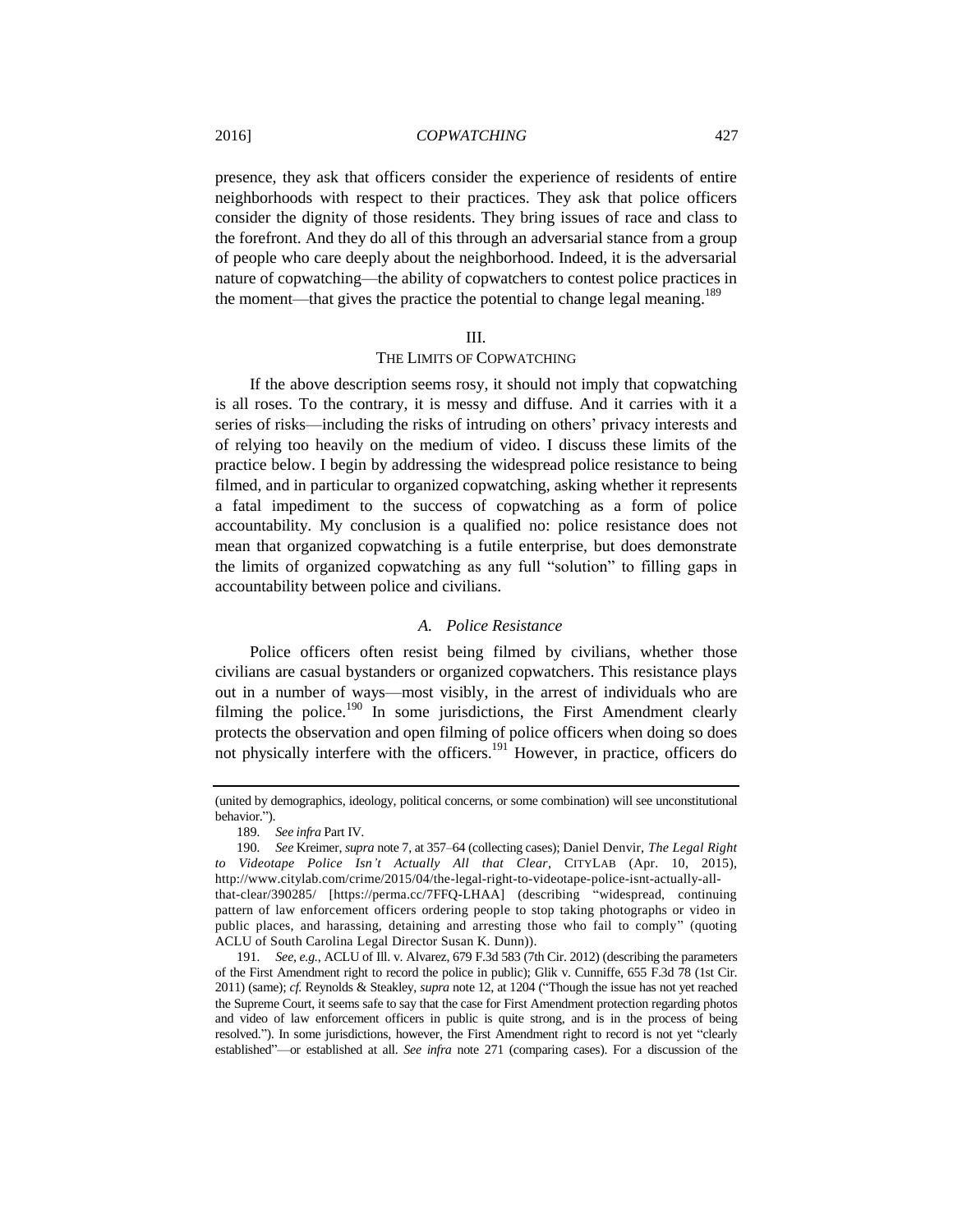<span id="page-37-0"></span>not always recognize this distinction. In some states, police officers arrest individuals for filming police in public under state wiretapping statutes<sup>192</sup> although courts are increasingly finding these police practices unconstitutional.<sup>193</sup> More commonly, police arrest copwatchers for charges that can include failure to obey an officer, interference with police conduct, harassment, and disorderly conduct.<sup>194</sup> Some recorders report that their images or videos have been erased after being seized by police officers.<sup>195</sup> Officers have also arrested bystanders for failing to turn over cameras and images of police conduct.<sup>196</sup> This has led to a slew of lawsuits against police departments for arresting individuals engaged in recording police conduct from a distance, $197$  many with organized copwatchers as named plaintiffs.<sup>198</sup>

Copwatching organizations vary in their experiences with respect to police resistance. The groups report an array of police responses to their conduct, ranging from respect and cooperation to systematic deployment of officers to block cameras, shine lights into camera lenses, physically intimidate

193*. See, e.g.*, Gericke v. Begin, 753 F.3d 1, 8 (1st Cir. 2014); ACLU of Ill. v. Alvarez, 679 F.3d 583 (7th Cir. 2012); Glik v. Cunniffe, 655 F.3d 78 (1st Cir. 2011).

195*. See* Larry Krasner, *Cellphone Videography as Spontaneous Protest*, YOUTUBE (Apr. 25, 2014), https://www.youtube.com/watch?v=ybFkDTUuTp8 [http://perma.cc/FH47-FFWU] (showing an officer confiscating cell phones after someone videotaped him beating a suspect); *see also id.* ("[It is] very important to remember that they're going to go for your videos."); Potere, *supra* not[e 194,](#page-37-0) at 302–06 (collecting cases and describing a series of situations in which "police are . . . threatening recorders at the scene, confiscating their cameras, arresting them, or . . . punishing them after the video has been disseminated").

198*. See infra* note[s 201–](#page-38-0)02(collecting cases).

current ambiguity surrounding the right to record in many jurisdictions, see Simonson, *supra* not[e 21,](#page-5-2)  at 2–4, 13–15.

<sup>192</sup>*. See* Jesse Harlan Alderman, *Police Privacy in the iPhone Era?: The Need for Safeguards in State Wiretapping Statutes to Preserve the Civilian's Right to Record Public Police Activity*, 9 FIRST AMEND. L. REV. 487, 533–45 (2013) (collecting wiretapping statutes).

<sup>194</sup>*. See* Kreimer, *supra* note [7,](#page-2-0) at 361 ("Where wiretap prohibitions do not apply, officers faced with defiant videographers frequently turn to broader criminal statutes that provide substantial enforcement discretion."); Michael Potere, Note, *Who Will Watch the Watchmen?: Citizens Recording Police Conduct*, 106 NW. U. L. REV. 273, 302–06 (2012) (collecting cases); Garry Reed, *Orlando CopWatch Activist Not Guilty, Goes to Jail Anyway*, EXAMINER.COM (July 8, 2011), http://www.examiner.com/article/orlando-copwatch-activist-not-guilty-goes-to-jail-anyway [http://perma.cc/5H8A-ENV3].

<sup>196</sup>*. See, e.g.*, Sean Gardiner, *The NYPD Harasses a Photographer at Coney Island*, VILLAGE VOICE (New York) (June 10, 2008), http://www.villagevoice.com/news/the-nypd-harasses-aphotographer-at-coney-island-6428922 [https://perma.cc/R5QX-E2W9]; *see also* Kreimer, *supra* note [7,](#page-2-0) at 363–66 (describing "the 'crime' of photographic defiance of authority").

<sup>197</sup>*. See, e.g*., Jacob Sullum, *D.C. Police Officially Declare Photography Is Not a Crime*, REASON.COM (July 23, 2012), http://reason.com/blog/2012/07/23/dc-police-officially-declarephotography/print [http://perma.cc/ZU9Z-P2KG] (describing arrest of student-photographer Jerome Vorus for filming the police in Washington, D.C.); *see also* Ray Sanchez, *Growing Number of Prosecutions for Videotaping the Police*, ABC NEWS (July 19, 2010), http://abcnews.go.com/US/TheLaw/videotaping-cops-arrest/story?id=11179076 [https://perma.cc/H4G8-32NK?type=image].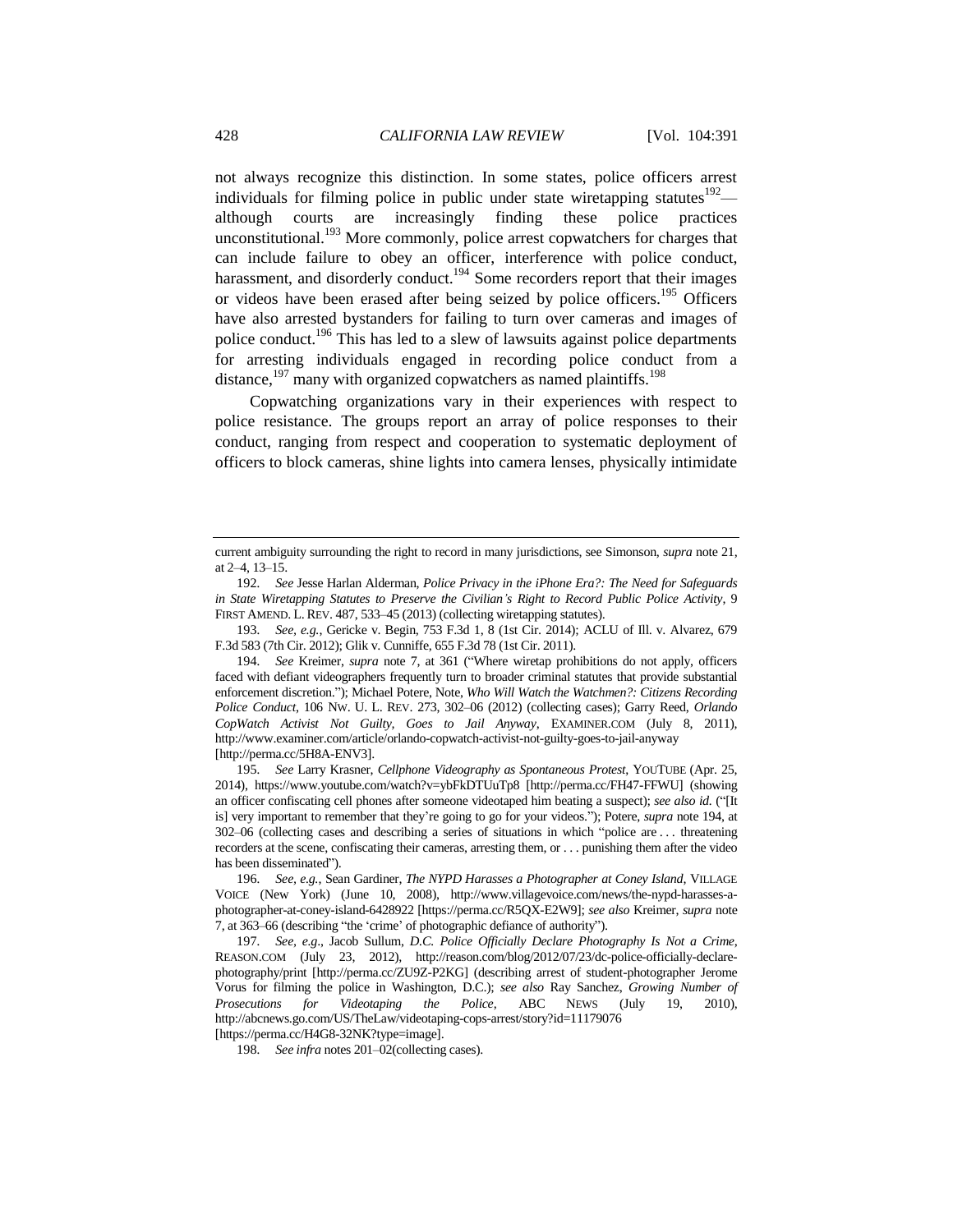<span id="page-38-0"></span>copwatchers, and arrest individuals for filming.<sup>199</sup> Some copwatching organizations, for instance, report experiencing little resistance from police officers.<sup>200</sup> At the other end of the spectrum, at least two organizations have experienced a pattern of what they believe to be retaliation against their group for their filming and posting of videos—in both cases lawsuits are pending against the individual officers and the police departments.<sup>201</sup> And in more than one case, lawsuits from individual copwatchers against police officers for interfering with filming in public have led to formal changes in police department policies.<sup>202</sup> Police officer resistance to copwatching can have a chilling effect on groups who would like to engage in the practice. For instance, one group representative with whom I spoke explained that her group engaged in a pilot copwatching practice for six months, but stopped, in part, out of concerns for the safety of the participants.<sup>203</sup>

200. Indeed, one organization representative reported that he started the organization so as to try to be more respectful toward police when holding them accountable, and that he had found that respect returned. As he explained, "Honestly one of the reasons [we are] doing [copwatching] is that I've always hated the 'f\*\*\* the police' people." *See* Telephone Interview by Sophie Gebreselassie with Tucson Ariz. Copblock (July 29, 2014). In turn, the same representative reported that some officers have told members "that videoing allows people to trust the police." *Id.*

201*. See* Buehler v. City of Austin, No. A-13-CV-1100 ML (W.D. Tex. July 24, 2014) (denying city's motion to dismiss claim that Austin police officers unlawfully targeted the founder of Peaceful Streets-Austin when he was engaged in a group patrol to record officers at traffic stops); Complaint, Cangress v. City of Los Angeles, No. CV14-1743 (C.D. Cal. Mar. 10, 2014) (describing retaliatory conduct against LA CAN's community watch program).

<sup>199</sup>*. See, e.g.*, BERKELEY COPWATCH, THE CRIMINALIZATION OF COPWATCHING: REPORT ON STATE VIOLENCE, POLICE REPRESSION AND ATTACKS ON DIRECT MONITORING 6 (2011), http://berkeleycopwatch.org/resources/Criminalization\_of\_Copwatching\_2011.pdf

<sup>[</sup>https://perma.cc/WG9M-9RMZ]. The report collects experiences of copwatching organizations who have seen resistance from police officers and states that "[t]he most common tactic encountered was police officers lying to their detainee by saying that the Copwatchers would post video online to humiliate those being detained. The detainees would then ask for the Copwatchers to stop filming. Along similar lines, police often shine their lights in the direction of those filming to make it impossible to focus the cameras." *Id.* LA CAN Interview, *supra* note [89.](#page-19-0) LA CAN reported experiencing "everything from blocking cameras to intimidating members on watch to targeting and arresting folks to pretty trumped up charges. It started pretty quickly—the harassment and trying to stop filming started like six months in after we started getting some media attention and built in intensity over time." *Id*.

<sup>202</sup>*. See, e.g.*, METRO. POLICE, D.C., GENERAL ORDER NO. 304-19, VIDEO RECORDING, PHOTOGRAPHING, AND AUDIO RECORDING OF METROPOLITAN POLICE DEPARTMENT MEMBERS BY THE PUBLIC (July 19, 2012), http://legaltimes.typepad.com/files/go\_304\_19.pdf [https://perma.cc/U2WC-H5NW] (police recognizing the right of individuals to film the police, issued as part of a settlement with Jerome Vorus); Nathan Diebenow, *Atlanta Police Agreed to Back Off Citizens Who Videotape*, RAW STORY (Feb. 14, 2011), http://www.rawstory.com/rs/2011/02/14 /atlanta-police-agreed-to-back-off-citizens-who-videotape/ [http://perma.cc/3M4L-TX7L] (describing settlement of lawsuit by member of East Atlanta Copwatch for confiscating his camera phone, which settlement included a revision to the Atlanta Police Department's policies regarding the filming by civilians of officers on duty).

<sup>203.</sup> Telephone Interview with Copwatch Providence (Mar. 24, 2014). This organization engaged in copwatching for six months in 2011 but is now defunct. Copwatch Providence, Minutes from Pilot Project Wrap-Up Meeting (Aug. 3, 2011) (on file with author).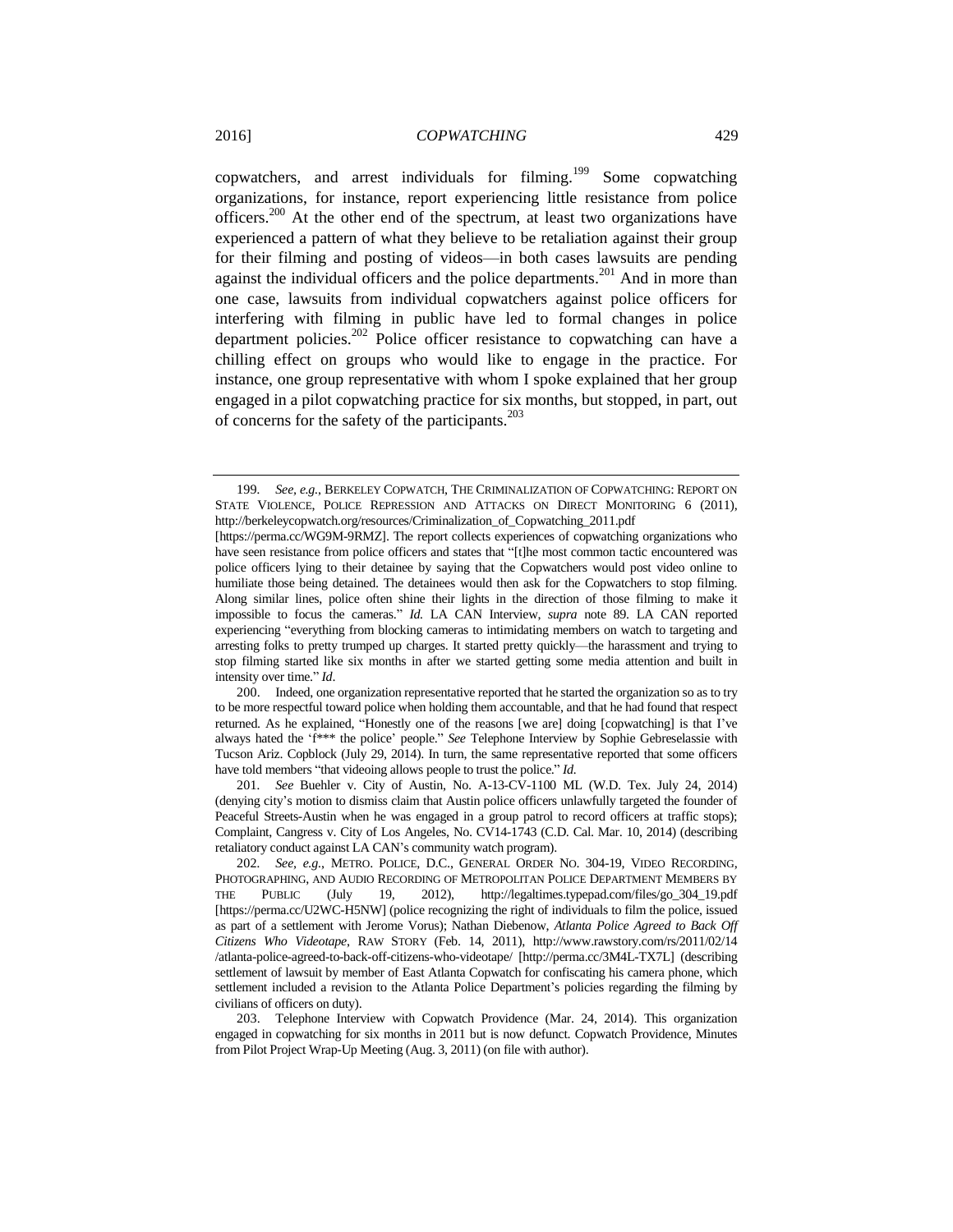Why might well-meaning officers resist being filmed?<sup>204</sup> Some may be concerned about safety. For example, in the wake of Eric Garner's death, Police Commissioner William Bratton implied that the filming by bystanders of Garner's arrest may have contributed to the police conduct, telling reporters that the filming of police officers by onlookers is "interference [that] certainly exacerbates the situation, raising the officers' tension  $\dots$  that is of concern.<sup>205</sup> Bratton emphasized that the filming of officers can make it harder for those officers to apprehend suspects in a peaceful manner.<sup>206</sup> Police leaders from across the country have echoed similar concerns.<sup>207</sup> But while concern for officer safety might explain disapproval of filming extremely close to an officer, it does not fully explain officer resistance—after all, it is just as plausible that someone stopped by the police would behave less violently knowing that they are on camera.<sup>208</sup> Indeed, the Department of Justice has argued that protecting the right to film police officers promotes rather than impedes officer safety. $209$ 

<span id="page-39-0"></span>Beyond a concern with officer safety, officers may resist copwatching because they experience it as a form of disrespect. Studies demonstrate that disrespect or perceived disrespect for the police makes officers more likely to

<sup>204.</sup> Not all officers, of course, are well-meaning. Certainly for some, it may be because they intend to engage in conduct they know to be unlawful or unsavory. One recent video in Harrisburg, Pennsylvania, for instance, reveals an officer pushed a suspect to the ground with several onlookers gathered around him, and then turned only to the person with the camera and attempted to confiscate his camera and arrest him. *See* Carlos Miller, *Pennsylvania Cops Single Out Man with Camera, Ordering Him Away from Police Abuse Incident*, PINAC (July 29, 2014), http://photographyisnotacrime.com/2014/07/29/pennsylvania-cops-single-man-camera-ordering-awaypolice-abuse-incident/ [http://perma.cc/NS4J-ZNDL].

<sup>205.</sup> Anthony M. DeStefano, *NYPD Commissioner Bratton: Interfering with Arrests Makes It Harder for Cops to Nab Suspects*, NEWSDAY (July 28, 2014), http://www.newsday.com/news/newyork/nypd-commissioner-bratton-interfering-with-arrests-makes-it-harder-for-cops-to-nab-suspects-1.8910655 [http://perma.cc/J5YW-SGDT] (quoting Commissioner Bratton). Although a prolonged

discussion of this comment from Commissioner Bratton goes too far afield of my point here, it bears mentioning that in this case, the individual filming the arrest, chokehold, and death of Mr. Garner never came physically near the officers nor did he speak to them. *Id.*

<sup>206</sup>*. Id.* Some officers also claim that they confiscate cell phones because they look like guns. *See My Camera is a Weapon, But It's Not a Gun Stupid*, WECOPWATCH (May 25, 2013), http://wecopwatch.org/my-camera-is-a-weapon-but-its-not-a-gun-stupid/ [http://perma.cc/A9V3- ZUSA].

<sup>207</sup>*. See, e.g.*, Matt Stout, *Boston Police Commissioner Wants Law to Push Back on Camera-Toting Cop Watchers*, BOS. HERALD (Aug. 10, 2015), http://www.bostonherald.com/news\_opinion /local\_coverage/2015/08/boston\_police\_commissioner\_wants\_law\_to\_push\_back\_on\_camera

<sup>[</sup>https://perma.cc/2DPH-NBEL]; Alysia Santo, *Why Cops Aren't Ready for Their Close-Up*, MARSHALL PROJECT (Apr. 24, 2015), https://www.themarshallproject.org/2015/04/24/why-cops-arent-ready-for-their-close-up [https://perma.cc/BJ8L-D58A] (interviewing Dallas Police Association President Ron Pinkston).

<sup>208</sup>*. Cf.* Carroll, *supra* note [112](#page-23-0) (describing a study showing that police behave better when being filmed).

<sup>209</sup>*. See* Letter from Jonathan M. Smith, Chief, Special Litig. Section, Civil Rights Div., U.S. Dep't of Justice to Mark H. Grimes, Office of Legal Affairs, Balt. Police Dep't (May 14, 2012), http://www.justice.gov/crt/about/spl/documents/Sharp\_ltr\_5-14-12.pdf [http://perma.cc/BB53-SHDB].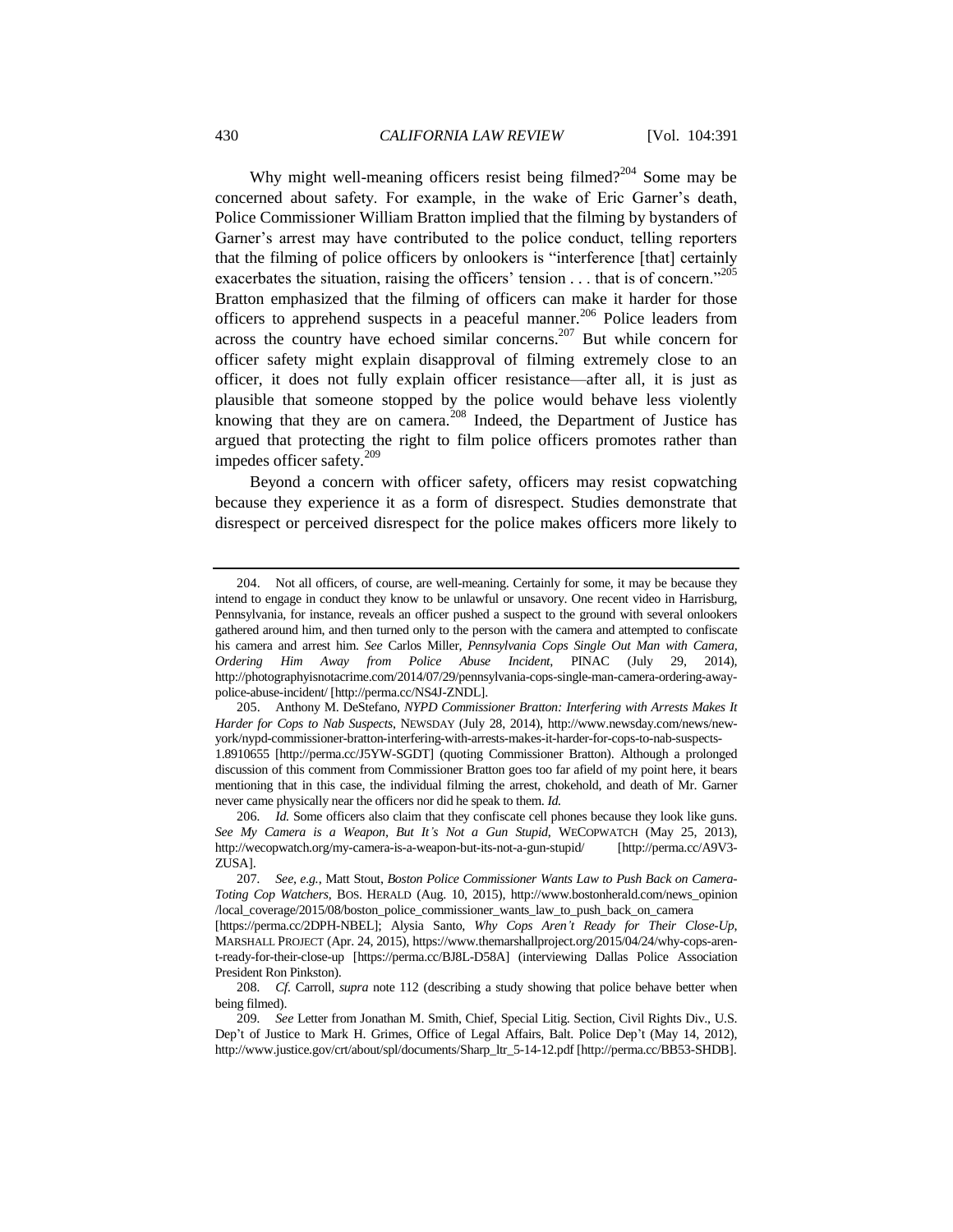<span id="page-40-0"></span>decide to arrest someone.<sup>210</sup> No matter how politely a bystander speaks to them, a police officer may feel that a camera focused on them while they work is a challenge to their authority<sup>211</sup> and to their expertise.<sup>212</sup> In the words of FBI Director James Comey, officers feel attacked—"under siege"—when cell phones are pointed at them. $^{213}$  In many ways, the adversarial dimension of copwatching invites this type of resistance because it aims to transfer power from State actors to civilians by asking that those State actors—police officers—relinquish some power and authority to the people whom they serve.

Copwatchers remind police officers that they are accountable to more than their supervising officers and elected officials—that there is also a public whom they serve and which includes those very people observing them.<sup>214</sup> As the Supreme Court has stated in the context of verbal altercations with police officers, "[t]he freedom of individuals verbally to oppose or challenge police action without thereby risking arrest is one of the principal characteristics by which we distinguish a free nation from a police state.<sup> $215$ </sup> As I will argue in Part V, to the extent that the police resist filming from a respectful distance, it

<sup>210</sup>*. See* TOCH, *supra* note [112,](#page-23-0) at 45–50 (collecting police officers' statements regarding their reactions to perceived disrespect from spectators); Elizabeth E. Joh, *Privacy Protests: Surveillance Evasion and Fourth Amendment Suspicion*, 55 ARIZ. L. REV. 997, 1021 (2013) (collecting studies and stating that "[s]ociologists have repeatedly demonstrated that perceived disrespect for the police is an important—indeed perhaps the primary—factor in determining the degree to which police interfere with an individual's liberty").

<sup>211.</sup> One journalist describes this police reaction in this way: "When the police act as though cameras were the equivalent of guns pointed at them, there is a sense in which they are correct. Cameras have become the most effective weapon that ordinary people have to protect against and to expose police abuse." Kyle VanHemert, *Are Cameras the New Guns?*, GIZMODO (June 2, 2010), http://gizmodo.com/5553765/are-cameras-the-new-guns [http://perma.cc/8PEE-NZYX].

<sup>212</sup>*. See* HERBERT, *supra* note [31,](#page-7-2) at 67 (concluding based on interviews with officers that many police officers view themselves "as members of a politically embattled institution whose unique base of expertise needs protection from the uninformed meddling of biased community activists").

<sup>213.</sup> James B. Comey, Director, Fed. Bureau of Investigation, Remarks at the University of Chicago School of Law (Oct. 23, 2015), https://www.fbi.gov/news/speeches/law-enforcement-andthe-communities-we-serve-bending-the-lines-toward-safety-and-justice [https://perma.cc/C23U-MHJ4].

<sup>214.</sup> Copwatching may also give some support to officers who do *not* like the way that their fellow officers treat people. Just like residents of a neighborhood, police officers within a department do not think as one—especially now that many urban police departments are diverse along lines of race, ethnicity, gender, and sexuality. *Cf.* SKLANSKY, *supra* note [6,](#page-2-2) at 147–51. For officers who disagree with their department's treatment of particular populations or neighborhoods, it is possible that copwatching opens up the space for these officers to have a voice within their department. *See, e.g.*, *id.* at 150 (describing how minority officer organizations frequently work with minority groups outside of the police departments); CUAPB Interview, *supra* note [100](#page-21-1) (describing how some police officers and retired police officers support their efforts); *cf.* BLEA USA, *Black Law Enforcement Organziations* [sic] *Denounce NYPD Commissioner Bratton*, YOUTUBE (July 30, 2014), https://www.youtube.com/watch?v=0-xsnBF4Tx8 [http://perma.cc/77NZ-2UBR] (video of press conference in which Black Law Enforcement Organizations denounce policy of broken windows policing in New York City).

<sup>215.</sup> City of Houston v. Hill, 482 U.S. 451, 462–63 (1987).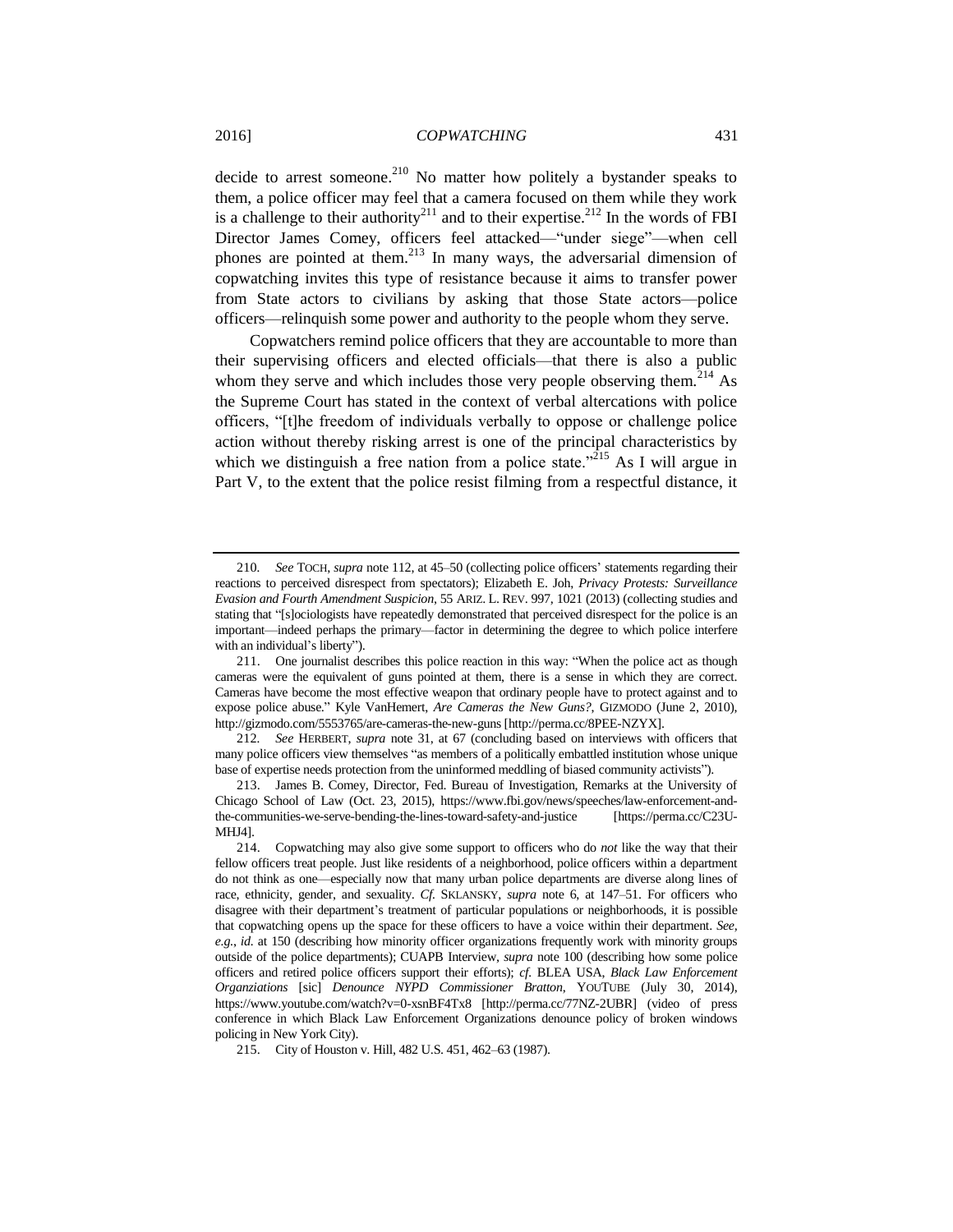is the job of courts, the Department of Justice, and police departments themselves to discourage this resistance.

#### <span id="page-41-0"></span>*B. Privacy Concerns*

Organized copwatching may also intrude on the privacy interests of third parties and those under arrest. People may not like being filmed, no matter what they are doing.<sup>216</sup> As scholars of privacy have argued, surveillance can have a chilling effect on how people speak and write, both in traditionally private areas and in the public sphere.<sup>217</sup> In particular, if copwatching groups are expressing disapproval of policing policies while holding cameras, this may discourage people who agree with police actions from voicing their opinions. If people filming officers are expressing appreciation for a specific police action, the reverse may be true. Some copwatching groups mitigate these privacy risks by asking the person interacting with the officer for permission to film them and then permission to post any film. $^{218}$ 

Filming by copwatchers may also discourage individuals from helping police officers gather information and solve crimes. This is the central concern of Judge Richard Posner, who dissented from a Seventh Circuit decision recognizing a First Amendment right to film officers in public.<sup>219</sup> Posner worries that filming in public can "impair the ability of police both to extract information relevant to police duties and to communicate effectively with persons whom they speak with in the line of duty."<sup>220</sup> He gives the example of a police officer who meets with an informant on a park bench—the risk that they may be filmed and that information distributed can discourage the cooperation of that informant.<sup>221</sup> This concern, however, may not be as alarming as Judge Posner suggests. Police officers live in a world where their actions may always be on video—from government surveillance cameras, private surveillance cameras, and individual recorders alike.<sup>222</sup> And people who want to cooperate with police officers, too, know that it may not be wise to do so on the open road or street. But there are real privacy concerns here that

<sup>216</sup>*. See* DAVID LYON, SURVEILLANCE STUDIES: AN OVERVIEW 190–91 (2007) (describing "varieties of surveillance experience"); Joh, *supra* note [210,](#page-40-0) at 1012 ("[Some] individuals object to the growing presence of surveillance in their lives no matter whether it comes from public or private entities."); Richards, *supra* note [124,](#page-25-0) at 1945–52 (discussing the dangers of surveillance to "intellectual privacy").

<sup>217</sup>*. See, e.g.*, Julie E. Cohen, *Privacy, Visibility, Transparency, and Exposure*, 75 U. CHI. L. REV. 181, 199–200 (2008); Richards, *supra* not[e 124,](#page-25-0) at 1937–42.

<sup>218</sup>*. See, e.g.*, Berkeley Copwatch Interview, *supra* not[e 171](#page-32-0) (describing practice of asking for permission before filming and consulting a lawyer before posting any material).

<sup>219.</sup> ACLU of Ill. v. Alvarez, 679 F.3d 583, 611 (7th Cir. 2012) (Posner, J.*,* dissenting).

<sup>220</sup>*. Id*.

<sup>221</sup>*. Id.* at 613.

<sup>222</sup>*. See* Capers, *supra* not[e 109,](#page-22-0) at 960–65; Joh, *supra* not[e 210,](#page-40-0) at 1018–22; Richards, *supra*  not[e 124,](#page-25-0) at 1937–42.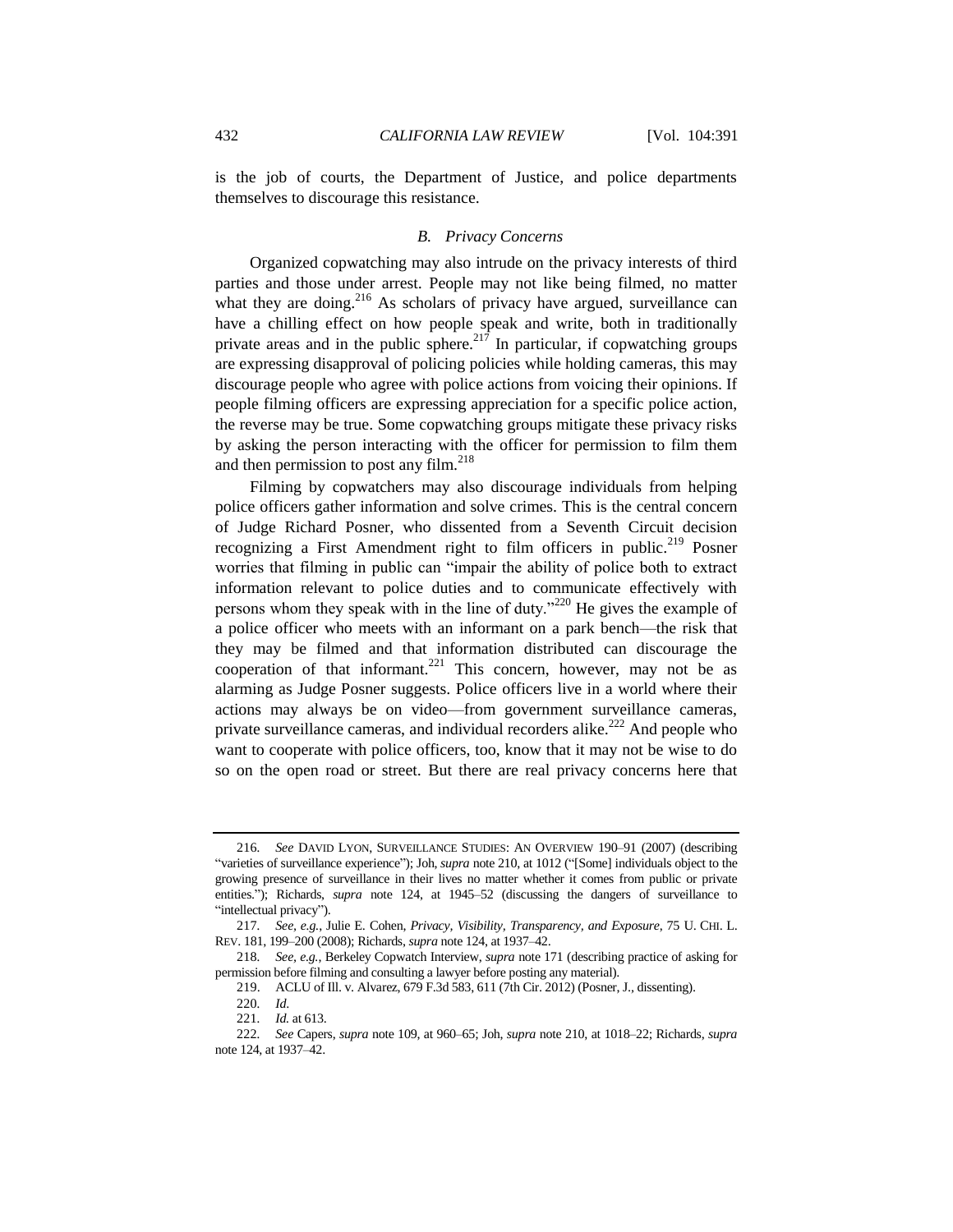underscore the limited ability of copwatching groups to "represent" any neighborhood or community.

#### <span id="page-42-0"></span>*C. The Ambiguity of Video*

Finally, there is a limit to how far video can go in leading to change within police departments. First, concentrating on videos of specific acts by individual officers can further a focus on "bad cops," rather than the institutional dynamics that guide police behavior.<sup>223</sup> Conflating the behavior of individuals with the workings of larger institutions can leave institutional problems in place and larger power dynamics unchanged.<sup>224</sup> Videos are anecdotal—they cannot replace the comprehensive data collection and empirical work needed for courts, legislators, and agencies to regulate the police effectively.

Second, the medium of video presents its own limitations. Although video can seem objective, how a viewer interprets a video depends on the narratives structuring that video,<sup>225</sup> how it is framed,<sup>226</sup> and the biases<sup>227</sup> and experiences<sup>228</sup> of the viewer. The different interpretations that two different juries drew from the video of the beating of Rodney King is a classic example of this: the two juries, drawn from different counties, received different narratives and edits of the video and came to different conclusions about the police officers' behavior.<sup>229</sup> More recently, polls show that a majority of Americans, as well as a majority of New Yorkers, disagree with the decision of a New York City grand jury to decline to indict Officer Daniel Pantaleo in the

<sup>223</sup>*. See* Barbara E. Armacost, *Organizational Culture and Police Misconduct*, 72 GEO. WASH. L. REV. 453, 455 (2004) ("[R]eform efforts have focused too much on notorious incidents and misbehaving individuals, and too little on an overly aggressive police culture that facilitates and rewards violent conduct.").

<sup>224</sup>*. See* Cohen, *supra* note [217,](#page-41-0) at 199–200 ("As political performance art, sousveillance is brilliant.... [B]ut sousveillance does not change the architectural conditions of surveillance or the underlying inequalities that they reinforce."); Torin Monahan, *Counter-surveillance as Political Intervention?*, 16 SOC. SEMIOTICS 515, 515 (2006) ("[C]urrent modes of activism tend to individualize surveillance problems and methods of resistance, leaving the institutions, policies, and cultural assumptions that support public surveillance relatively insulated from attack.").

<sup>225</sup>*. See* Kahan et al., *Protest*, *supra* not[e 141,](#page-27-1) at 883–84 (describing a study testing motivated cognition and its effects on viewers); Kahan et al., *Whose Eyes*, *supra* not[e 141,](#page-27-1) at 879–81.

<sup>226</sup>*. See* Benforado, *supra* note [137,](#page-27-2) at 1347–60 (exploring the importance of framing and point of view for observers).

<sup>227</sup>*. See* Jerry Kang et al., *Implicit Bias in the Courtroom*, 59 UCLA L. REV. 1124, 1160–61 (2012) (describing how the availability of video evidence may actually increase the impact of implicit bias, as viewers feel they have license when looking at objective video to make judgments).

<sup>228</sup>*. See* Kahan et al., *Whose Eyes?*, *supra* note [141,](#page-27-1) at 881–902 (describing the varying perspectives behind a finding of legitimacy in the *Scott* decision).

<sup>229</sup>*. See* Kimberlé Crenshaw & Gary Peller, *Reel Time/Real Justice*, 70 DENVER U. L. REV. 283, 285–86 (1993) (describing how the video of the beating of Rodney King was both physically and symbolically mediated during the civil trial of the officers, changing an unambiguous video to "ambiguous slices of time in a tense moment that Rodney King created for the police"); Stuart, *supra*  not[e 92,](#page-19-2) at 330–33 (describing the social construction of video in the Rodney King trial).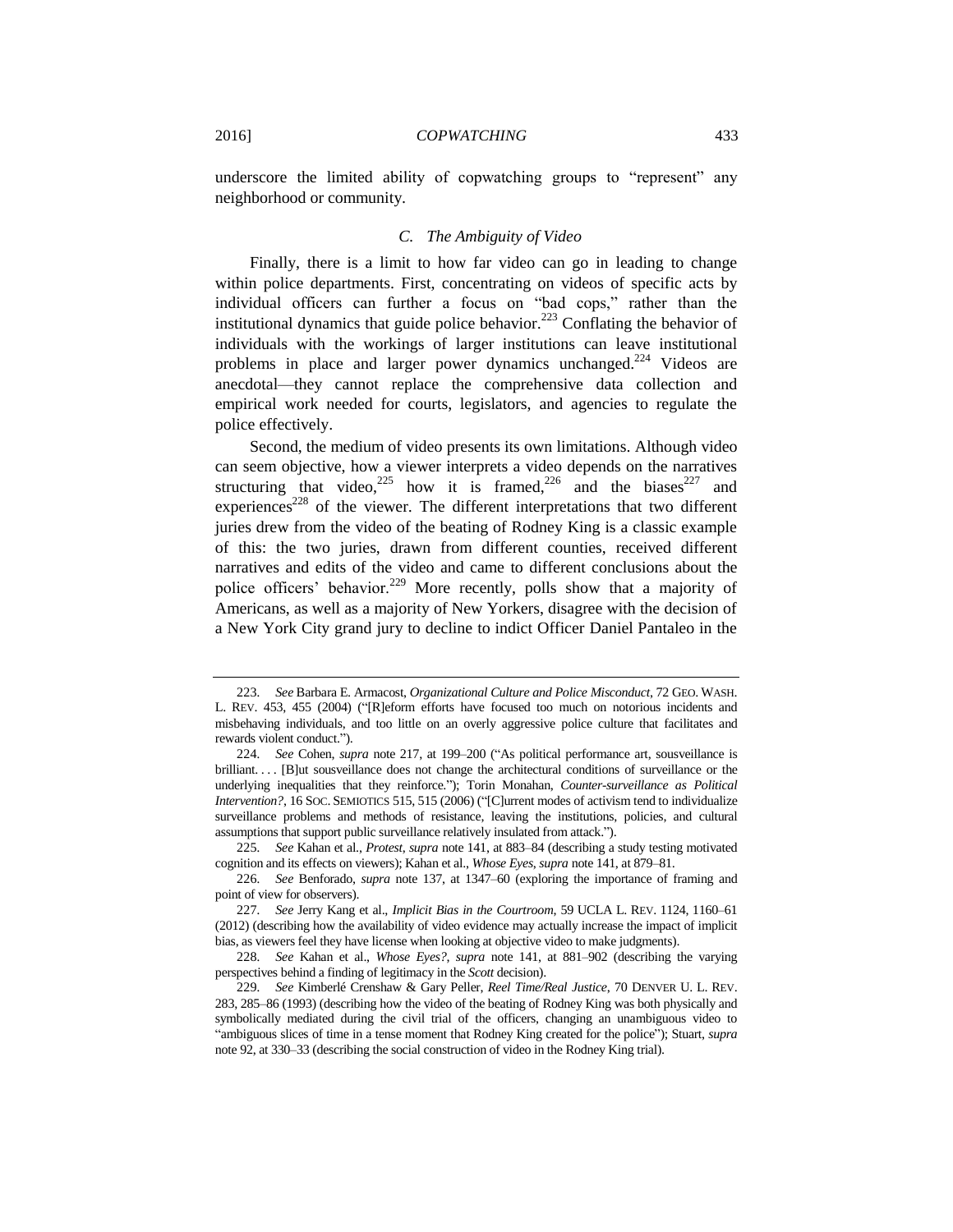death of Eric Garner despite a video of the incident—evidence that interpretations of the video vary greatly.<sup>230</sup> In a series of recent studies, Professor Dan Kahan and his coauthors have demonstrated that individuals perceive videos of police conduct differently depending on their backgrounds, experiences, and political beliefs. $^{231}$  Similarly, people from different backgrounds and with different views of policing in their neighborhoods will have very different reactions to video of copwatchers engaging with police officers.

Moreover, it can be difficult for copwatchers, no matter how organized, to control the narratives of their videos. Sociologist Forrest Stuart details this difficulty in his ethnography of the LA CAN Community Watch's attempt to document police actions toward the homeless on Skid Row in Los Angeles.<sup>232</sup> Although the Skid Row residents engaged in dialogue with officers on video in an effort to document those officers' training and intentions in a particular moment, police officers also engaged in counterstrategies on video that served to undermine the credibility of the copwatchers themselves. For example, police referred to the political tattoo of someone holding the camera.<sup>233</sup> Analyzing this phenomenon, Stuart worries that certain police responses to being filmed "may . . . actually lead to an increase in police ability to present and defend their own interpretations."<sup>234</sup>

These are legitimate concerns facing groups seeking change through the medium of video. But copwatching organizations do more than capture videos—they look beyond individual videos as the answer to any one problem and instead seek a broader approach to changing the status quo through, among other tactics, the power transfer entailed in group observation and filming. Video can help in these efforts by not only deterring misconduct, but also by providing more data points, more perspectives, and less opportunity for police officials to dominate the conversation over what policing can and should be.<sup>235</sup>

<sup>230</sup>*. See* Ariel Edwards-Levy, *Most Americans, Black and White, Disapprove of Lack of Charges in Eric Garner Case*, HUFFINGTON POST (Dec. 9, 2014), http://www.huffingtonpost.com/2014/12/09/eric-garner-poll\_n\_6295872.html [http://perma.cc/Y3G2- UPYN]; Anna Sanders, *Poll Finds Most New Yorkers Oppose Eric Garner Grand Jury Decision*, SILIVE.COM (Dec. 12, 2014), http://www.silive.com/news/index.ssf/2014/12/eric\_garner\_grand \_jury\_poll.html [http://perma.cc/ZT9N-Q8TQ].

<sup>231.</sup> Kahan et al., *Protest*, *supra* note [141,](#page-27-1) at 883–84; Kahan et al., *Whose Eyes*, *supra* note [141,](#page-27-1) at 879–81 (2009) (studying perceptions of video of police officers driving a car off the road).

<sup>232</sup>*. See* Stuart, *supra* not[e 92,](#page-19-2) at 335–36.

<sup>233</sup>*. Id.*

<sup>234</sup>*. Id.* at 343.

<sup>235</sup>*. Cf.* DAVID BRIN, THE TRANSPARENT SOCIETY: WILL TECHNOLOGY FORCE US TO CHOOSE BETWEEN PRIVACY AND FREEDOM? 31 (1998) ("Cameras don't have imaginations. . . . In fact, when their fields of view overlap, we can use them to check on each other. Especially if a wide range of people do the viewing and controlling.").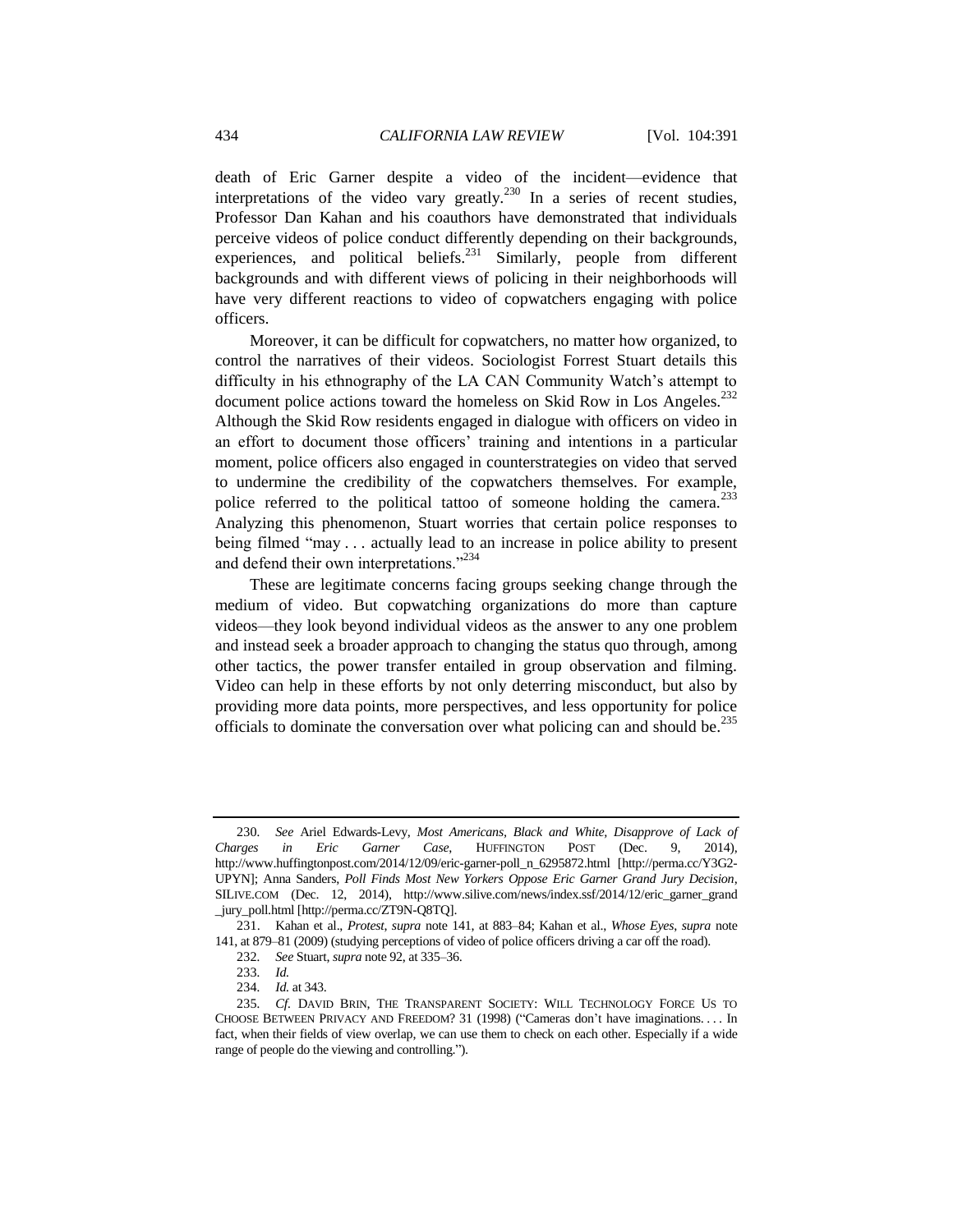For copwatching, video is a form of advocacy as much as it is a form of documenting the truth.<sup>236</sup>

#### IV.

### BEYOND CONSENSUS

Copwatching may not be perfect, but it can nevertheless be a productive and provocative form of participation in criminal justice. In a given neighborhood, it may represent one point of view among many. But it is a point of view often left out of efforts to solicit public input into policing practices. To recognize that copwatching has a place—not as a panacea, but as a piece of the puzzle—changes the scholarly conversation about lay participation in policing. It means that part of being serious about public participation, especially from disempowered populations, is creating the conditions for the disempowered to participate in their own ways outside of formal institutions and procedures. In the focus on consensus-driven mechanisms that seek partnerships between police officers and community members to identify policing priorities, $237$  there is a danger of losing sight of the value of more adversarial methods of engagement.

Copwatching organizations take a clearly adversarial stance toward police officers in their neighborhoods when they take out their cameras. This adversarialism itself has a use. The control of copwatchers over their own actions, recordings, and participation in formal institutions turns the tables on the traditional control that officers have to dictate the terms of public participation.<sup>238</sup> This power shift promotes democratic engagement so that other forms of accountability—legislative, executive, and administrative, both federal and local—can more accurately represent the people to whom they are supposed to be accountable.

In its ideal form, organized copwatching displays a faith in both the Constitution and political engagement. This faith takes the shape of a confrontational practice that seeks change through a combination of official and grassroots channels, through both law and politics. However, although organized copwatching is adversarial, it need not be antagonistic. To the contrary, copwatching in its most productive form is what political theorist Chantal Mouffe would call *agonistic*. 239

<span id="page-44-0"></span>Agonism takes an adversarial stance toward practices and ideologies of institutions in power, but it does so through engagement with those institutions

<sup>236</sup>*. See* Gillian Caldwell, *Using Video for Advocacy*, *in* VIDEO FOR CHANGE: A GUIDE FOR ADVOCACY AND ACTIVISM, *supra* not[e 81,](#page-18-3) at 1–19 (describing contemporaneous recording of human rights violations as a form of advocacy); *cf.* Austin, *supra* note [77,](#page-17-0) at 847–49 (describing the concept of "visual legal advocacy" through film).

<sup>237</sup>*. See generally* Skogan & Roth, *supra* not[e 41,](#page-10-0) at xvii.

<sup>238</sup>*. See supra* notes 130–36 and accompanying text.

<sup>239</sup>*. See generally* CHANTAL MOUFFE, THE DEMOCRATIC PARADOX 80–105 (2000) [hereinafter MOUFFE, PARADOX]; MOUFFE,*supra* not[e 13,](#page-4-3) at 1–19.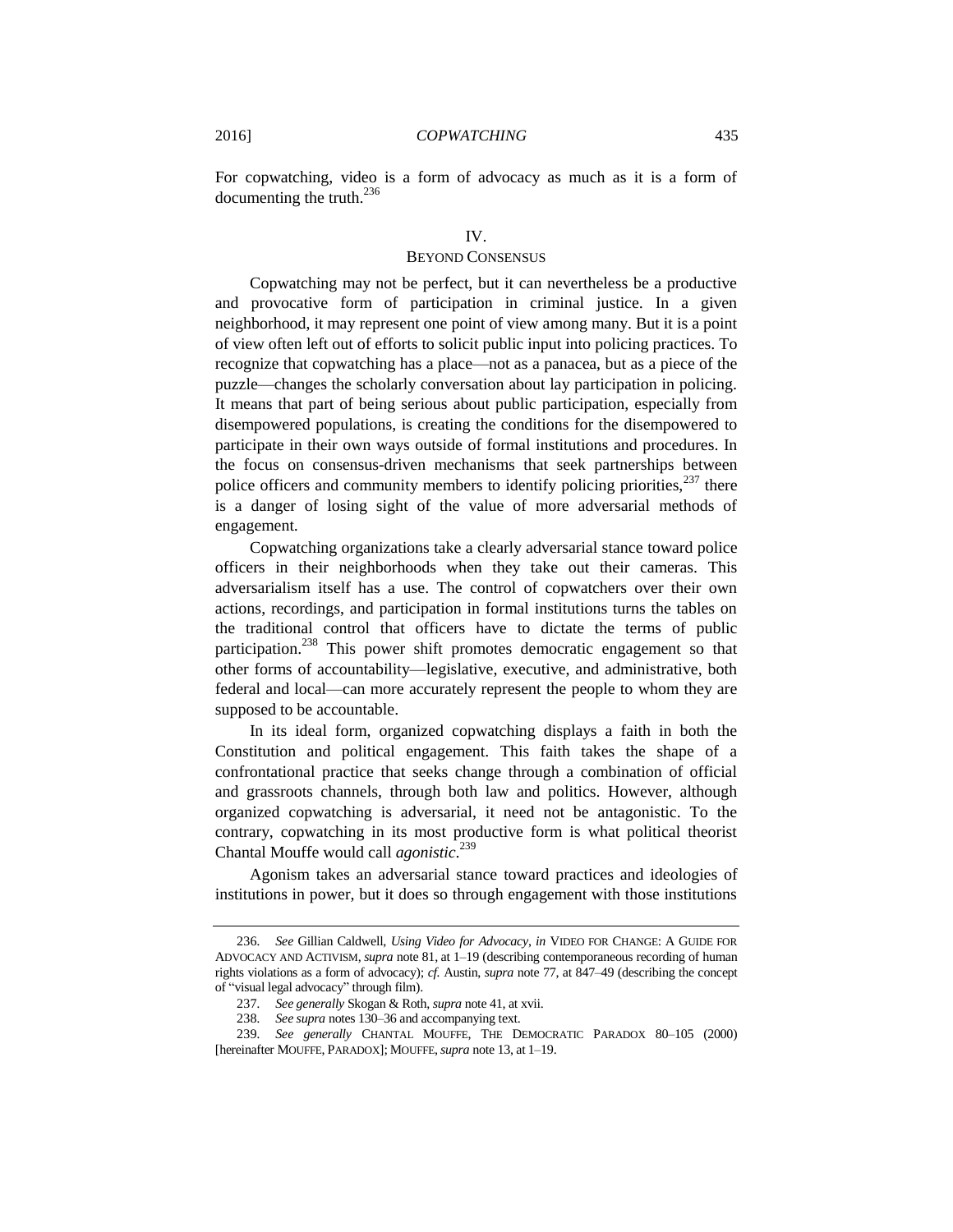rather than withdrawal, by acknowledging intractable differences but respecting the adversary who disagrees.<sup>240</sup> Agonism serves as a contrast to, on one end, *antagonism*, through which groups withdraw from political institutions altogether,<sup>241</sup> and on the other end, *deliberation*, which emphasizes consensus through rational dialogue.<sup>242</sup> Because no one idea can be representative of a diverse modern population, "[t]oo much emphasis on consensus, together with aversion toward confrontations, leads to apathy and to a disaffection with political participation.<sup> $243$ </sup> Agonism thus pushes up against the exclusion that can come from avoiding conflict through consensus, but maintains that change can come through contestation that engages with formal democratic processes.<sup>244</sup> Although there are other democratic theories that critique the deliberative turn toward consensus through dialogue,  $^{245}$  the concept of agonism is useful in its ability to discern different kinds of non-consensusbased strategies for change.

In particular, the distinction between agonism and antagonism is a useful way to draw out some of the differences in how various copwatching organizations approach legal change. A minority of groups with which I spoke—five of eighteen—are not agonistic but rather antagonistic: they withdraw from participation in formal institutions, often identifying with anarchist forms of communal governing.<sup>246</sup> In contrast, the majority of groups

245*. See, e.g.*, JEFFREY EDWARD GREEN, THE EYES OF THE PEOPLE: DEMOCRACY IN AN AGE OF SPECTATORSHIP 58–63 (2010) (putting forth a "vocal model of popular empowerment" in contrast to the model of deliberative democracy); PHILIP PETTIT, ON THE PEOPLE'S TERMS: A REPUBLICAN THEORY AND MODEL OF DEMOCRACY 5–26 (2012) (describing contrast between republicanism and deliberative democracy); SHAPIRO, *supra* note [71,](#page-15-2) at 10–50 (discussing the limits of deliberative democracy in preventing domination by the most powerful); IRIS MARION YOUNG, INCLUSION AND DEMOCRACY 36–51 (2000) (critiquing deliberative democracy for privileging civil discourse over disruptive political practices); *see also* SKLANSKY, *supra* note [6,](#page-2-2) at 59–105 (laying out the contrast between pluralist conceptions of democracy and those of deliberative democracy and connecting that distinction to similar distinctions in policing policy).

246*. See, e.g.*, Copwatch LA Interview, *supra* note [171](#page-32-0) (mission statement includes "fighting for change without a reformist consciousness"); Copwatch of East Atlanta Interview, *supra* not[e 101](#page-21-2) (describing roots of organization in the "anarchist" tradition); PSP Austin Interview, *supra* note [96](#page-20-1) (describing their deliberate decision to divorce themselves from political activity). Mouffe

<sup>240.</sup> MOUFFE, PARADOX,*supra* not[e 239,](#page-44-0) at 100–05.

<sup>241</sup>*. Id.* at 102.

<sup>242</sup>*. Id.* at 90–98 (citing JÜRGEN HABERMAS, BETWEEN FACTS AND NORMS 127 (1996)).

<sup>243.</sup> MOUFFE,*supra* not[e 13,](#page-4-3) at 7.

<sup>244.</sup> Legal scholars have used Mouffe's concept of agonism to argue for the benefits of various forms of contestation in the legal world. *See, e.g.*, Bernadette Meyler, *Accepting Contested Meanings*, 82 FORDHAM L. REV. 803, 826 (2013) (discussing adversarial debates around the initial writing of the Constitution, discussing contestation of the interpretation of the Constitution by social movements, and stating that "social movements' work to affect constitutional interpretation has brought such agonism to the fore today"); Martin H. Redish & Abby Marie Mollen, *Understanding Post's and Meiklejohn's Mistakes: The Central Role of Adversary Democracy in the Theory of Free Expression*, 103 NW. U. L. REV. 1303, 1361 (2009) (discussing an adversarial conception of the First Amendment); *cf.* Robert Post, *Theorizing Disagreement: Reconceiving the Relationship Between Law and Politics,* 98 CALIF. L. REV. 1319, 1336–40 (2010) (discussing Mouffe's concept of agonism in the context of other theorists who acknowledge the need for disagreement in politics).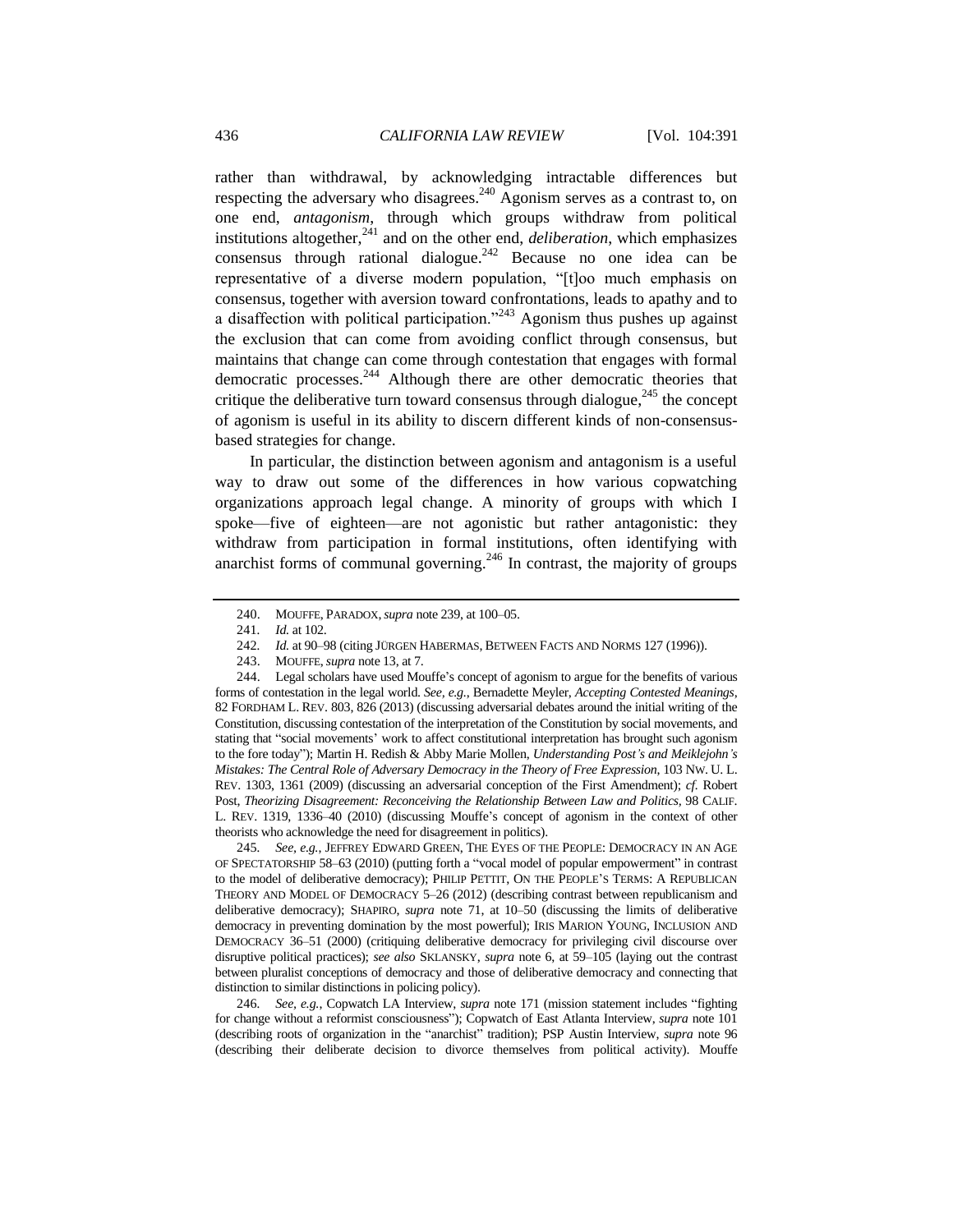with which I spoke follow an agonistic model. They actively contest police officers' individual actions and express profound, at times complete, disagreement with the practices and priorities of their local police departments. They seek to shift power from police officers to the populations that they police. But they do so through civic engagement with the processes in place they make sure that their actions comport with First Amendment protections for filming in public; they solicit the support of public officials and join in local lobbying efforts; they participate in lawsuits and seek institutional reform of police departments; and they attend community policing meetings and attempt to join local conversations about policing priorities. This engagement with formal institutions may lie at the periphery of a copwatching organization's work, but nevertheless demonstrates the agonistic nature of much of the practice.

When a copwatching group takes an agonistic stance toward local police practices, it seeks both power and participation. In this way, an agonistic practice of copwatching falls somewhere between what Professor Heather Gerken calls "dissenting by deciding," where political minorities make a decision from within a formal state process such as a jury or a school board,  $247$ and "civil disobedience," where dissenters purposefully disobey an existing law in an effort to change law or policy.<sup>248</sup> Agonistic copwatching acknowledges and celebrates profound disagreement with current policing practices but works to change those practices through contestation both within and outside of official channels.

Copwatching challenges leading accounts of community participation in policing that eschew the adversarial in all forms, whether agonistic or antagonistic.<sup>249</sup> Copwatching challenges, too, the tendency to group the "community" as a force in opposition to all arrestees and defendants, and, therefore, in opposition to individual constitutional rights.<sup>250</sup> In this way, copwatching also presents a challenge to a local police department's claim to represent "the people" by removing from the street or the road those who the police decide have violated community norms. Copwatching reveals that individual rights and community interests are not always at odds; it depends, rather, on how you define "community."

Scholars who are worried about the wide scale civic disengagement and disenfranchisement of people who live in highly policed neighborhoods should

characterizes "withdrawal from" political institutions as the central indication of an antagonistic approach to politics. *See* MOUFFE,*supra* not[e 13,](#page-4-3) at 65–84.

<sup>247.</sup> Heather K. Gerken, *Dissenting by Deciding*, 57 STAN. L. REV. 1745, 1748 (2005).

<sup>248</sup>*. See* JOHN RAWLS, A THEORY OF JUSTICE 320 (rev. ed. 1999) (defining civil disobedience as a "public, nonviolent, conscientious yet political act contrary to law usually done with the aim of bringing about a change in the law or policies of the government").

<sup>249</sup>*. See supra* note[s 48](#page-11-1)[–50](#page-11-2) and accompanying text.

<sup>250</sup>*. See, e.g.*, MEARES & KAHAN, *supra* note [15,](#page-4-4) at 8–11 (arguing that there is a conflict between democratic rule and individual rights with respect to the policing of minority communities).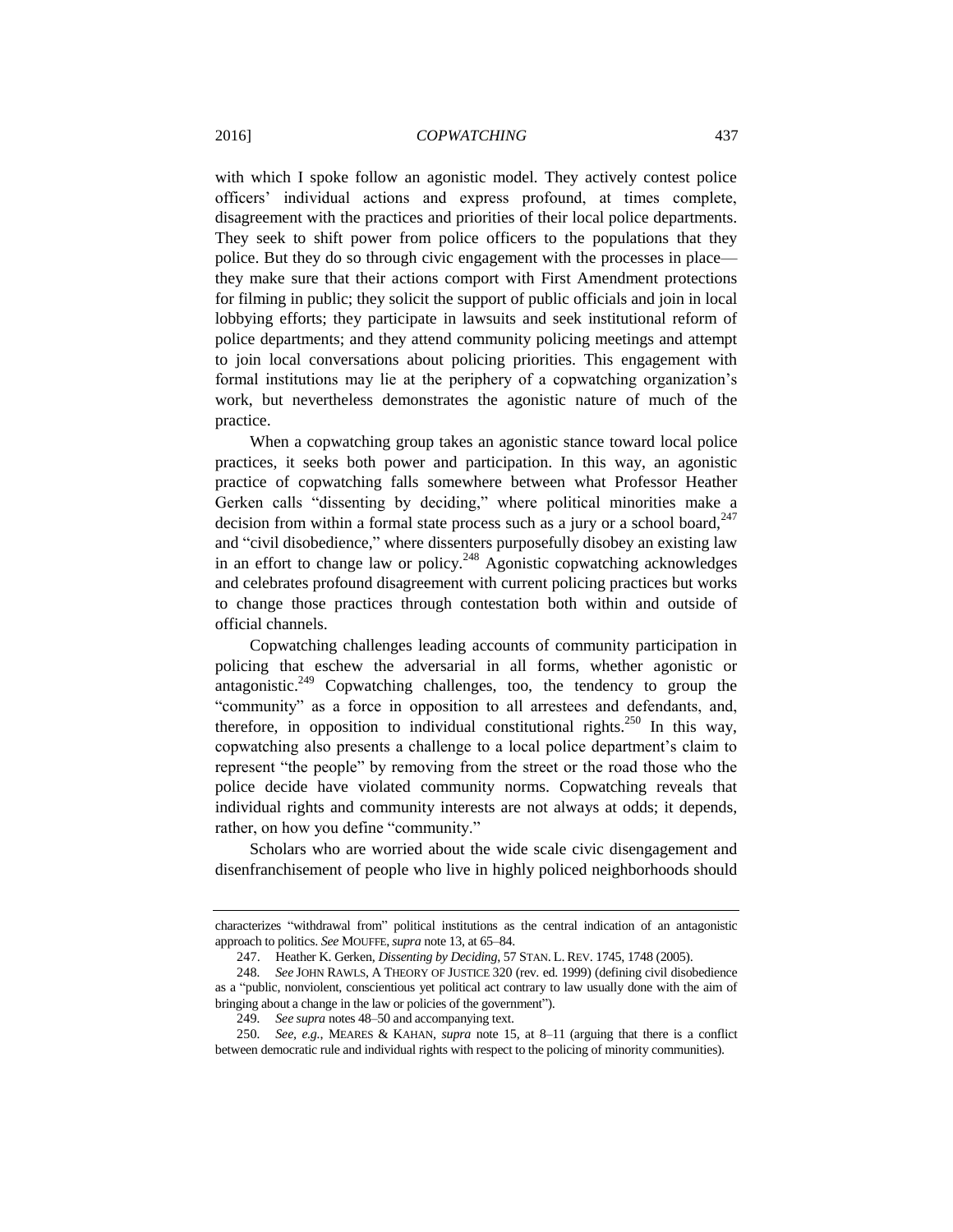be excited about both the performative and pragmatic dimensions of agonistic copwatching. As a complement to initiatives that seek participation through deliberation, lay-driven forms of police accountability can serve as a partial anecdote to the danger of co-optation by government-driven collaborative approaches. For example, copwatching can work in tandem with the creation of formal mechanisms of engagement such as community policing and its outgrowths. Indeed, some recent proposals for new consensus-based reforms are promising: we would do well to solicit ongoing local feedback into official police policies, whether through court-supervised consent decrees,<sup>251</sup> the convening of juries, $252$  or the solicitation of public comments regarding police procedures prior to their implementation.<sup>253</sup> But we should also respect the inherent conflict that comes when we ask a policed "community" to tell us what they think about local policing—we should respect the agonism displayed by much organized copwatching.

#### V.

#### RESPECTING OBSERVATION

What does it mean for courts, legislatures, executives, and police officers themselves to respect copwatching? Given the widespread resistance of police officers to being recorded, this is no small feat. It requires both internal and external pressures, both constitutional and extraconstitutional change. And it requires that scholars and reformers respect processes of accountability that originate outside of elite-dominated systems and debates.

#### <span id="page-47-0"></span>*A. Structural Reform of Police Departments*

Police departments, executives, legislatures, and courts alike should realize that promoting respect for observation and filming is an important part of police accountability—one that can complement other forms of soliciting public input into policing practices. In the last two decades, much large-scale reform of police departments has happened through 42 U.S.C. § 14141, also known as the Police Misconduct Statute, which gives the Department of Justice the power to pursue structural reform litigation against police departments engaged in a pattern or practice of misconduct.<sup>254</sup> Consent decrees that emerge

<sup>251</sup>*. See, e.g.*, Garrett, *supra* note [58,](#page-13-0) at 101–05; Sabel & Simon, *supra* note [58,](#page-13-0) at 1047; Simmons, *supra* not[e 58,](#page-13-0) at 396–419.

<sup>252</sup>*. See, e.g.*, Luna, *supra* not[e 67,](#page-15-0) at 840; Ryan, *supra* not[e 67,](#page-15-0) at 891–94.

<sup>253</sup>*. See, e.g.*, BIBAS, *supra* note [32,](#page-8-0) at 149–50 (proposing the solicitation of online feedback about policing priorities); Bierschbach & Bibas, *supra* note [55,](#page-12-0) at 39–53 (proposing notice-andcomment procedures for policing and prosecutorial charging policies); Friedman & Ponomarenko, *supra* note [28,](#page-7-0) at 1879–81 (discussing benefits of public participation in rule-making surrounding police procedures).

<sup>254.</sup> 42 U.S.C. § 14141 (2012); *see also* Harmon, *supra* not[e 59,](#page-13-1) at 11 (describing the origins of section 14141); Stephen Rushin, *Structural Reform Litigation in American Police Departments*, 99 MINN. L. REV. 1343 (2015).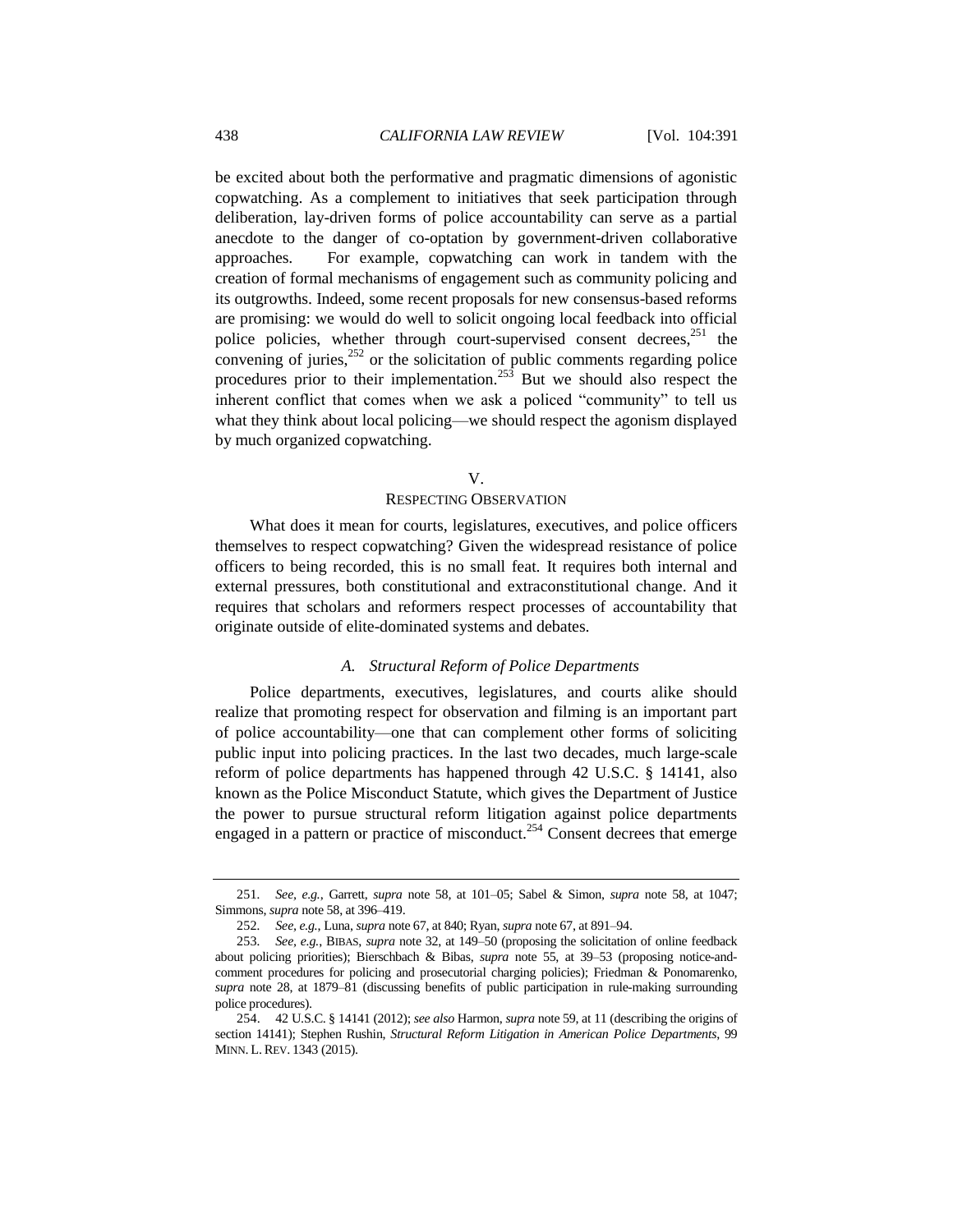from § 14141 litigation allow courts to oversee the restructuring of police policies and procedures through ongoing monitoring and data collection.<sup>255</sup> Those consent decrees, however, rarely focus on respecting observation and filming of police as part of their solution—only three of twenty-eight federal settlements, consent decrees, and memoranda of agreement signed between the Department of Justice and local police departments in the last two decades include provisions relating to the First Amendment right to observe or record in public.<sup>256</sup> Police departments, executives, and courts alike should realize that promoting respect for observation and filming is a necessary part of true police accountability.

<span id="page-48-1"></span><span id="page-48-0"></span>To promote respect for observation, police departments must focus on what policing expert Samuel Walker refers to as "PTSR"—Policy, Training, Supervision, and Review—the four pillars necessary for true police reform.<sup>2</sup> This begins with changes to written police policies, or "general orders."<sup>258</sup> A number of police departments have issued explicit orders or policies stating that it is not a crime to film police officers in public, many of them following well-publicized incidents of interference with cameras.<sup>259</sup> The Department of

<sup>255.</sup> Rushin, *supra* not[e 254.](#page-47-0)

<sup>256.</sup> These are the settlements between the Department of Justice and the cities of East Haven, Seattle, and New Orleans. *See* Settlement Agreement and Order, United States v. Town of East Haven, No. 3:12-cv-01652, (D. Conn. Nov. 20, 2012), http://www.justice.gov/crt/about/spl/documents /ehpdsettle\_11-20-12.pdf [https://perma.cc/NTT9-66UC]; Consent Decree Regarding the New Orleans Police Department, United States v. City of New Orleans, No. 2:12-cv-01924 (E.D. La. July 24, 2012), http://www.clearinghouse.net/chDocs/public/PN-LA-0001-0001.pdf [https://perma.cc/8VGV-5XET] [hereinafter New Orleans Consent Decree]; Settlement Agreement and Stipulated Order of Resolution, United States v. Seattle, No. 2:12-cv-01282 (W.D. Wash. July 27, 2012), http://www.justice.gov/crt/about/spl/documents/spd\_consentdecree\_7-27-12.pdf

<sup>[</sup>http://perma.cc/E7VR-Q6TK]; c*f.* Rushin, *supra* note [254,](#page-47-0) at 1378-88 (detailing content of multiple settlement agreements).

<sup>257</sup>*. See* SAM WALKER, RESPONDING TO THE NYPD CHOKEHOLD DEATH: A PTSR FRAMEWORK 1 (2014), http://samuelwalker.net/wp-content/uploads/2014/07/RESPONDING-TO-THE-NYPD-CHOKEHOLD-DEATH22.pdf [http://perma.cc/N485-LBGV] (describing the PTSR framework of "Policy, Training, Supervision, and Review" and explaining that "[e]ach element needs to be in place in order to achieve genuine officer accountability").

<sup>258</sup>*. See* Wesley G. Skogan, *Why Reforms Fail*, *in* POLICE REFORM FROM THE BOTTOM UP: OFFICERS AND THEIR UNIONS AS AGENTS OF CHANGE 144, 147 (Monique Marks & David Sklansky eds., 2012) ("To a degree many outsiders find hard to fathom, little is supposed to happen in police departments without General Orders detailing how it is to be done.").

<sup>259</sup>*. See, e.g.*, CITY OF SEATTLE, SEATTLE POLICE DEPARTMENT MANUAL § 5.160 (June 6, 2008), http://www.seattle.gov/police/publications/manual/05\_160\_Citizen\_Observation\_Officers.html [http://perma.cc/KB57-X2X2]; Timothy B. Lee, *DC Police Chief Announces Shockingly Reasonable Cell Camera Policy*, ARS TECHNICA (July 24, 2012), http://arstechnica.com/tech-policy/2012/07/dcpolice-chief-announces-shockingly-reasonable-cell-camera-policy/ [http://perma.cc/YZ8H-CKHC]; Boston Herald Staff, *By the Book: What Police Should—and Shouldn't—Do*, BOS. HERALD (Aug. 9, 2015), http://www.bostonherald.com/news\_opinion/local\_coverage/2015/08/by\_the\_book\_what \_police\_should\_and\_shouldn\_t\_do [https://perma.cc/L4A2-MWNX] (collecting police regulations regarding civilian filming from Cambridge, Chelsea, and Boston, Massachusetts).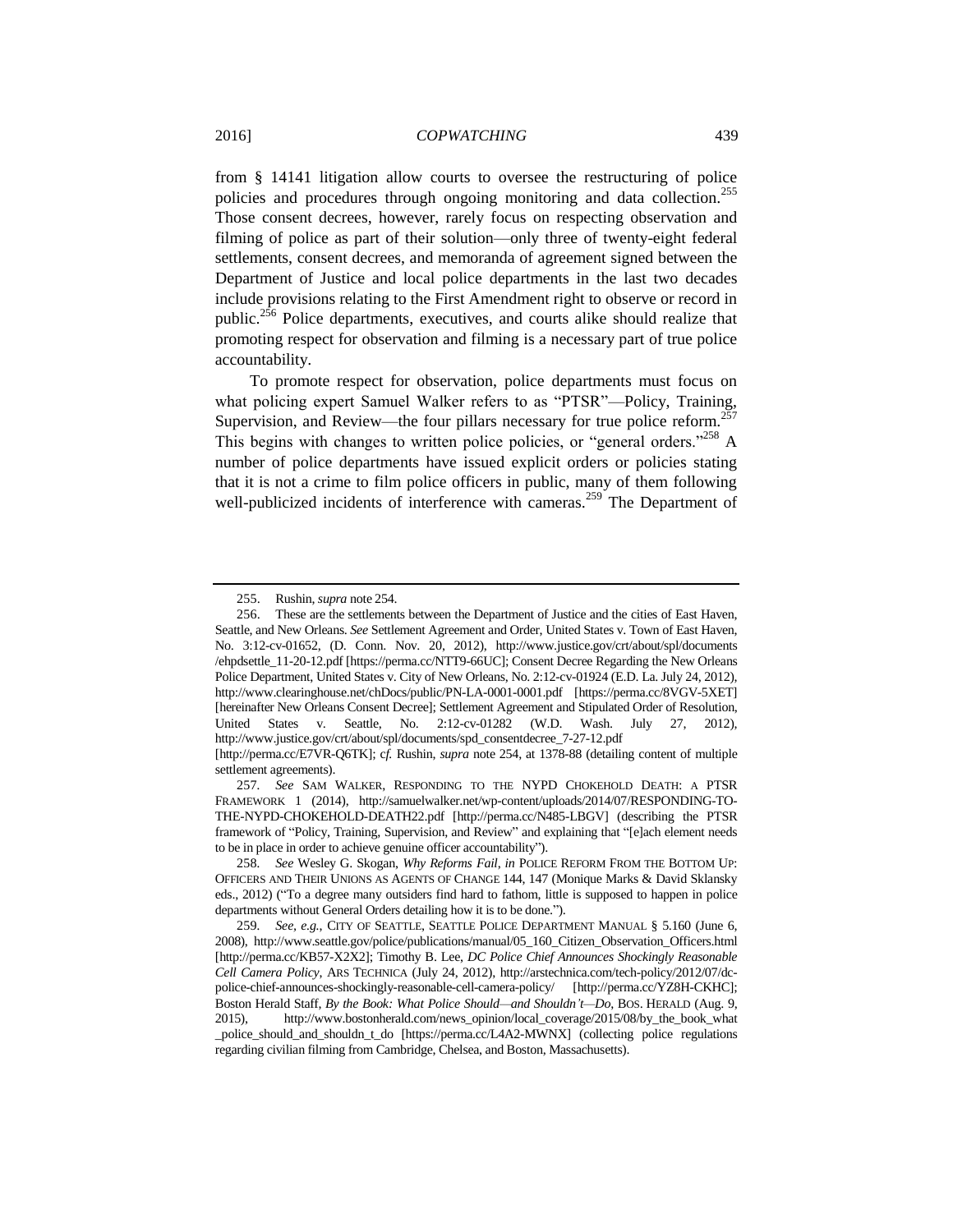Justice has supported these regulations.<sup>260</sup> Regulations making clear that filming an officer is not a crime, however, do not eliminate police resistance on their own. In Washington, D.C., for example, an officer arrested someone for filming just one day after his police department issued a formal—and wellpublicized—regulation regarding the filming of the police.<sup>261</sup>

As much as police departments are starting to realize the importance of respecting cameras, incidents of bad reactions to filming police continue without substantial training and supervision underscoring those policies.<sup>262</sup> As scholars and reformers have documented, the actions of police officers often conform less to the formal rules and practices "on the books" than to "a different set of rules—embodied in informal norms and operational practices [that] actually govern[] the day-to-day conduct" of officers.<sup>263</sup> Police training can make a difference in changing these norms, as can leadership from supervisors and administrators emphasizing the importance of respecting filming.<sup>264</sup>

<span id="page-49-0"></span>These policies would be further aided by inclusion in § 14141 structural reform litigation, whose monitoring mechanisms can add the "review" portion of PTSR necessary to make police reform stick. The three federal consent decrees that have referenced a right to record thus far—in East Haven, Seattle, and New Orleans—have included provisions explicitly mandating training regarding the right to film and observe. The New Orleans consent decree further requires that "NOPD shall ensure that officers understand that exercising this right serves important public purposes."<sup>265</sup> These provisions are missing, however, in the vast majority of federal settlements and consent decrees. Although ongoing monitoring need not require federal intervention—it can also be done through independent police auditors put in place by

<sup>260</sup>*. See, e.g.*, Letter from Jonathan M. Smith, *supra* not[e 209](#page-39-0) (stating that the right to record "subject to narrowly-defined restrictions, engender[s] public confidence in our police departments, promote[s] public access to information necessary to hold our governmental officers accountable, and ensure[s] public and officer safety").

<sup>261</sup>*. See* Carlos Miller, *DC Cops Confiscate Phone, Steal Memory Card, Day After New Photo Policy Implemented*, PINAC (July 26, 2012), https://photographyisnotacrime.com/2012/07/dc-copsconfiscate-phone-steal-memory-card-day-after-new-photo-policy-implemented/

<sup>[</sup>http://perma.cc/4XR8-GU47]; *see also* Andrew Rosado Shaw, Note, *Our Duty in Light of the Law's Irrelevance: Police Brutality and Civilian Recordings*, 20 GEO. J. ON POVERTY L. & POL'Y 161, 166– 80 (2012) ("Even in jurisdictions that unequivocally provide for legal surveillance of police, officers have displayed a willingness to prevent or destroy the resulting evidence and to arrest the civilians behind cameras on other frivolous charges.").

<sup>262</sup>*. Cf.* Skogan*, supra* not[e 258,](#page-48-0) at 144–54.

<sup>263.</sup> Armacost, *supra* note [223,](#page-42-0) at 523–24; *see also* Samuel Walker, *Institutionalizing Police Accountability Reforms: The Problem of Making Police Reforms Endure*, 32 ST. LOUIS U. PUB. L. REV. 57, 68–71 (2012) (describing the resistance of police subculture to reforms).

<sup>264</sup>*. See* David Klinger, *Can Police Training Affect the Use of Force on the Streets? The Metro-Dade Violence Reduction Field Experiment*, *in* HOLDING POLICE ACCOUNTABLE 95, 103–06 (Candace McCoy ed., 2010) (finding that training on use of violence reduces the use of force).

<sup>265.</sup> New Orleans Consent Decree, *supra* not[e 256,](#page-48-1) at V.E.155.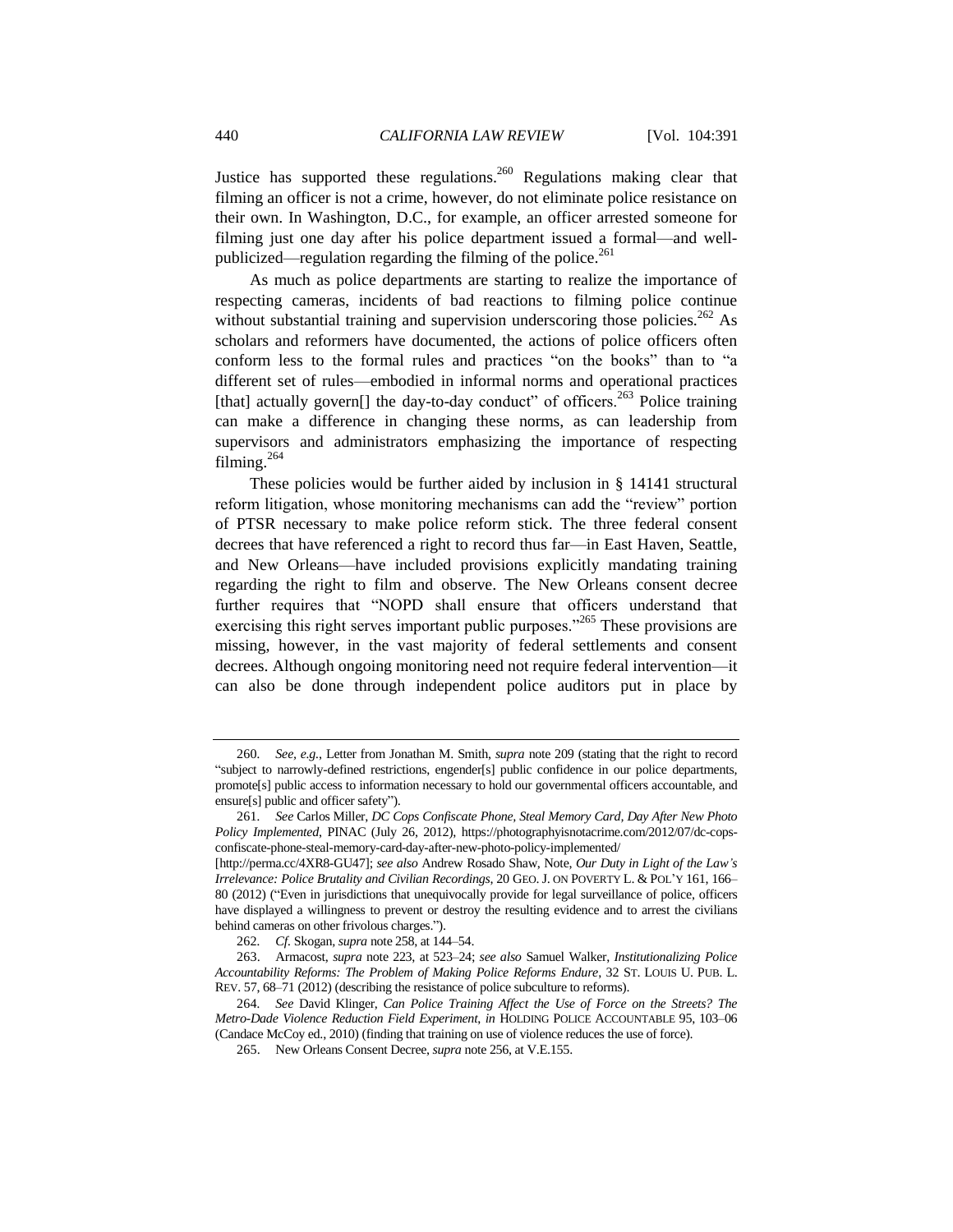legislators<sup>266</sup>—the Department of Justice has a chance here to lead the way toward police respect for observation.

State legislation can also aid in the protection of civilians who record the police. Two states—Colorado and California—passed laws in the first half of 2015 that reiterate the right of civilians to film the police; Colorado's law also creates civil liability for officers who interfere with that right.<sup>267</sup> Although civil liability may not on its own deter officers from interfering with civilian filming,<sup>268</sup> state legislation can send a forceful and important message to local police departments regarding the necessity of respecting observation and filming. $269$ 

#### *B. Constitutional Change*

Taking copwatching seriously goes beyond departmental policies that require police officers to respect residents who film them. It also means that proponents of improved accountability in policing should not give up on the possibility of constitutional change. Constitutional change should happen in two ways—first, by protecting the right to copwatch through the First Amendment; and second, by respecting the contributions of copwatching to interpretations of the Fourth Amendment.

First Amendment jurisprudence is well on its way to recognizing a right to film police officers in public—the First and Seventh Circuits have recognized the right and district courts around the country have followed suit.<sup>270</sup> However, this right is far from settled, and courts from other circuits have in recent years been divided as to whether a right to record is "clearly established"—an

268*. Cf.* Schwartz, *supra* note [107](#page-22-1) (showing that police officers are usually indemnified from damages when they lose civil lawsuits).

<sup>266</sup>*. See* Walker, *supra* not[e 263,](#page-49-0) at 84–90 (describing such efforts in Los Angeles, Denver, and Omaha).

<sup>267</sup>*. See* H.B. 15-1290, 70th General Assemb., 1st Sess. (Colo. 2015), http://www.statebillinfo.com/bills/bills/15/1290\_enr.pdf [https://perma.cc/L536-8DE6 (signed May 20, 2015); S.B. 411, 2015–16 Regular Sess. (Cal. 2015), http://openstates.org/ca/bills/20152016/SB411/ [https://perma.cc/44YJ-YQWQ] (signed into law Aug. 11, 2015). In contrast, some states have proposed legislation that would criminalize certain forms of filming the police in public. *See, e.g.*, Daniel Pérez, *Bill Restricting Rights of Citizens to Videotape Police Introduced in Texas House*, HOUSTON CHRON. (Mar. 12, 2015), http://www.chron.com/news/politics/texas/article/Bill-restricting-rights-of-citizens-to-videotape-6130903.php [https://perma.cc/QWK5-LUCD].

<sup>269</sup>*. Cf.* Adler-Bell, *supra* note [190](#page-36-0) (quoting the policy director of the Colorado ACLU as saying that the purpose of the Colorado law is to "get the police departments to pay attention and train police about what they are and aren't allowed to do").

<sup>270</sup>*. See* ACLU of Ill. v. Alvarez, 679 F.3d 583, 597–98 (7th Cir. 2012); Glik v. Cunniffe, 655 F.3d 78, 83 (1st Cir. 2011); *cf.* Smith v. City of Cumming, 212 F.3d 1332, 1333 (11th Cir. 2000) ("The First Amendment protects the right to gather information about what public officials do on public property . . . ."); Buehler v. City of Austin, No. A-13-CV-1100 ML (W.D. Tex. July 24, 2014) (cataloguing district court decisions from around the country and finding a clearly established First Amendment right to record).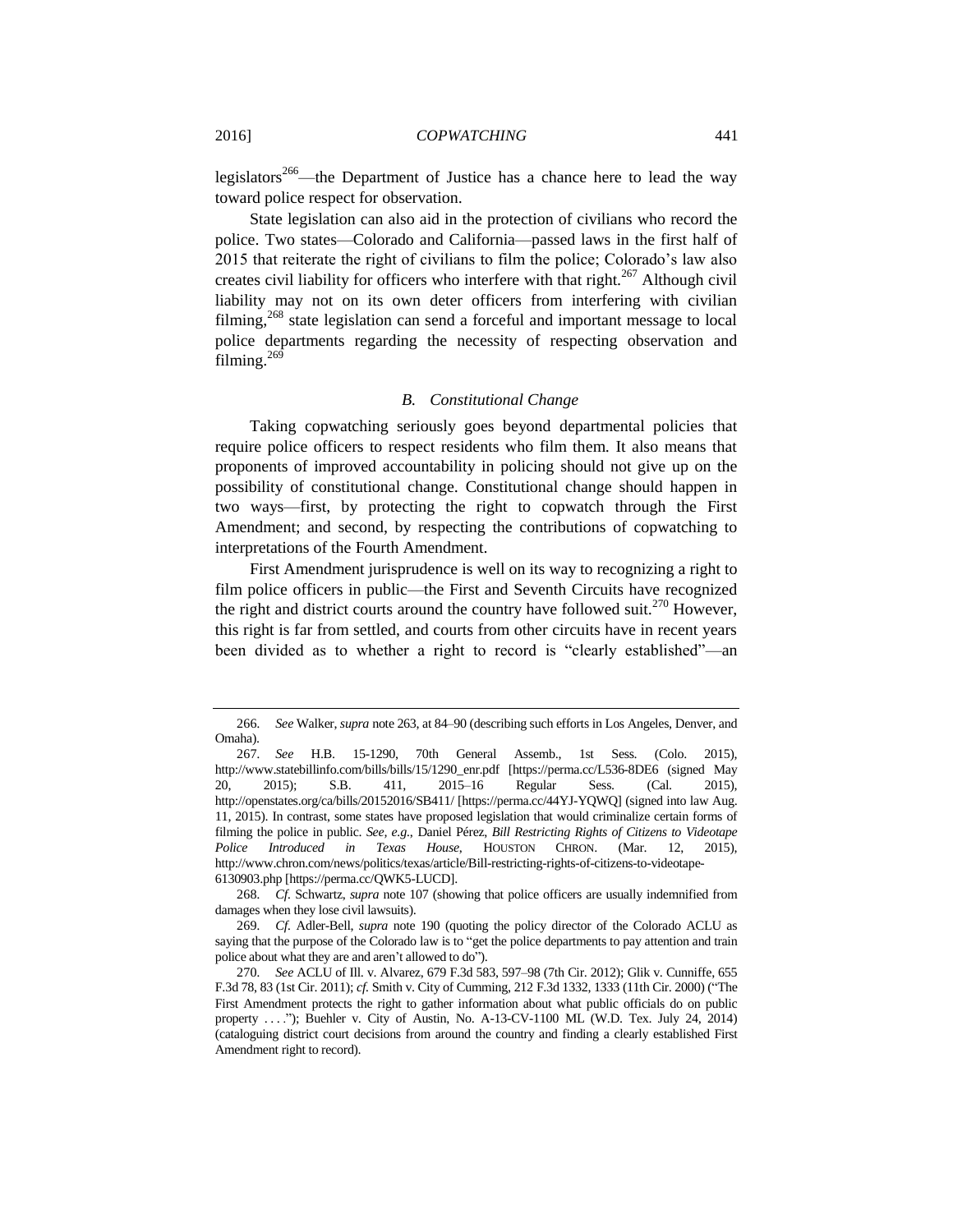<span id="page-51-0"></span>important standard for purposes of qualified immunity.<sup>271</sup> There are also a number of outstanding issues in the First Amendment doctrine, including whether the doctrine protects surreptitious recording, whether officers can seize cameras from bystanders, and the point at which police officers are justified in arresting someone who is filming them because they represent a danger to the police or civilians.<sup>272</sup> The First Amendment protection for recording cannot extend to all circumstances; there must be limits on physical proximity and allowances in truly unsafe circumstances. But up to this point, courts adjudicating First Amendment cases have neglected to recognize that the act of pointing a smartphone at a police officer is itself an act of expression and of resistance. Courts adjudicating First Amendment claims should recognize the multifaceted benefits—to democracy, to accountability, and to the protection of dissent—that accrue from the respect accorded to civilian observation and recording.<sup>273</sup>

Copwatching also provides a path through which to rethink the contours of Fourth Amendment "reasonableness" with respect to police-citizen encounters. Fourth Amendment scholars have put forth thoughtful and nuanced suggestions for ways that courts should shift their determinations of "reasonableness" so as to better map onto societal perceptions of what is reasonable<sup>274</sup> and better account for the experiences of people of color who live and work in neighborhoods with a high police presence.<sup>275</sup> Surely judges do not

<sup>271</sup>*. Compare, e.g.*, Higginbotham v. City of New York, 105 F. Supp. 3d 369, 380 (S.D.N.Y. 2015) (finding right to record clearly established in a case involving journalist otherwise unconnected to the recorded events), *and* Crago v. Leonard, No. 2:13-CV-531-TLN-EFB, 2014 WL 3849954, at \*4 (E.D. Cal. Aug. 5, 2014), *report and recommendation adopted*, 2014 WL 4435954 (E.D. Cal. Sept. 9, 2014) (also finding right to record clearly established), *with* Kelly v. Borough of Carlisle, 622 F.3d 248, 262 (3d Cir. 2010) (finding no clearly established right to record during a traffic stop), Pluma v. City of New York, No. 13 Civ.2017, 2015 WL 1623828, at \*7 (S.D.N.Y. Mar. 31, 2015) (finding right to record is not clearly established), *and* Lawson v. Hilderbrand, No. 3:13-CV-00206, 2015 WL 753708, at \*100 (D. Conn. Feb. 23, 2015) (same).

<sup>272</sup>*. See* Taylor Robertson, *Lights, Camera, Arrest: The Stage is Set for a Federal Resolution of a Citizen's Right to Record the Police in Public*, 23 B.U. PUB. INT. L.J. 117, 131–48 (2014) (discussing these open questions); Rebecca G. Van Tassell, Comment, *Walking a Thin Blue Line: Balancing the Citizen's Right to Record Police Officers Against Officer Privacy*, 2013 BYU L. REV. 183, 189–94.

<sup>273.</sup> For an extended discussion along these lines, see Simonson, *supra* not[e 21.](#page-5-2)

<sup>274</sup>*. See, e.g.*, Baradaran, *supra* note [136,](#page-27-0) at 1 (advocating for "a major shift in Fourth Amendment balancing toward considering broader statistical data and facts to inform decisions and educate courts to consider not only the defendant before them but the rights of society implicated in every case"); Bowers & Robinson, *supra* note [40,](#page-9-1) at 265–68 (suggesting ways in which the Court might consider lay perceptions of police practices in determining the constitutionality of those practices).

<sup>275</sup>*. See, e.g.*, Bacigal, *supra* not[e 132,](#page-26-3) at 92 ("Once the Court adopts a constitutional standard that focuses on whether a person feels free to leave, that person should be taken as he or she is, not as the Court visualizes some hypothetical person."); Carbado, *supra* note [40,](#page-9-1) at 970 (recommending a conception of the Fourth Amendment "more concerned with the coercive and disciplinary ways in which race structures the interaction between police officers and nonwhite persons"); Harris, *supra*  not[e 157,](#page-30-0) at 660–61 (arguing that a high crime area should not be an allowable factor to contribute to a stop); Maclin, *supra* note [160,](#page-31-0) at 1328 (arguing that courts should consider freedom of movement in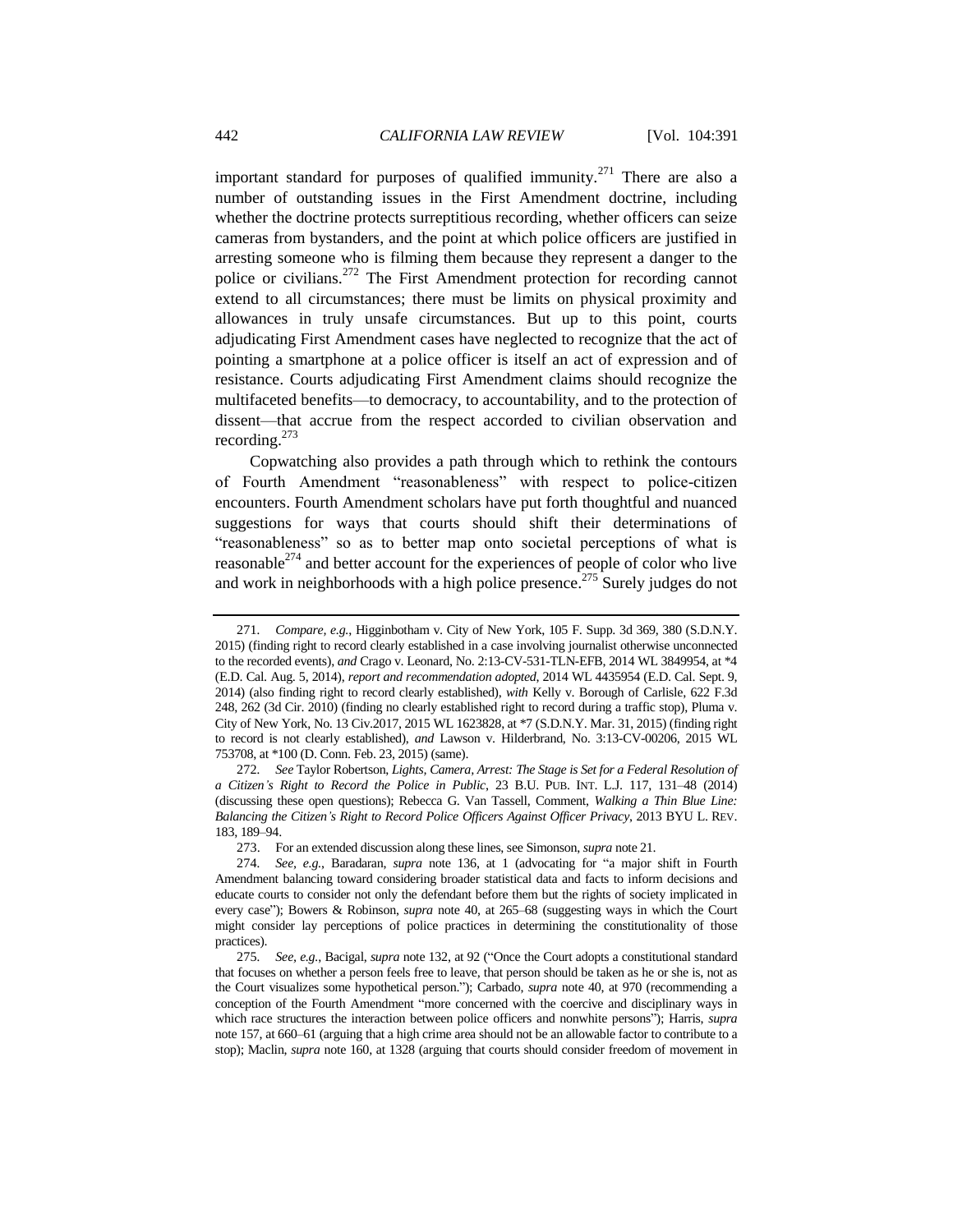intend to substitute their own individual views for those of all of society; but without access to information about society's views of particular practices, they are left with their own impressions of what society considers reasonable.<sup>276</sup> Copwatching and its related activities provide data points and perspectives that courts can use in determining what is reasonable in a particular neighborhood. The presence of copwatchers in a courtroom or the admission of a video taken by copwatchers into evidence gives a judge room to consider, for instance, the harm of particular practices on communities, the dignity interests at stake in a particular police action, and the neighborhood sentiment toward a particular practice.<sup>277</sup> While those factors do not solve a Fourth Amendment question on their own, they lend credence to efforts by scholars and courts to bring the concept of the "reasonable" closer to the reality of life on the streets and roads of America.

#### *C. Redefining Community Policing*

As currently defined and practiced, "community policing" happens on the terms of the elite. Police departments and other state actors decide which community residents to consult, when and where to consult them, and the goals of those consultations.<sup>278</sup> At the same time, scholars and policy makers debate and decide the best ways to structure meetings and build partnerships.<sup>279</sup> But it does not have to be this way. The idea of "community policing"—of a method of policing that is responsive to the residents of the area that is policed—need not be elite driven. To the contrary, the concept of community policing should make room for and even prioritize reform processes that are generated by nonelites, by those traditionally outside of the system.<sup>280</sup> This kind of police reform, of which copwatching is a vibrant example, has largely been written out of scholarly discussions of community policing. Taking copwatching and other community-generated methods of accountability seriously provides a richer way of thinking about the meaning of police accountability to communities. Community policing should go beyond seeking input and building partnerships; it should mean respecting processes of accountability that originate outside of the system itself.

Fourth Amendment determinations); Thompson, *supra* not[e 25,](#page-7-3) at 1004–13 (arguing that courts should consider the role of race in police officer decisions).

<sup>276</sup>*. See* Bowers & Robinson, *supra* note [40,](#page-9-1) at 223 (describing how, when the Court determines "reasonableness" in the context of criminal procedure, "the Court has done almost no work to determine whether its conceptions of the reasonable layperson dovetail with what people actually find fair in a given context").

<sup>277</sup>*. See supra* notes 156–89 and accompanying text.

<sup>278</sup>*. See supra* note[s 52](#page-12-1)[–55](#page-12-0) and accompanying text.

<sup>279</sup>*. See supra* note[s 41](#page-10-0)[–57](#page-13-2) and accompanying text.

<sup>280</sup>*. Cf.* BIBAS, *supra* note [32,](#page-8-0) at 29–48 (contrasting "insiders" and "outsiders" in the criminal justice system).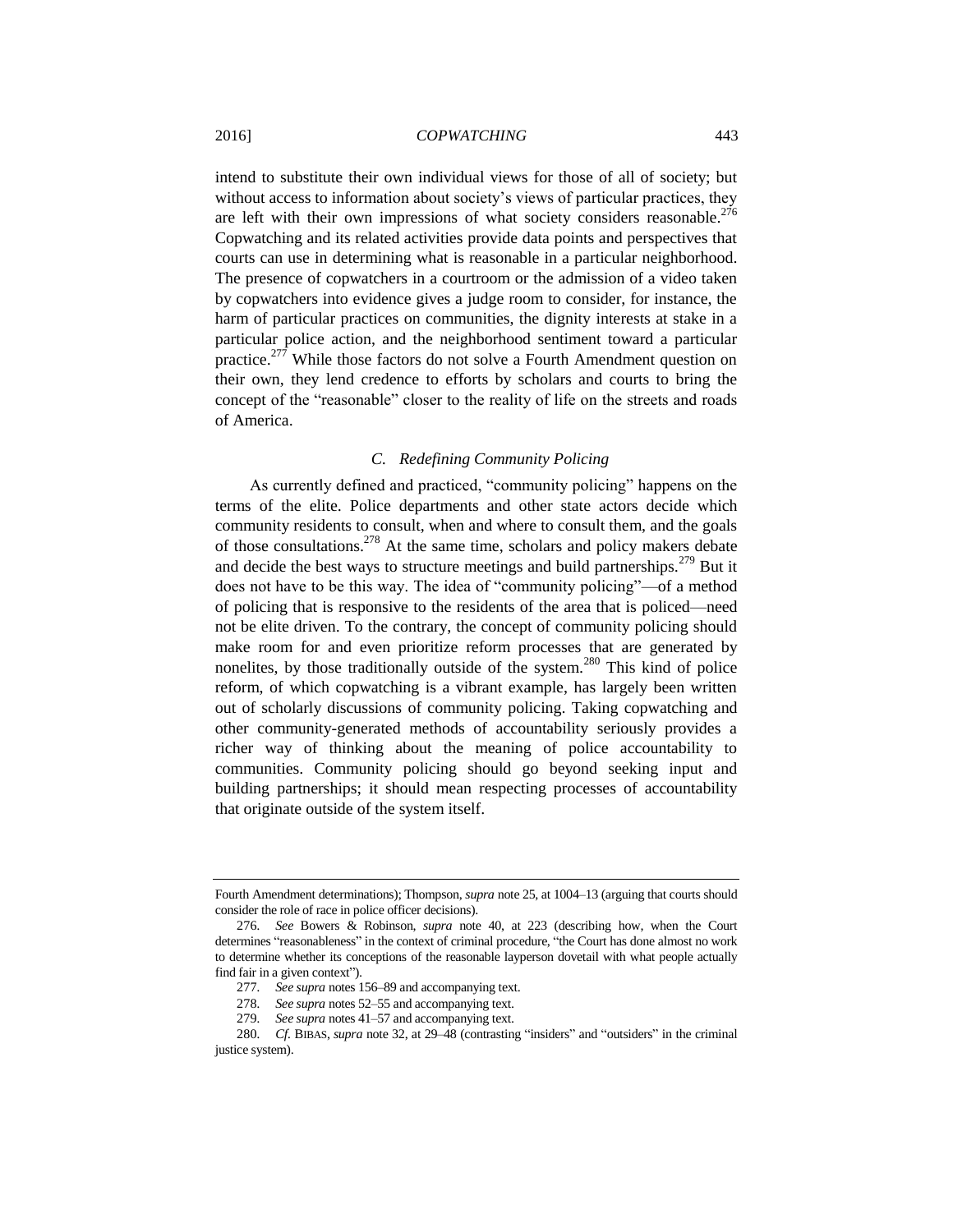The last two years have seen taskforces formed at national, state, and local levels that seek to address the problems of community-police relations that have surfaced in the wake of the events in Ferguson, Staten Island, and across the nation.<sup>281</sup> The federal Task Force on 21st Century Policing has a goal of examining "how to foster strong, collaborative relationships between local law enforcement and the communities they protect<sup> $282$ </sup>—a goal that cannot be met with consensus-based solutions alone. Instead, scholars and policy makers alike should recognize that outside movements for social change and political inclusion—even ones that seem to advocate an adversarial stance against local police departments—are part of the larger world of local police accountability, and should be part of what we mean when we talk about "community policing."

#### **CONCLUSION**

Deciding how to involve the public in criminal justice institutions depends on why you think involving the public matters. Popular engagement with policing should be related not just to internal police department policies and practices but also to larger webs of politics, power, and inequality. To treat the two separate and apart from each other—to seek only collaboration, at the expense of dissent—is to miss out on an important piece of the puzzle that is police accountability.

My goal in this Article has not been to prove that adversarial methods of participation like copwatching are normatively better than consensus-driven efforts but rather to put organized copwatching on the map as a form of public participation in policing worth taking seriously and studying in more detail. Although community policing and other consensus-based reforms are promising, adversarialism has its place. Indeed, it is through their stance as critical observers rather than partners of police officers that copwatchers provoke a broader debate about the function of local policing in neighborhoods with profound social and political inequalities. Once we recognize the importance of protecting some adversarial forms of police accountability that originate outside of the elite-driven system, we can turn to looking for combinations of accountability mechanisms—both consensus-based and adversarial, both state-driven and civilian-driven—that together have the potential to move local policing to a democratically accountable place.

<sup>281</sup>*. See, e.g.*, PRESIDENT'S TASK FORCE ON 21ST CENTURY POLICING, *supra* note [44;](#page-10-2) STL POSITIVE CHANGE: THE FERGUSON COMMISSION, http://www.stlpositivechange.org [https://perma.cc/EQ5R-9GXA] ("[The charge of the Ferguson Commission is to] chart[] a new path toward healing and positive change for the residents of the St. Louis region."); Jonathan Starkey, *Wilmington Crime Commission Clears Delaware House*, NEWS JOURNAL (Jan. 28, 2015), http://www.delawareonline.com/story/news/local/2015/01/27/wilmington-crime-commission-clearsdelaware-house/22435053/ [https://perma.cc/YQ95-DZAU].

<sup>282.</sup> PRESIDENT'S TASK FORCE ON 21ST CENTURY POLICING,*supra* not[e 44,](#page-10-2) at 5.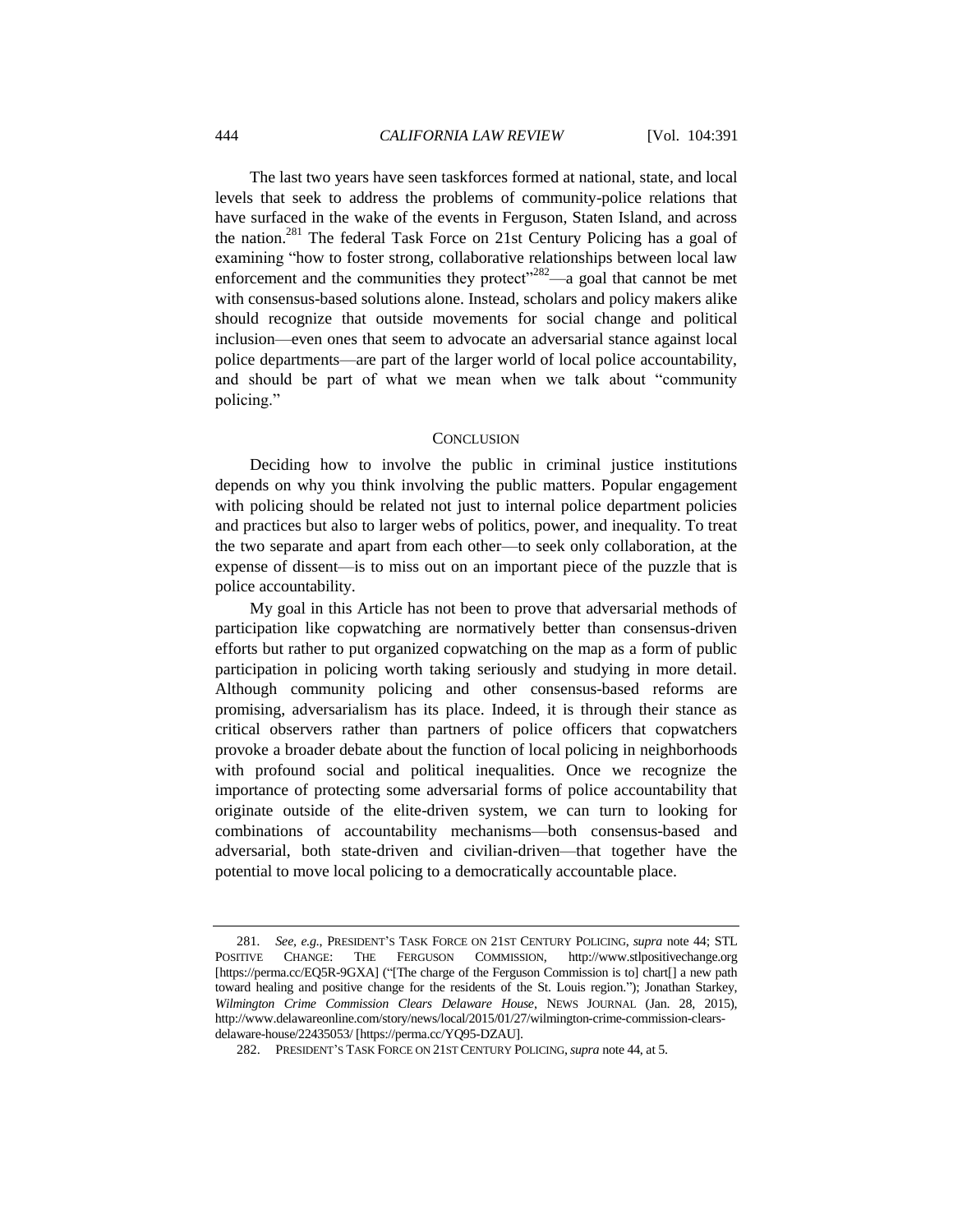## APPENDIX A

Copwatching Organizations That Participated in Telephone Interviews

| Organization                                                                                  | Year began<br>copwatching |
|-----------------------------------------------------------------------------------------------|---------------------------|
| <b>Berkeley Copwatch</b>                                                                      | 1990                      |
| <b>Communities United Against Police Brutality</b><br>(Minneapolis, MN)                       | 2000                      |
| Copwatch LA - South Central Chapter                                                           | 2005                      |
| Copwatch of East Atlanta                                                                      | 2010                      |
| Georgia Cop Block                                                                             | 2012                      |
| <b>Justice Committee NYC</b>                                                                  | 2007                      |
| Los Angeles Community Action Network                                                          | 2005                      |
| Malcolm X Grassroots Movement (MXGM),                                                         | 1999                      |
| <b>Brooklyn Chapter</b><br>Oct. 22 Coalition to Prevent Police Brutality<br>(Albuquerque, NM) | 2013                      |
| Peace House DC (Washington, DC)                                                               | 1999                      |
| Peaceful Streets Project Austin                                                               | 2012                      |
| Peaceful Streets Project New York                                                             | 2012                      |
| People's Justice (New York City)                                                              | 2006                      |
| Portland Copwatch                                                                             | 1992                      |
| Redwood Curtain Copwatch (Humboldt County, CA)                                                | 2007                      |
| Stop LA Spying Coalition                                                                      | 2011                      |
| <b>Tuscon Arizona Copblock</b>                                                                | 2014                      |
| Virginia Copblock (Richmond, VA)                                                              | 2011                      |